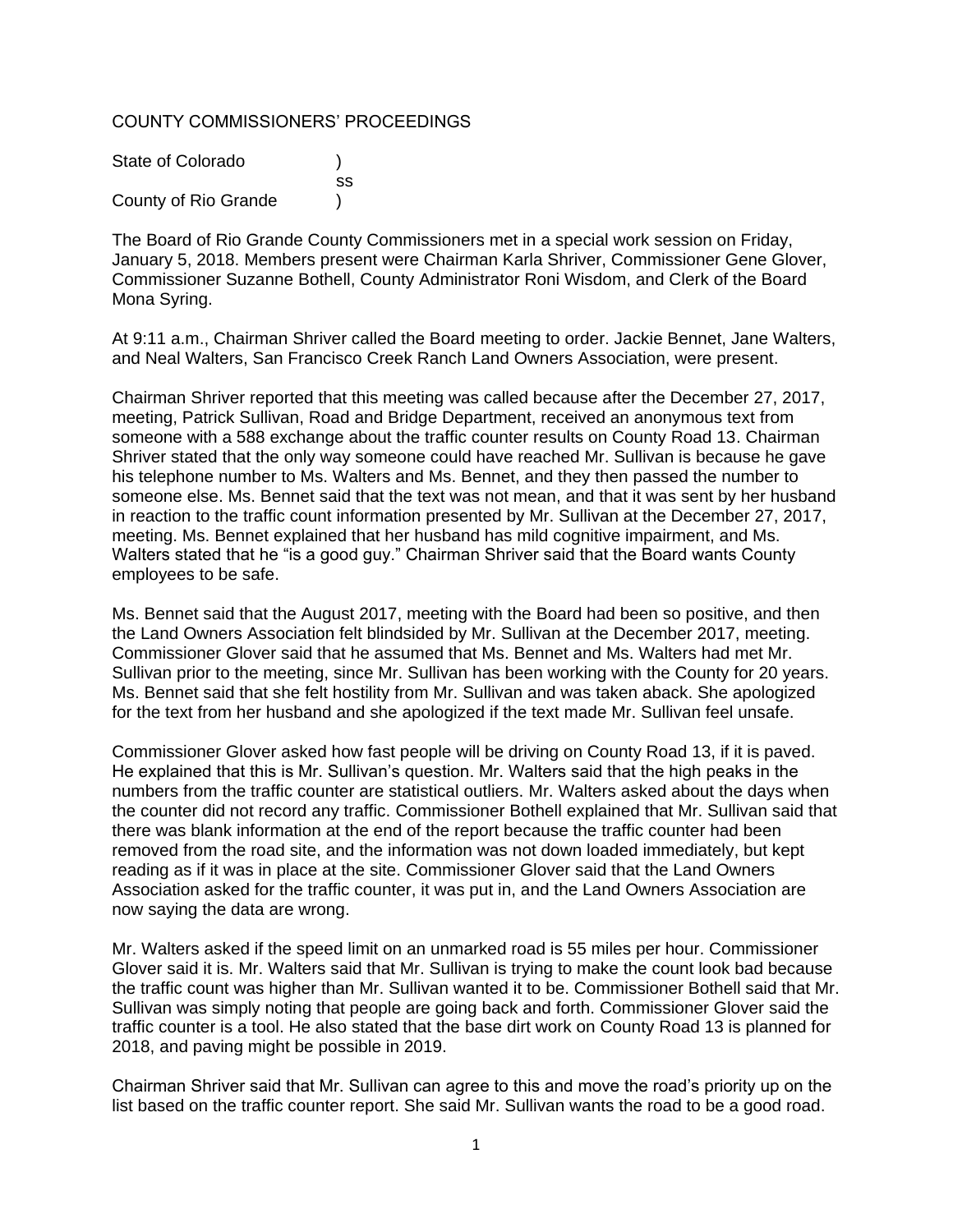She stated that the base work will cost \$400,000.00 to \$500.000.00 for a two-mile stretch of road.

Mr. Walters said that he recently drove County Road 8 North and that there is "no way" that that base work has been complete for a year. Chairman Shriver said the base has been down for a long time—since the Buddie Shaver era. Mr. Walters said that County Road 13 is being put on the back burner in favor of County Road 8 North so that the Bothell, Worley, and McCullough farms can use County Road 8 North for business purposes. Commissioner Bothell noted that there is a large potato warehouse on County Road 8 North. Commissioner Glover said that this road is not used very much this time of year and that a traffic counter could be installed. Ms. Walters said that they are residents and this is big business; the fact that County Road 13 is not paved looks bad.

Commissioner Glover said that County Road 13 needs to be paved, but it needs to be done as a team, with the Land Owners Association as part of the team. Ms. Bennet expressed concern that Mr. Sullivan will be included in the process moving forward. She urged the BOCC to prevent the problem from happening again. Ms. Bennet noted that it is January and asked when the work on the road would begin. Commissioner Glover stated that the gravel is not ready at this time, and the Road and Bridge has a bull dozer that is down. He said that barring anything else, Mr. Sullivan is ready to start the project. Ms. Bennet asked for notification before the project starts so that land owners can be notified. Commissioner Bothell pointed out that Road and Bridge crews will have to plow snow, should we receive any, and this may delay the project. Commissioner Glover said that the plan is to get the dirt set.

Mr. Walters expressed concern that Mr. Sullivan does not want to complete this project and will look for reasons not to start it. Commissioner Bothell stated that the road on which the former County Administrator lives has been built up but not paved. She said that this is not because Mr. Sullivan does not want to pave the road. Commissioner Glover stated that the paving of County Road 13 needs to be done and that he has promised that it will be done. He said he has discussed the project with Mr. Sullivan. Ms. Walters asked if Commissioner Bothell and Chairman Shriver feel as strongly about paving County Road 13 as Commissioner Glover does. Chairman Shriver said she wants all roads paved. Commissioner Bothell noted that Rio Grande County is a large county with many roads. She said the focus cannot be on only one road. She said she supports the paving of County Road 13 within its level of priority. Ms. Bennet asked where the road is on the priority list. She said she understands that these priorities can change. Commissioner Glover said there is a list but it will not be posted on the County website because it might be misunderstood. He also said that costs can be controlled if similar projects can be completed at the same time.

Chairman Shriver said the project is moving forward because of the information received from the traffic counter. She said it makes sense to let the new road base set before it is paved. Mr. Walters and Ms. Bennet agreed. They expressed concern that the priority could be pushed back again. Commissioner Glover reiterated that equipment problems postponed the project and that the Road and Bridge Department does not know when the project will start. He also said that the Board does not work behind closed doors and that the conversation has to stay open.

Ms. Walters asked if the residents would be notified when the work on the road will start. She said the land owners need to know. Commissioner Glover said that signs will go up before the project starts and that there will be notification. Ms. Bennet asked how long the project will take to complete. Commissioner Glover said he did not know; it will depend on weather and equipment.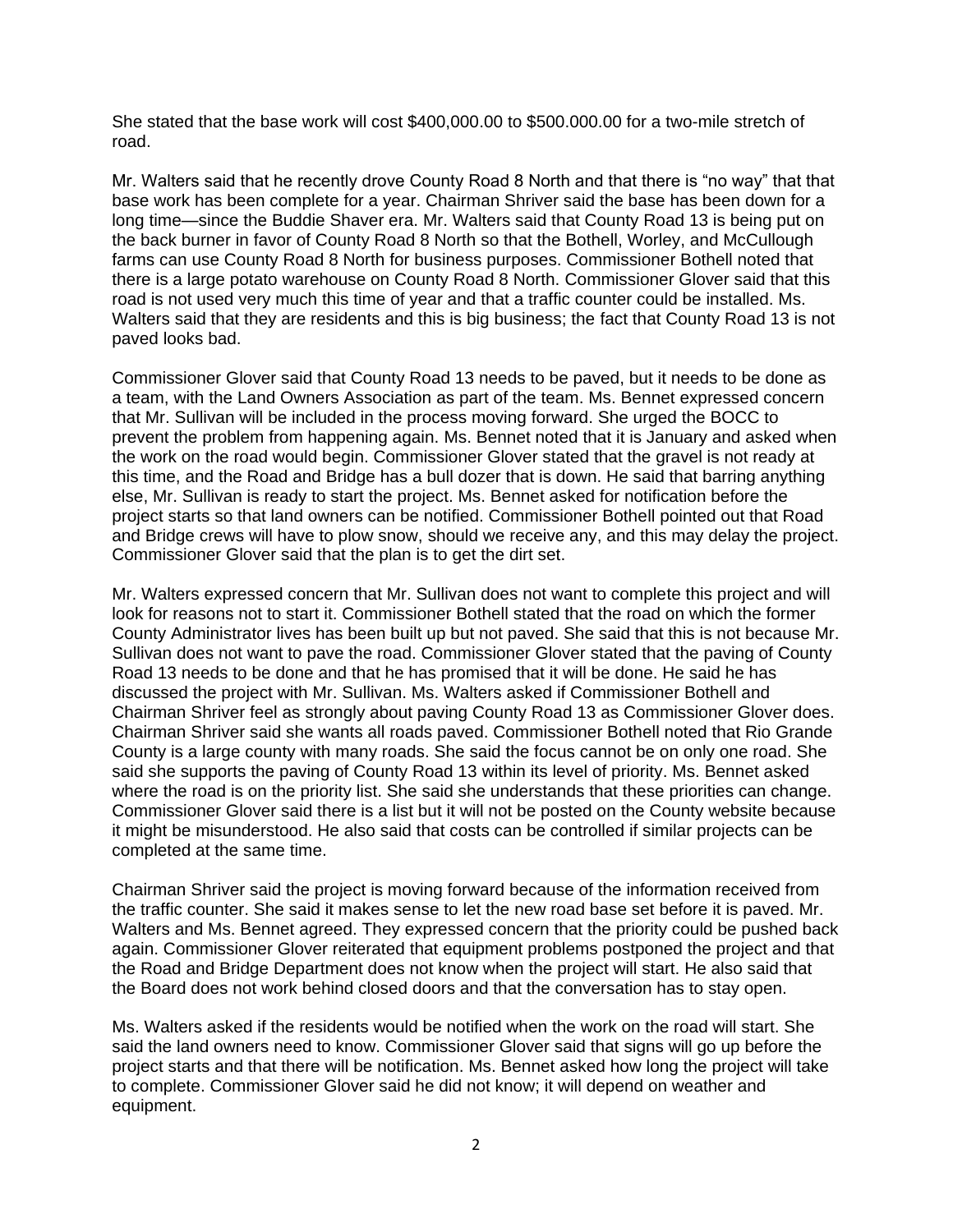Chairman Shriver said that the information from the traffic counter will be given to the Sheriff's Office. Ms. Bennet said that if there is no routine enforcement, signs will help. Ms. Walters stated that residents know to drive slowly and added that signs will be beneficial. Commissioner Glover stated that signs might help and said that he would try to have them installed in the right areas, after the dirt is pushed.

\_\_\_\_\_\_\_\_\_\_\_\_\_\_\_\_\_\_\_\_\_\_\_\_\_\_\_\_\_\_\_\_\_\_\_\_\_\_\_\_\_\_\_\_\_\_\_\_\_\_\_\_\_\_\_\_\_\_\_\_\_\_\_\_\_\_\_\_\_\_\_\_\_\_\_\_

At 9:50 a.m., the meeting was adjourned.

Attest:

Karla Shriver, Chairman Mona Syring Mona Syring Mona Syring Chairman of the Board Clerk of the Board

COUNTY COMMISSIONERS' PROCEEDINGS

| State of Colorado    |    |
|----------------------|----|
|                      | SS |
| County of Rio Grande |    |

The Board of Rio Grande County Commissioners met in special session on Thursday, January 11, 2018. Members present were Chairman Karla Shriver, Commissioner Gene Glover, Commissioner Suzanne Bothell, County Administrator Roni Wisdom, and Clerk of the Board Mona Syring. Notice of this meeting was posted on January 5, 2018.

At 3:07 p.m., Chairman Shriver called the meeting to order. The opening ceremonies were dispensed with. Jamie Hart, McDonald Ditch Company, and Patrick Sullivan, Road and Bridge Department were present.

Chairman Shriver explained that the meeting was called to discuss the McDonald Ditch project on the river on County Road 5 North. The McDonald Ditch Company wants to remove the old diversion in the river and install a new ditch rock grade control structure as part of the last phase of the total McDonald Ditch diversion rehabilitation project that began several years ago. She stated that the County has been a partner in this project since the beginning. Chairman Shriver explained that Mr. Hart was served with No Trespassing papers by Steve Massey, River Valley Group, before Christmas, because Mr. Hart burned riff raff near and on the old diversion. A response is due in court on January 12, 2018.

Mr. Hart thanked the Board for its support for the project, which is in its final phases. Mr. Hart reported that he has not seen the draft of the final court papers. He explained that he is asking for the case to be dismissed because the McDonald Ditch Company has a right of way on the property and it never abandoned it. He said that if it is determined by the judge that the ditch company has a right of way, he can finish the project. Mr. Hart said that he does not know when Judge Martin Gonzales will rule.

Mr. Hart stated that Mr. Massey has said that no water has been taken from the river at this location for two years, so there is no longer a right of way. Mr. Hart said that Mr. Massey has been proven wrong on this point in the past. Mr. Hart said that if the judge rules that the ditch company does not have a right of way, there are larger problems for the water community as a whole on future restoration projects in and along the river. Mr. Sullivan asked if this would be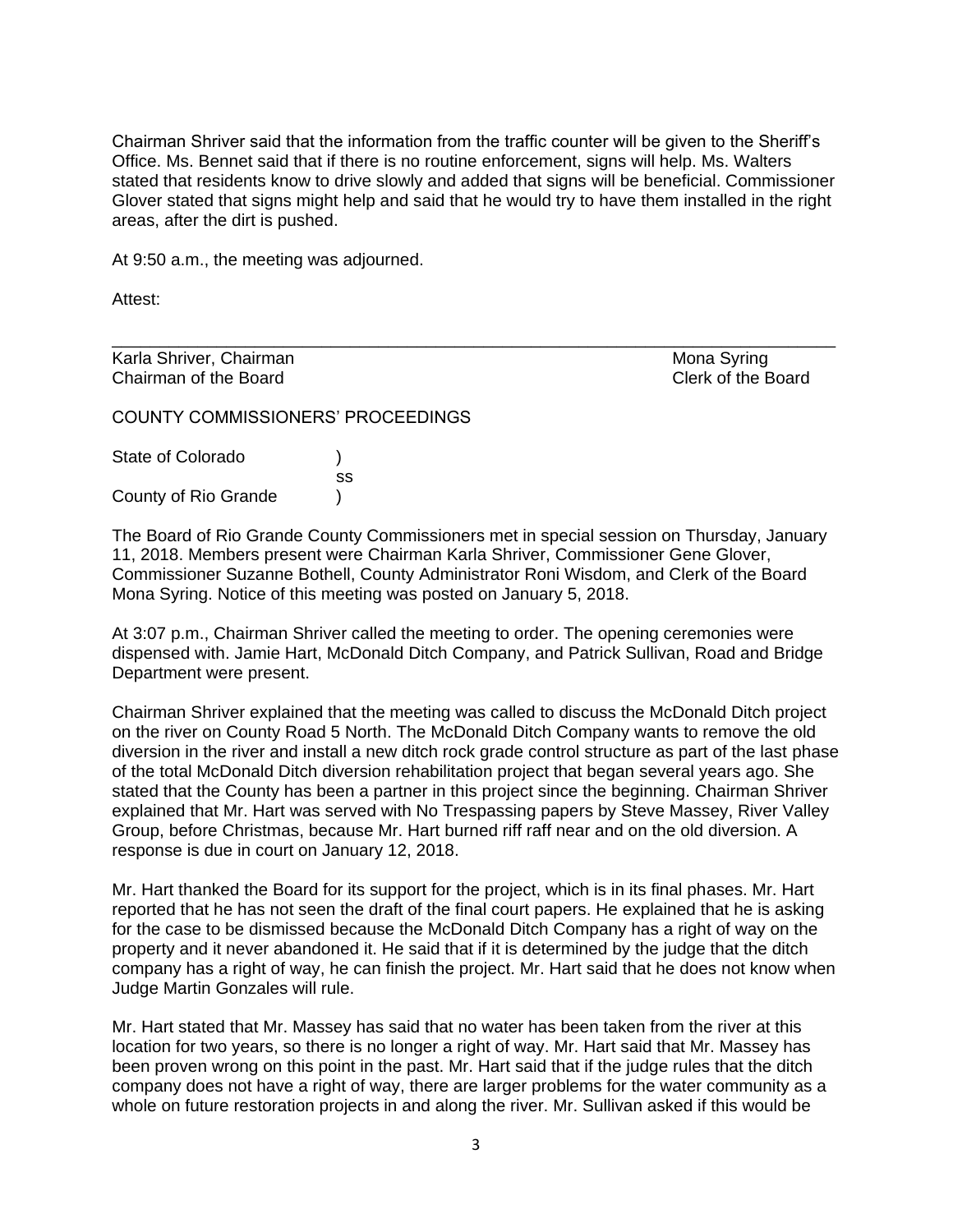considered adverse abandonment. Mr. Hart said he did not know. Chairman Shriver stated that an easement remains an easement until it is abandoned in court, or through proper recordings or other proper legalities.

Mr. Hart stated that he believes the old diversion belongs to the County and needs to be removed. The ownership of property in this area is unclear. In late 2016, Mr. Hart researched property ownership and taxes on several parcels. Mr. Hart went to pay the taxes on the Treasurer's deed on the property and he did some research in the County Clerk's office. The County Assessor provided a tax number, a legal description, and a valuation for the property so the taxes could be paid. The Assessor recommended that Mr. Hart wait to pay the taxes until the first of the year. The next day, Mr. Massey paid the taxes on the same parcel that Mr. Hart had researched. Mr. Hart gave two copies of quit claim deeds with the same legal description to the BOCC, noting that the property was transferred to Mr. Massey for \$300.00 each. Mr. Hart noted that he believes that Mr. Massey will own the property if he continues to pay the taxes.

Commissioner Bothell asked if there is an easement under the existing bridges. Mr. Sullivan stated that he believes the County owns that easement, but he said this is not shown on a plat. He showed the Board the County-owned land on the plat, along with the existing right of way. Commissioner Bothell asked if the rock grade control structure is encompassed in the County right of way, and Mr. Sullivan said he believes it is.

Chairman Shriver said there are two issues for the Board to consider. She said that the County does not acknowledge that Mr. Massey owns the parcel of property in question, and stated that the first issue is with regard to public safety. She asked the Board to consider having discussions with the McDonald Ditch company, the Rio Grande Water Users Association, and the Rio Grande Restoration Project about the safety of the new bridge, flooding hazards, and the old diversion, which depends on the footings of the old County bridge and could cause a damming effect. Chairman Shriver said that if the damming effect occurs, damage could be done to the County road (this has happened in the past) and the new County bridge. Commissioner Bothell asked if a conversation is needed because the old structure needs to be taken out and a new one needs to be installed.

Chairman Shriver said that a second issue for the consideration of the Board is to offer Mr. Massey \$300.00 each for the quit claim deeds he purchased, plus a suggested \$500.00 for reasonable attorney fees. She stated that this would clean up ownership questions of the deeds, and expedite the process. Chairman Shriver suggested that County Attorney Bill Dunn draft a letter to Mr. Massey with this offer with a date for resolution of either February 2, 2018 or February 9, 2018. Commissioner Glover recommended that the deadline be no later than February 9, 2018.

Chairman Shriver asked the Board if it concurs with having a discussion with the Rio Grande Restoration Project, the Rio Grande Water Users Association, and the McDonald Ditch Company. Commissioner Bothell asked how the Rio Grande Restoration Project organization is involved with the project. Mr. Hart said it was the funding mechanism for the project. Commissioner Bothell suggested that to expedite the project that the Board wait until the judge rules on the McDonald Ditch right of way. Mr. Hart said that to resolve the issue, the County can build a new structure and funding for this is available through an approved grant. Mr. Hart noted that this phase of the project was ready to start two years ago, and has been delayed repeatedly by Mr. Massey.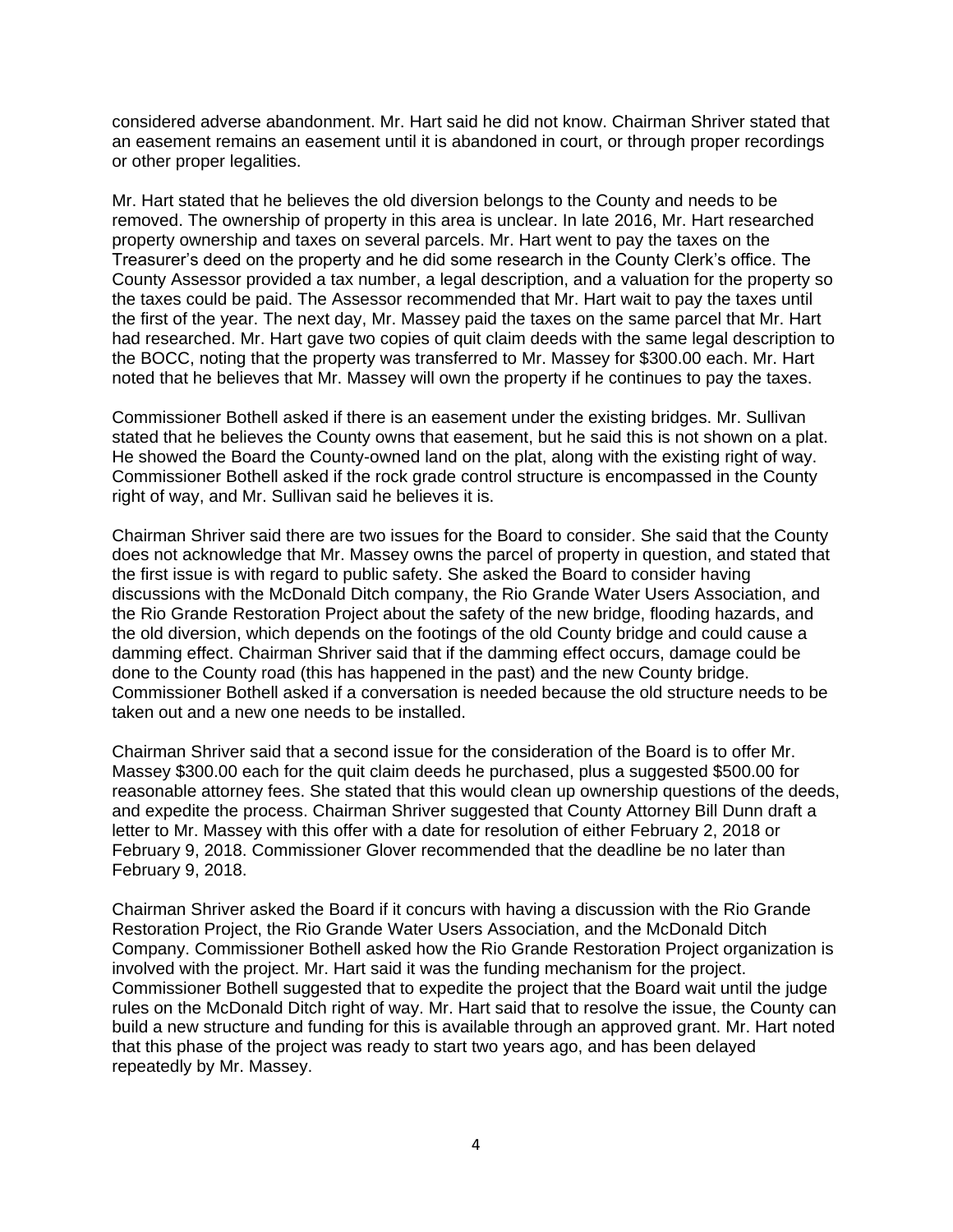Mr. Sullivan and Mr. Hart discussed options regarding construction of the new rock grade control structure.

Chairman Shriver noted that several water attorneys will be in the Valley for a water trial at the end of January, so discussions could be coordinated with various parties. She asked the Board if it is willing to participate in these discussions if needed. Commissioner Bothell moved to approve discussions with the Rio Grande Water Users Association, the McDonald Ditch Company, the Rio Grande Restoration Project, and water attorneys regarding the project. Commissioner Glover seconded the motion and the motion carried.

The Board and Mr. Hart discussed other issues related to removing the old diversion.

Commissioner Glover moved to draft a letter to Mr. Massey, offering \$300.00 for each quit claim deed from the Pachecos (two total) to the River Valley Group, plus \$500.00 for reasonable attorney fees to clean up the titles. Public safety and protection of County assets are the main reasons to clean up the titles and move forward with the project. Commissioner Bothell seconded the motion and the motion carried.

\_\_\_\_\_\_\_\_\_\_\_\_\_\_\_\_\_\_\_\_\_\_\_\_\_\_\_\_\_\_\_\_\_\_\_\_\_\_\_\_\_\_\_\_\_\_\_\_\_\_\_\_\_\_\_\_\_\_\_\_\_\_\_\_\_\_\_\_\_\_\_\_\_\_\_\_

At 3:53 p.m., the meeting was adjourned.

Attest:

Karla Shriver, Chairman Mona Syring and Chairman Mona Syring Mona Syring Chairman of the Board Clerk of the Board

COUNTY COMMISSIONERS' PROCEEDINGS

| State of Colorado    |    |
|----------------------|----|
|                      | SS |
| County of Rio Grande |    |

The Board of Rio Grande County Commissioners met in regular session on Wednesday, January 17, 2018. Members present were Chairman Karla Shriver, Commissioner Gene Glover, Commissioner Suzanne Bothell, County Administrator Roni Wisdom, and Clerk of the Board Mona Syring.

At 9:00 a.m., Chairman Shriver called the Board meeting to order and gave the opening prayer. The Pledge of Allegiance was said.

Commissioner Bothell moved to approve the agenda with the change of times for the reorganization of officers and adopting 2018 resolutions, the addition of approval of the January 5 and 11, 2018 minutes, the addition an executive session for personnel matters, and the addition of a possible discussion with County Attorney Bill Dunn. Commissioner Glover seconded the motion and the motion carried.

Chairman Shriver asked if there were any public comments and there were none.

Commissioner Glover moved to approve the minutes from the December 27, 2017, meeting with changes. Commissioner Bothell seconded the motion and the motion carried. Commissioner Glover moved to approve the minutes from the January 5, 2018, meeting with changes.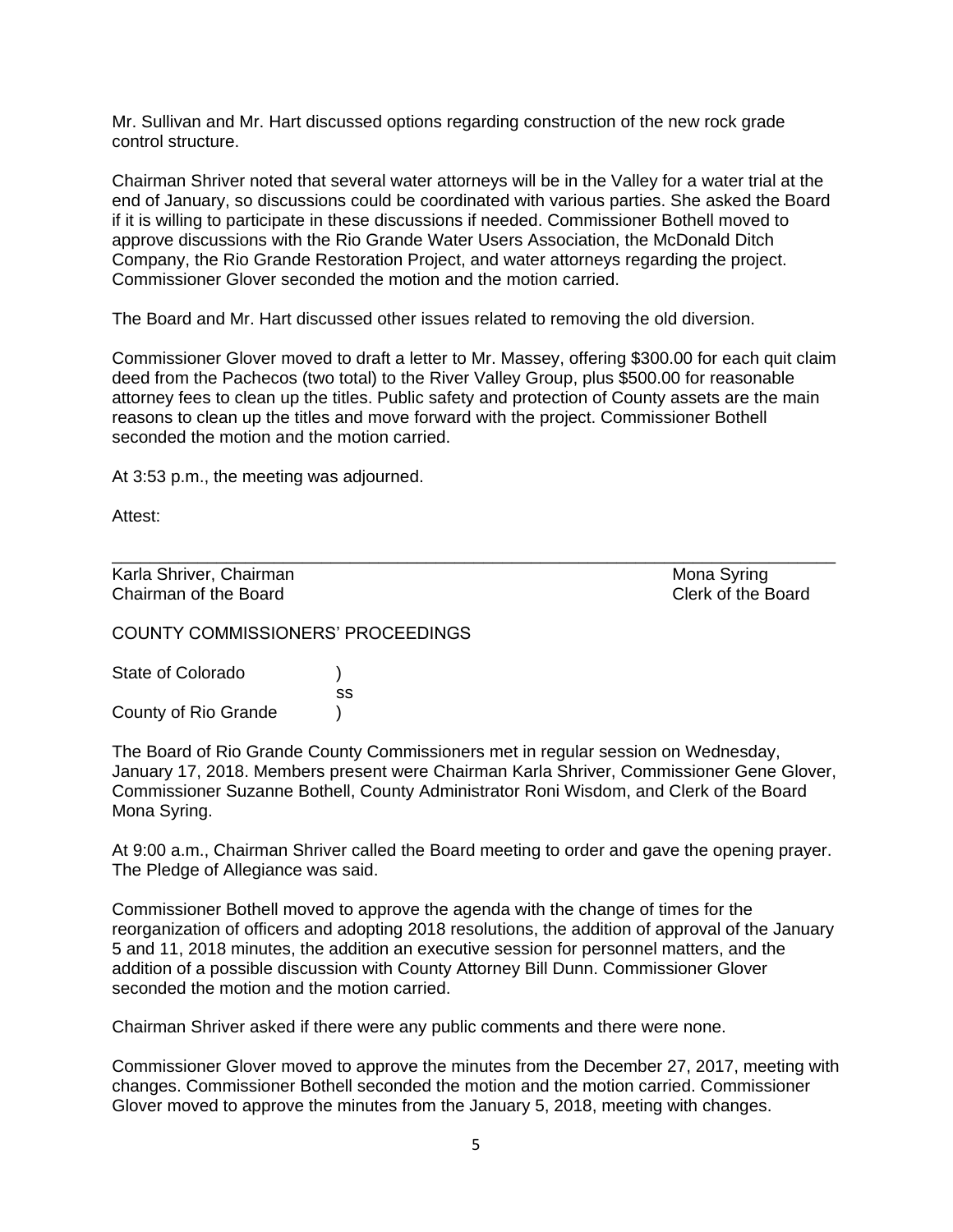Commissioner Bothell seconded the motion and the motion carried. Commissioner Bothell moved to approve the minutes from the January 11, 2018, meeting with changes. Commissioner Glover seconded the motion and the motion carried.

The consent agenda was presented. The vouchers from the Department of Social Services were removed from the consent agenda (they had not been emailed to the Board prior to the meeting). Commissioner Bothell moved to approve the consent agenda, which included the January 2018 mid-month vouchers. Commissioner Glover seconded the motion and the motion carried. The vouchers were signed.

At 9:27 a.m., Patrick Sullivan, Road and Bridge Department, was present to update the Board. Neal Walters, San Francisco Creek Ranch Land Owners Association, was also present.

Mr. Sullivan reported that base work on County Road 29 has been completed, including culvert replacement and ditch realignment.

Mr. Sullivan reported that the plan and profile for County Road 13 is nearly complete. Mr. Sullivan said that the drawing phase took longer than anticipated because of the grade of the road. He explained that when the road's elevation changes, the drawing must stay to scale. He also said that one road grader has grade control technology.

Mr. Sullivan reported that a portion of 2018 gravel crushing was completed. He also reported that MHC Kenworth delivered the new lowboy tractor the first part of December.

Mr. Sullivan reported that the Road and Bridge Department rented a D8T dozer to push stockpile for the County Road 13 project.

Mr. Sullivan reported on proposed Road and Bridge Department projects. The stockpile will continue to be pushed by the D8T dozer. Base work on County Road 13 began on Monday, January 15, 2018.

Gravel roads will be worked on during the nice weather. Mr. Sullivan reported that the Department will attend MSHA refresher training. He said 2018 crushing will be completed.

Mr. Sullivan reported that the annual Highway Users Tax Fund report will be completed and submitted by February 1, 2018.

Mr. Sullivan reported that the transmission in his pickup is being replaced. The pickup has 265,000 miles on it and was purchased in 2007. Mr. Sullivan will replace this pickup, and move it down into the fleet to carry personnel. He also reported that normal repairs are being made on other equipment.

Mr. Sullivan reported that after the work on County Road 13 is complete, the Department will move to County Road 3 West where some culvert replacements and repairs are needed.

Mr. Sullivan reported that the Department is very busy and the good weather has helped it complete projects. He noted that snow removal later in the season is harder on roads than it is early in the season. He said this creates more potholes.

Chairman Shriver asked Mr. Sullivan if he has been in communication with residents who live on County Road 13. Mr. Sullivan said he has sent Jane Walters an email regarding the status of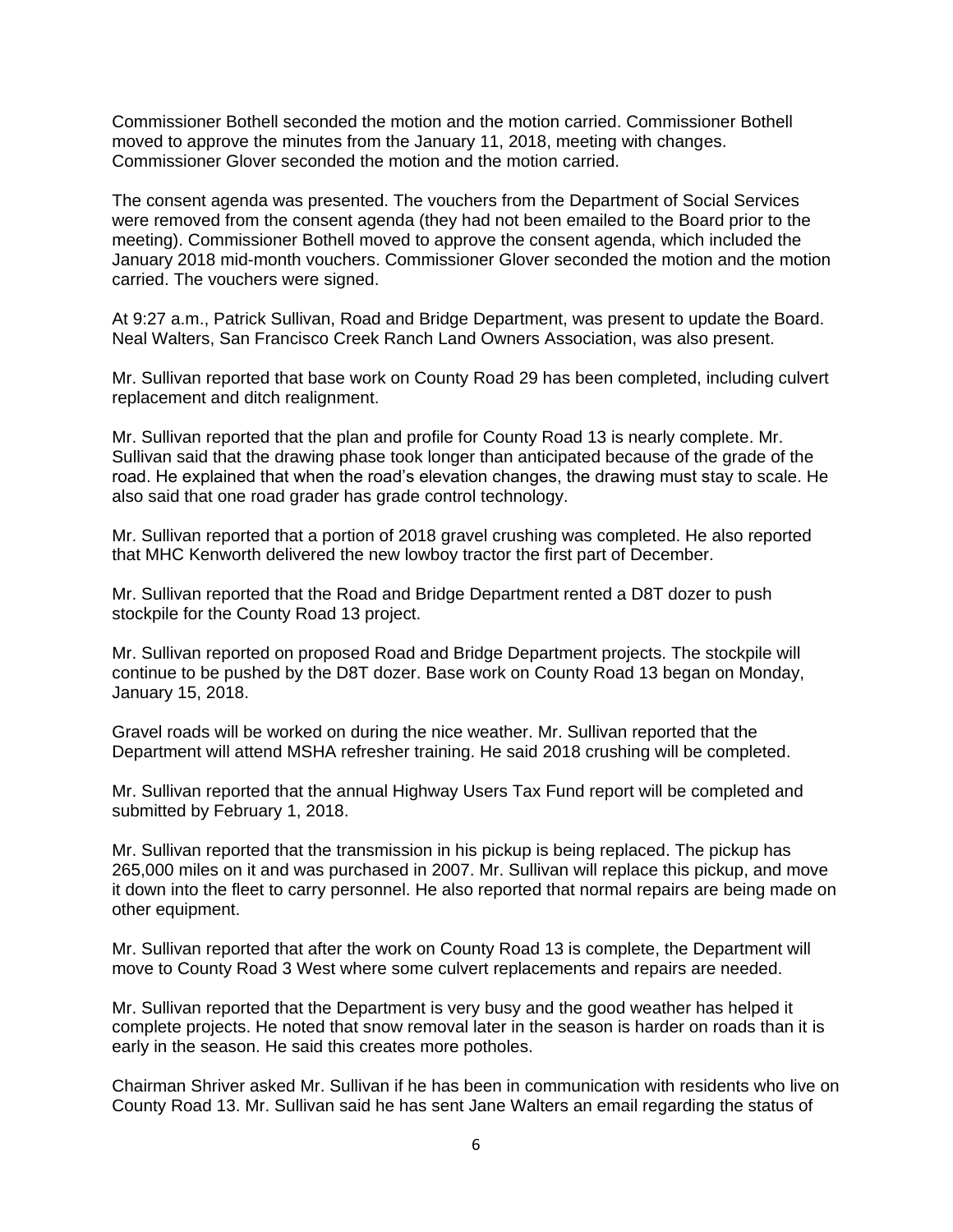the project. Mr. Sullivan reported that when he walked the road he noticed that the corners of the road may not align until the grade is pushed. He also said that fencing changes the road alignment. This will not change the travel path of the road; the road will be made wider.

Mr. Walters reported that he gave the notification email to the Colorado Department of Parks and Wildlife and asked that its vehicles slow down on County Road 13.

Commissioner Glover reported that he spoke to Del Norte School Superintendent Chris Burr about the need for a work session to discuss the roads around the new school. Commissioner Glover suggested that the work session be scheduled on January 31, 2018. Chairman Shriver added that the parcel of land affected by a GOCO grant needs to be included on the work session agenda. Mr. Walters noted that the school board is working on Safe Routes to School grant and who will pay for it.

Chairman Shriver asked how soon the BOCC needs to notify the school board about its interest in an old school building. Mr. Walters said he could not provide a deadline. The fate of Underwood building will need to be determined by May or June 2018; cement will be poured in August 2018. He noted that the middle school will be affected by the budget, and a decision will be needed by February 2018.

At 9:44 a.m., Dixie Diltz, Land Use Department, was present to update the Board. She reported that the GIS board meetings will be held the last month of each quarter. She also reported that she has registered for Federal Emergency Management Agency training in New Mexico on February 5 through 9, 2018. She will take the certification test again. Ms. Diltz noted that she prefers the New Mexico training because it focuses on rural areas and is more detailed than the Colorado training she had attended.

Chairman Shriver asked if there are other trainings that Ms. Diltz will take. Ms. Diltz said that a continuing education day-long course is needed for her to maintain her permit technician certification. She said she is also interested in taking a Planning Association training and will check her budget to determine if this is feasible. Ms. Wisdom explained that the Planning Association trainings are important because of the growth of the County. Commissioner Bothell asked if the FEMA training includes planning. Ms. Diltz explained that the FEMA training is for flood plain management.

Ms. Diltz reported that the grant application for the update of the Land Use Department code book has been given to Ms. Wisdom for the Department of Local Affairs. The deadline for the application is April 1, 2018.

Ms. Diltz reported speaking to County Attorney Bill Dunn regarding three blight issues in the County (the South Fork Ambulance District, a property in Jasper, and a property in Center). No letters have been sent. Ms. Diltz explained that Mr. Dunn spoke to Tyler Off, South Fork Ambulance District, personally, and Mr. Dunn believes he can rectify the situation.

Ms. Diltz reported that Mr. Dunn found a statement that if a certified letter is sent to Mr. Bevins, owner of the Jasper property, the letter must include a date when Mr. Bevins must appear before the BOCC. A letter including a date will be sent. Ms. Diltz also reported that she has spoken to Mr. Bevins and he has indicated that he intends to build a residence on the property. No action will be taken until spring. Chairman Shriver suggested scheduling a meeting with Mr. Bevins, either by telephone or in person, for March or April 2018, in order to begin the process.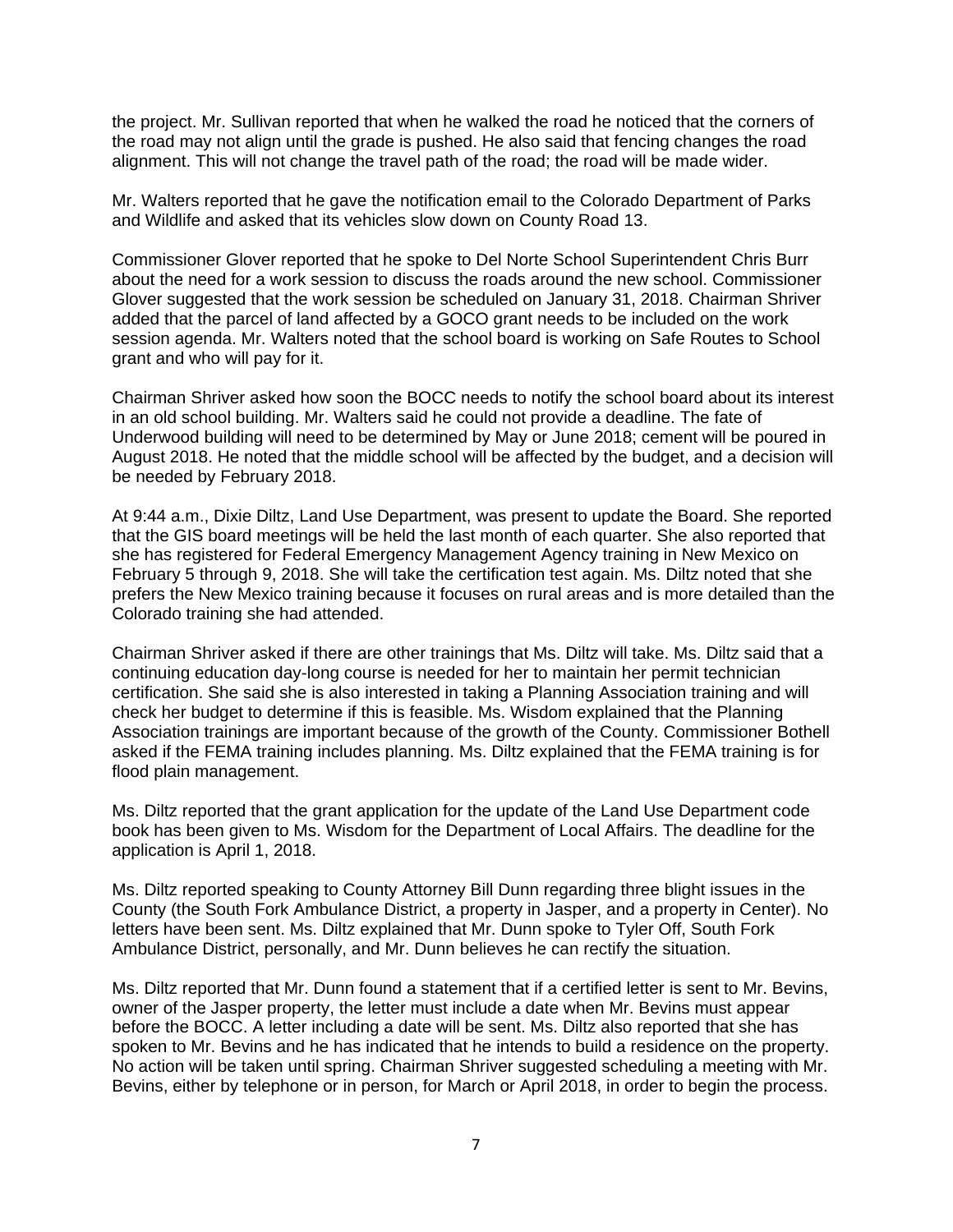Ms. Diltz reported that no letter has been sent to Jesus Meraz, regarding his property in Center. She suggested sending him a letter asking him to appear before the BOCC in March or April, and cleaning up his property by June 1, 2018. Commissioner Bothell asked if this could be done more quickly. Commissioner Glover said there needs to be consistency in how these issues are handled, and expressed his frustration about the fact that this has been a year-long process.

Ms. Diltz presented the resolution on the Larry Scott exempt division of land, which was approved on December 27, 2018. The resolution was signed. Book 589 Page 564

At 10:05 a.m., the mid-month vouchers were signed.

At 10:06 a.m., the meeting was turned over to County Administrator Roni Wisdom, for the reorganization of the Board of County Commissioners.

Ms. Wisdom entertained motions for nominations for Chairman of the Board of County Commissioners. Commissioner Bothell moved to nominate Commissioner Glover Chairman of the Board. Commissioner Shriver seconded the motion. Commissioner Shriver moved to cease nominations. Commissioner Bothell seconded the motion. The motion to nominated Commissioner Glover to Chairman of the Board was passed. The meeting was turned over to Chairman Glover.

Chairman Glover asked for nominations for Vice Chairman of the Board of County Commissioners. Commissioner Shriver nominated herself, stating that as Vice Chairman she could provide consistency and guidance for Chairman Glover in light of the current shortage of staff. Commissioner Bothell asked if it is the responsibility of the Chairman of the Board to direct office staff. Commissioner Shriver said it is not; she noted that she wants to provide guidance in working with County staff. She added that the responsibility of the Chairman is not only to run meetings and not to direct staff, but she said there needs to be a relationship with staff. Chairman Glover stated that he would like to see a more direct approach to County business, and suggested that each Commissioner support the others' projects. He said that teamwork is more important to him than being Chairman of the Board, in order to do what is best for the County. He stated that there needs to be a unified approach and there has not been. Commissioner Shriver stated that she agreed and asked Commissioner Bothell for comments. Commissioner Bothell said she had no comments. Chairman Glover asked Commissioner Bothell about her stance on this position and noted that he would be asking many questions this year. Commissioner Bothell said that change is good and moved to nominate herself as Vice Chairman of the Board. Ms. Wisdom noted that there are two nominations on the floor. Chairman Glover moved to close the nominations for Vice Chairman of the Board. Commissioner Bothell seconded the motion and the motion carried. Chairman Glover moved to nominate Commissioner Bothell Vice Chairman of the Board. Commissioner Shriver seconded the motion and the motion carried.

At 10:17 a.m., Ms. Wisdom presented the 2018 Treasurer's Resolution. She explained that this resolution outlines where County funds are held and how they are invested. County funds are held in the following institutions:

- Community Banks, a Division of NBH Banks
- Sunflower Bank
- Del Norte Bank
- Rio Grande Savings and Loan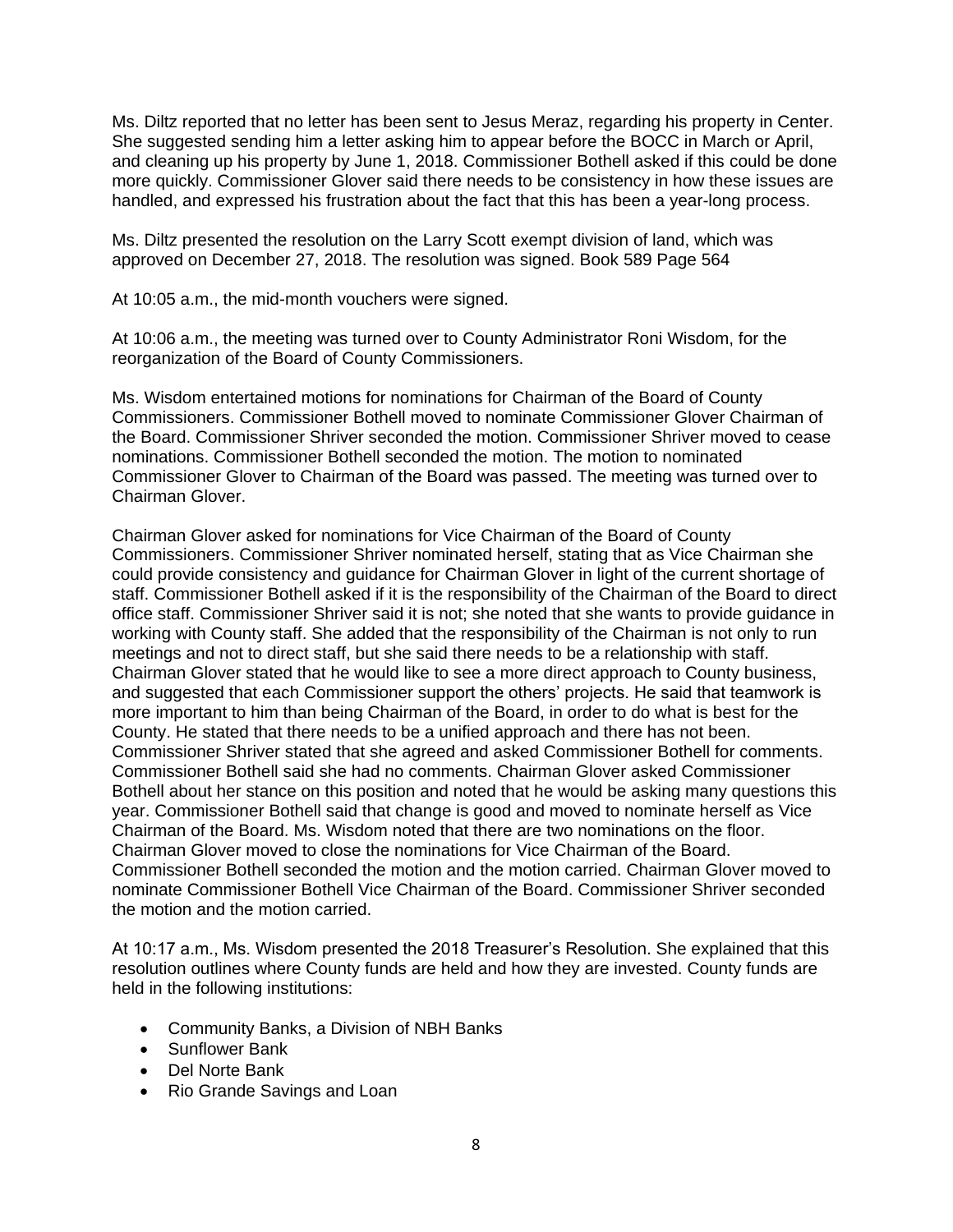- San Luis Valley Federal Bank
- First Southwest Bank

Ms. Wisdom explained that it is the County Treasurer's responsibility to safely invest County funds and to keep them liquid, if they are needed. The County has a relationship to buy and sell securities with the following broker/dealers:

- Edward Jones (Jeff Keck)
- Colorado Financial Partners/LPL Financial (Bruce Amman)
- Colorado Statewide Investment Program
- Peaks Investment Management (Troy Hunsucker)

Commissioner Shriver noted that this is an annual resolution. Commissioner Shriver moved to approve the Treasurer's resolution, pursuant to C.R.S. 30-10-708. Commissioner Bothell seconded the motion and the motion carried. Book 589 Page 655

At 10:21 a.m., Ms. Wisdom presented the 2018 County Holiday Schedule resolution. She asked if, for 2018 only, Christmas Eve should be a full- or a half-day holiday. Commissioner Bothell moved to approve the holiday schedule with a full-day holiday for Christmas Eve 2018. Chairman Glover seconded the motion. The motion carried, with Commissioner Shriver voting against the motion because she felt the need for consistency and that this is a new benefit. She asked how the full day could be taken away in future years without creating more staff turmoil, because employees will expect a full day. The holiday schedule was signed. Book 589 Page 558

The 2018 holiday schedule includes:

- Monday, January 1, 2018, New Year's Day
- Monday, January 15, 2018, Martin Luther King Jr. Day
- Monday February 9, 2018, Presidents' Day
- Friday, March 30, 2018, Good Friday—half day
- Monday May 28, 2018, Memorial Day
- Wednesday, July 4, 2018, Independence Day
- Monday, September 3, 2018, Labor Day
- Monday, October 8, 2018, Columbus Day
- Monday November 12, 2018, Veterans Day
- Thursday, November 22, 2018, Thanksgiving
- Friday, November 23, 2018, Day after Thanksgiving
- Monday, December 24, 2018, Christmas Eve—full day
- Tuesday, December 25, 2018, Christmas Day

Ms. Wisdom presented the 2018 schedule of BOCC meeting dates. While this schedule was discussed in December 2017, it must be approved in January 2018. Commissioner Bothell moved to approve the schedule of BOCC meeting dates. Commissioner Shriver seconded the motion and the motion carried. The meeting dates are:

- January 17, and 31, 2018
- February 14 and 28, 2018
- March 14 and 28, 2018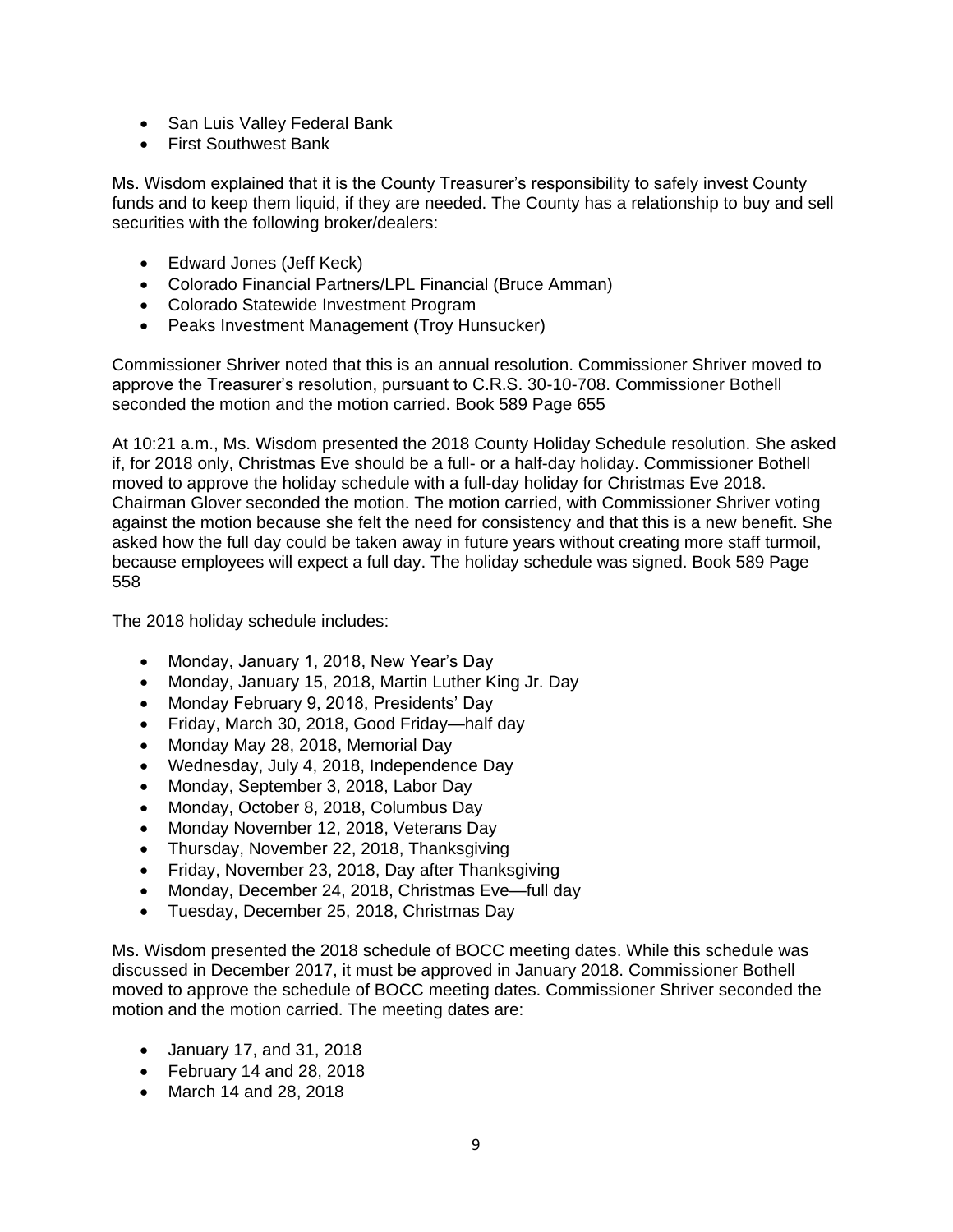- April 11 and 25, 2018
- May 16 and 30, 2018
- June 13 and 27, 2018
- July 11 and 25, 2018
- August 15 and 29, 2018
- September 12 and 26, 2018
- October 17 and 31, 2018
- November 14 and 29, 2018
- December 5, 19, and 28, 2018

The Commissioners may also attend the Colorado County, Inc.'s conventions during the following dates: June 4 through 6, 2018, and November 26 through 28, 2018. Book 589 Page 559

Ms. Wisdom presented the resolution to reaffirm the posting location(s) of the Board's public meetings requiring prior public notice and the official custodian of the minutes of the Board's public meetings. The posting locations of the Board's public meetings will be the signboard located in the hall directly east of the entrance to the Commissioners' chambers, 925 6th Street, Del Norte, Colorado, and the Rio Grande County website, though posting on the website is not required. The County Clerk and Recorder will be the official custodian of the minutes of the Board's public meetings. Commissioner Bothell moved to approve the posting locations and the custodian of the minutes. Commissioner Shriver seconded the motion and the motion carried. Book 589 Page 556

Ms. Wisdom presented the 2018 committee assignments for the County Commissioners. Commissioner Bothell moved to approve the committee assignments. Commissioner Shriver seconded the motion and the motion carried. Book 589 Page 561

The committee assignments are:

### Suzanne Bothell

SLV All Hazards Committee and all committees that are part of AHAC SLV E-911 Telephone Authority Board SI V RETAC SLV Hazmat Team SLV UAS Committee Rio Grande County Prevention Partnership South Central Seniors Options for Long Term Care SB94 – CYDC LEPC

# Gene Glover

Rio Grande County Weed and Pest District San Luis Valley Regional Landfill Authority Board Rio Grande County Tourism Board Monte Vista Chamber Ag Committee Rio Grande County Library District San Luis Valley Veterans Coalition San Luis Valley Television Board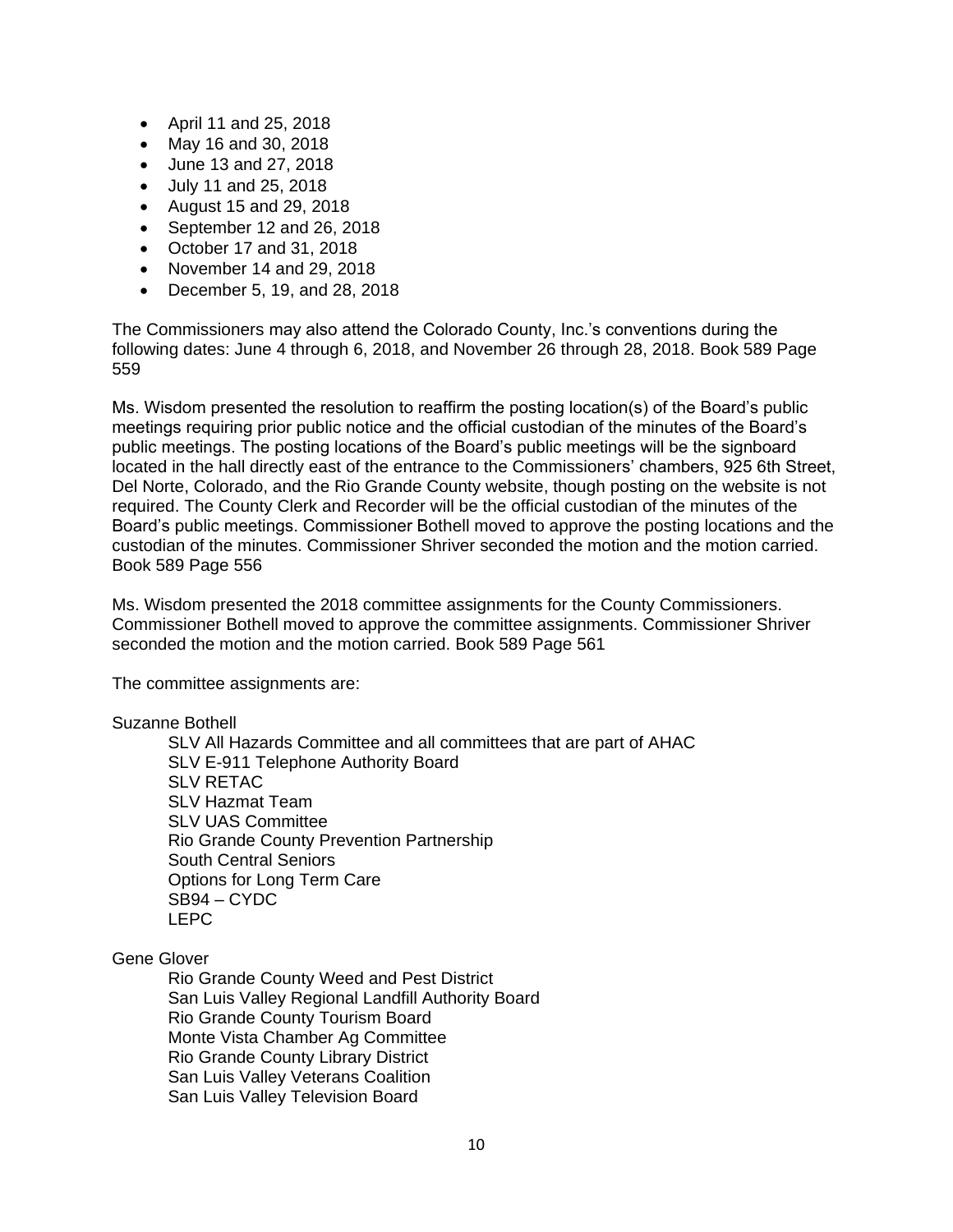#### CDOT Transportation Planning Region

#### Karla Shriver

Astronaut Rominger Airport Advisory Board SLV Housing Coalition Tri County Seniors San Luis Valley Council of Governments San Luis Valley Development Resources Group San Luis Valley Revolving Loan Board RWEACT SLV Great Outdoors County Health Pool Designation

#### All Commissioners

Rio Grande County Museum SLV Board of County Commissioners Rio Grande County Courthouse Security Board Rio Grande County Public Health Advisory Board Colorado Counties, Inc. - standing committees

#### Other Appointments

SLV Community Action Agency – Jody Kern, Director, Department of Social Services Health and Human Services, Colorado Counties, Inc. – Jody Kern SLV Habitat Conservation Plan – Dixie Diltz, Land Use Administrator Upper Rio Grande Economic Development Corporation – Roni Wisdom, Administrator Rio Grande Water Canal Association – Patrick Sullivan, Road and Bridge

Ms. Wisdom reported that Ramona Archuleta, Department of Social Services, has been appointed to the San Luis Valley Community Action Agency and to the San Luis Valley Workforce Center. Ms. Archuleta will be in classes for three to four months and will not be able to participate on these committees. Ms. Archuleta is also retiring soon. The consensus of the Board was to discuss this with Jody Kern, Department of Social Services.

At 10:32 a.m., County Attorney Bill Dunn was present. Commissioner Shriver reported that she met with Mr. Dunn on Monday, January 15, 2018, on the site of the McDonald Ditch river project on County Road 5 North. Per the January 11, 2018, special BOCC meeting, Mr. Dunn drafted a letter to Steve Massey, River Valley Group, LLC, offering \$600.00 (\$300.00 for each quit claim deed) for real property, plus \$500.00 as reasonable compensation for expenses Mr. Massey may have incurred in obtaining and recording quit claim deeds from Kevin and Neil Pacheco to the tract of land adjacent to the old Seven Mile Plaza bridge and the former McDonald Ditch diversion. Commissioner Shriver noted that the letter required several changes, and asked if the deadline for response should be February 2 or February 9, 2018. Mr. Dunn indicated that the letter could be mailed today, so a deadline of February 2, 2018, would be acceptable. Commissioner Bothell asked if this was a proper amount of time. Mr. Dunn said that it is not, noting that the letter is an offer of compromise. He said that Mr. Massey would have to meet with the board of the River Valley Group in order to accept the offer. The changes to the letter were reviewed and Mr. Dunn said he would mail it as certified mail today.

At 10:46 a.m., Commissioner Shriver reported that she emailed the final draft of the Rio Grande County Commissioners Governance and Goal Setting document. She asked if the Board wants to set the leads for internal projects, noting that this can be done verbally. Chairman Glover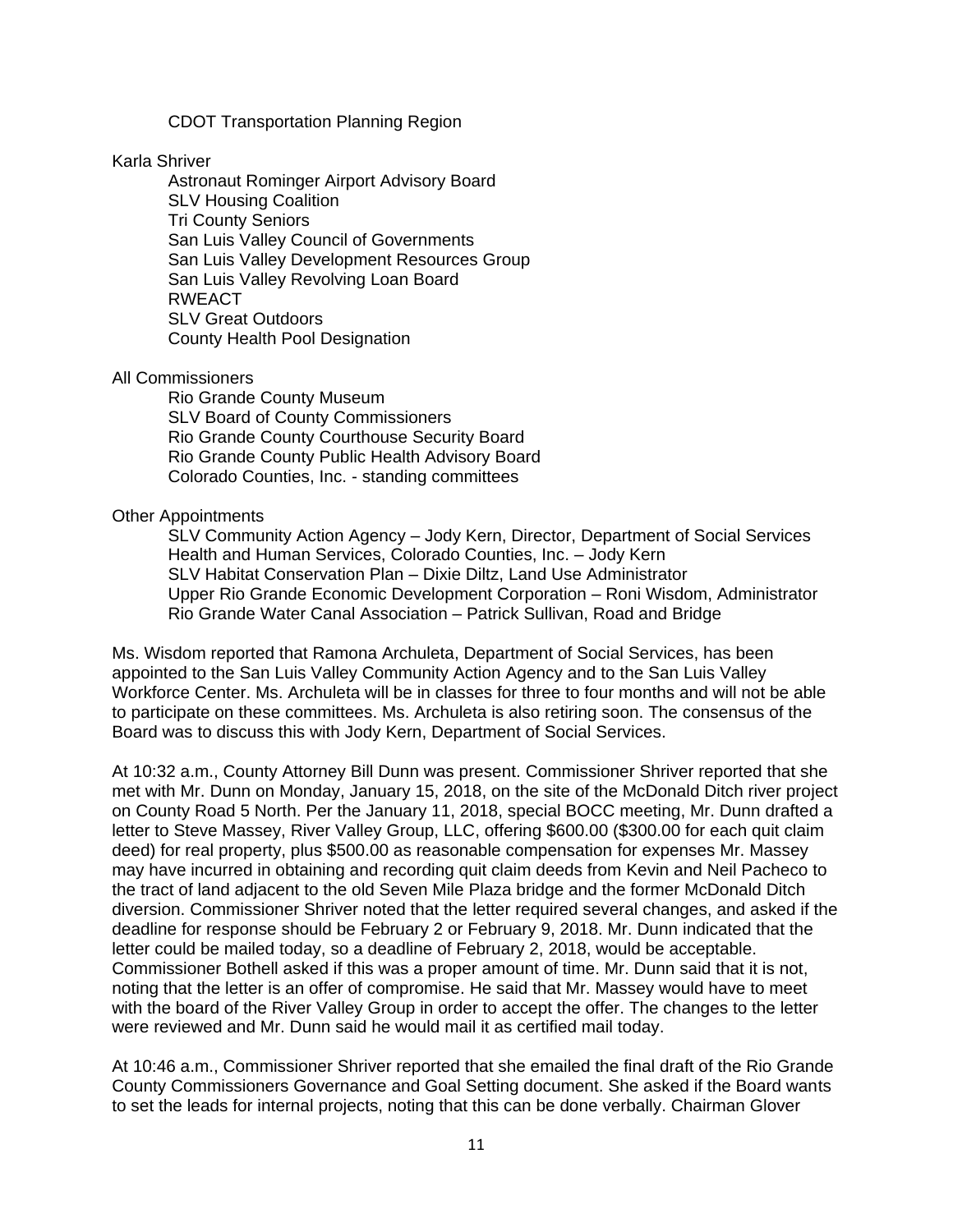clarified that the lead person would report on updates. Commissioner Shriver said the lead person would be the point person for projects. The Board discussed its various projects and the lead Commissioners for each one. Commissioner Shriver moved to approve the Rio Grande County Commissioners Governance and Goal Setting. Commissioner Bothell seconded the motion and the motion carried.

At 10:57 a.m., Ms. Wisdom presented four new County policies for approval: Rio Grande County Administration Vehicle Use Policy, Rio Grande County Snow and Ice Removal Policy, Rio Grande County Political Activity Policy, and Rio Grande County Whistleblower Protection Policy. Ms. Wisdom explained that these policies need to be included in the County Employee Manual. Commissioner Bothell asked who the compliance officer is, with regard to the Whistleblower policy. She asked to whom the whistleblower would report an issue. Ms. Wisdom said that the compliance officer is designated by the BOCC, and asked if this designation would be a year-to-year designation. Commissioner Bothell asked that the term "compliance officer" be removed, and replaced with a list of available people in order to provide the whistleblower with a higher level of comfort when reporting. Commissioner Shriver moved to approve the four policies, with the removal of the term "compliance officer" from the Whistleblower Policy. Commissioner Bothell seconded the motion and the motion carried.

Ms. Wisdom reported receiving four applications from people interested in serving on the Rio Grande Basin Water Roundtable. The applications were from Bethany Howell, Brenda Anderson (who was present at the meeting), Virginia Christensen, and Steve Keller. Ms. Wisdom asked the Board to appoint a representative to the Roundtable.

Mr. and Ms. Anderson joined the meeting. Ms. Anderson stated that she is interested in the water situation in the Valley. She has lived here for 20 years, and said she knows how important water is. Chairman Glover said he supported the appointment of Ms. Anderson. Commissioner Bothell said she supported either Ms. Anderson or Ms. Christensen. Commissioner Shriver stated that she has worked with all four applicants and all are knowledgeable. She stated she felt that the County representative to the Roundtable should own a water right. She also noted that she is a legislative appointee to the Roundtable. Commissioner Shriver said that Ms. Christensen has attended Roundtable meetings and participates. She said no matter who is chosen, that all four applicants should know they are welcome to attend these meetings and that there are other positions open: Other seats on the Roundtable include environmental, municipal, and district seats, conservation districts seats for Rio Grande and Conejos Counties, educational and recreational seats, and at-large seats. Commissioner Shriver noted that Ms. Anderson has a ranching background. Commissioner Shriver moved to appoint Brenda Anderson to the Rio Grande Basin Water Roundtable as the representative from Rio Grande County. Commissioner Bothell seconded the motion and the motion carried.

At 11: 10 a.m., Ms. Wisdom presented the Veterans Service Report. Commissioner Shriver moved to approve the report. Commissioner Bothell seconded the motion and the motion carried. The report was signed.

Ms. Wisdom presented an application from Kallee Mondragon to the San Luis Valley Fair Board. Commissioner Shriver moved to appoint Ms. Mondragon to the San Luis Valley Fair Board. Commissioner Bothell seconded the motion and the motion carried.

Ms. Wisdom presented a request from the Monte Vista Cooperative to use the McMullen Building for its Safety Days program, April 26, 2018. She noted that the County usually waives the rental fee for this program, and also stated that a damage deposit has been requested in the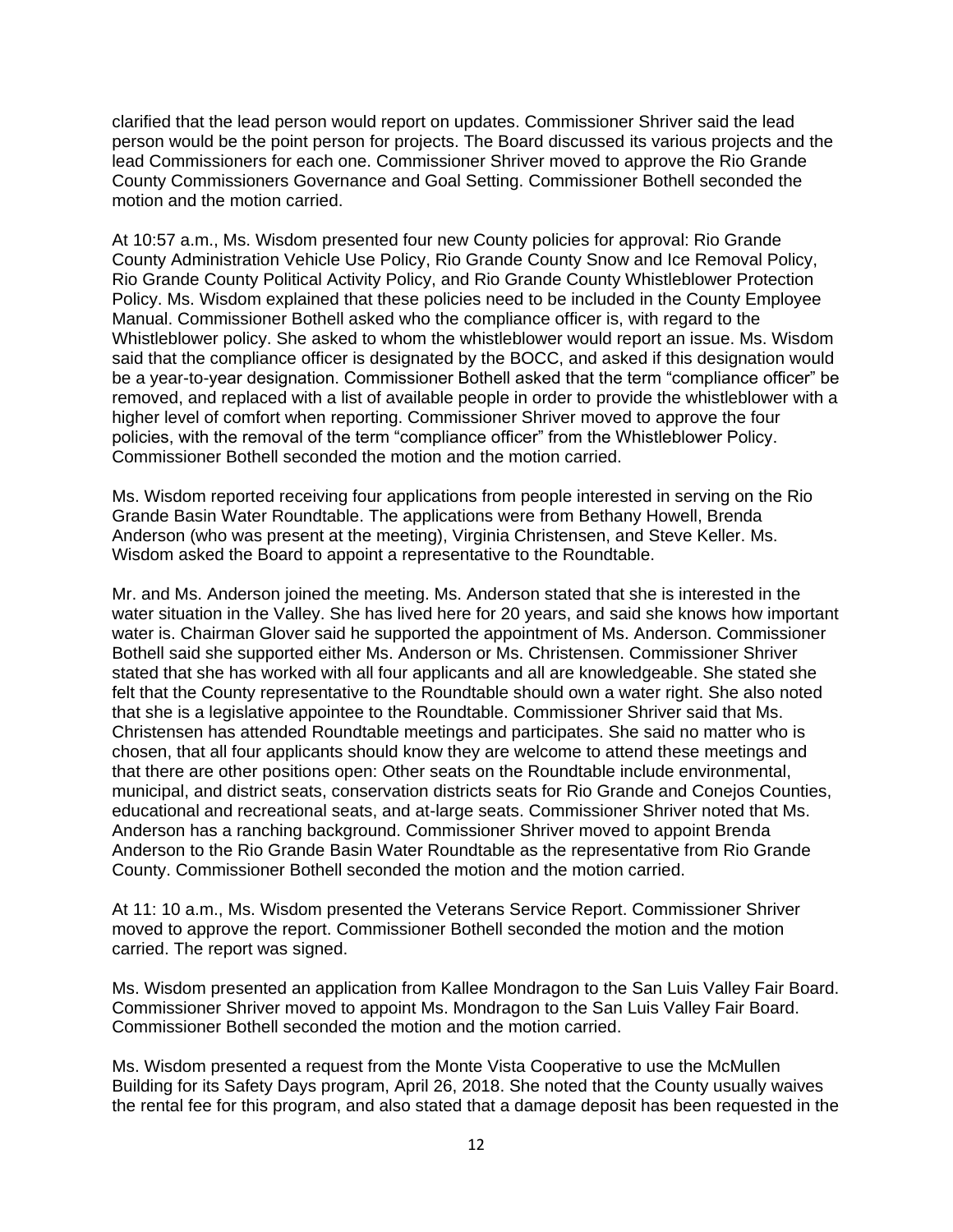past, but has never been received even when the rental fee has been waived. Ms. Wisdom suggested that a damage deposit should be requested and held, and returned after the event. Chairman Glover and Commissioner Bothell agreed that this is a good policy. Ms. Wisdom asked who should inspect the building before and after the event. Commissioner Shriver noted that the City of Monte Vista has done the inspections in the past, and asked if in this case, Patrick Sullivan, Road and Bridge Department should be asked to perform the inspection. Ms. Wisdom said she would speak to Mr. Sullivan.

At 11:15 a.m., County Assessor J.J. Mondragon was present. She requested approval of the contract with Valuewest to conduct appraisals of commercial property. The terms of the contract are the same as last year. Commissioner Bothell asked if Valuewest will handle any appraisals that are questioned. Ms. Mondragon said that abatements are done in arrears, but Valuewest will help the Assessor's Office. Commissioner Shriver explained that after a cost analysis, Valuewest is less expensive than hiring a full-time employee. Commissioner Shriver moved to approve the Valuewest contract. Commissioner Bothell seconded the motion and the motion carried.

Ms. Mondragon reported that Rio Grande and San Juan Counties are the only counties to remain on the Pueblo computer system. Problems recently encountered by the Assessor's Office were fixed by the Assessor's Office. Ms. Mondragon obtained a bid from Tyler Technologies in the amount of \$145,000.00: \$89,000.00 to convert to its system, plus \$45,000.00 per year until the system is paid for. The bid includes the Assessor's website. Ms. Mondragon stated that 2019 is a reappraisal year. If the conversion is started by March 2018, it can be completed by the end of 2018. Ms. Mondragon has planned a trip with her staff to a county that switched to this program to obtain more information. She noted that she has not switched computer systems before, because she likes the current website. However, the conversion to Tyler Technologies is a less expensive plan than the Pueblo computer system.

Dan Hicks, Town of South Fork, was present, and stated that he uses the Assessor's GIS system every day and noted that it is important to have the County-level information available for use by the Town of South Fork. He suggested that the Town of South Fork might help fund the new system. Ms. Mondragon reported that the Town of Del Norte is contributing, as well. Commissioner Shriver noted that the Assessor's Office and the Land Use Department use the GIS system. Ms. Mondragon stated that it will be good to include the entities. Mr. Hicks said that parcel numbers should be used. Ms. Mondragon said she would update the Board after the visit to Costilla County and after she receives more bids. She noted that the contract with the Pueblo computer system requires 60 days' notice of a change.

At 11:30 a.m., Dan Hicks, Town of South Fork, and Kazie Hayes, Rio Grande County Tourism Board were present. Mr. Hicks asked that the following letter from the Mayor of South Fork be read into the record:

January 17, 2018

Board of Rio Grande County Commissioners 925 6th Street, Room 207 Del Norte, CO 81132

RE: The deficiency in lodging tax funding received by the Town of South Fork

Dear Commissioners: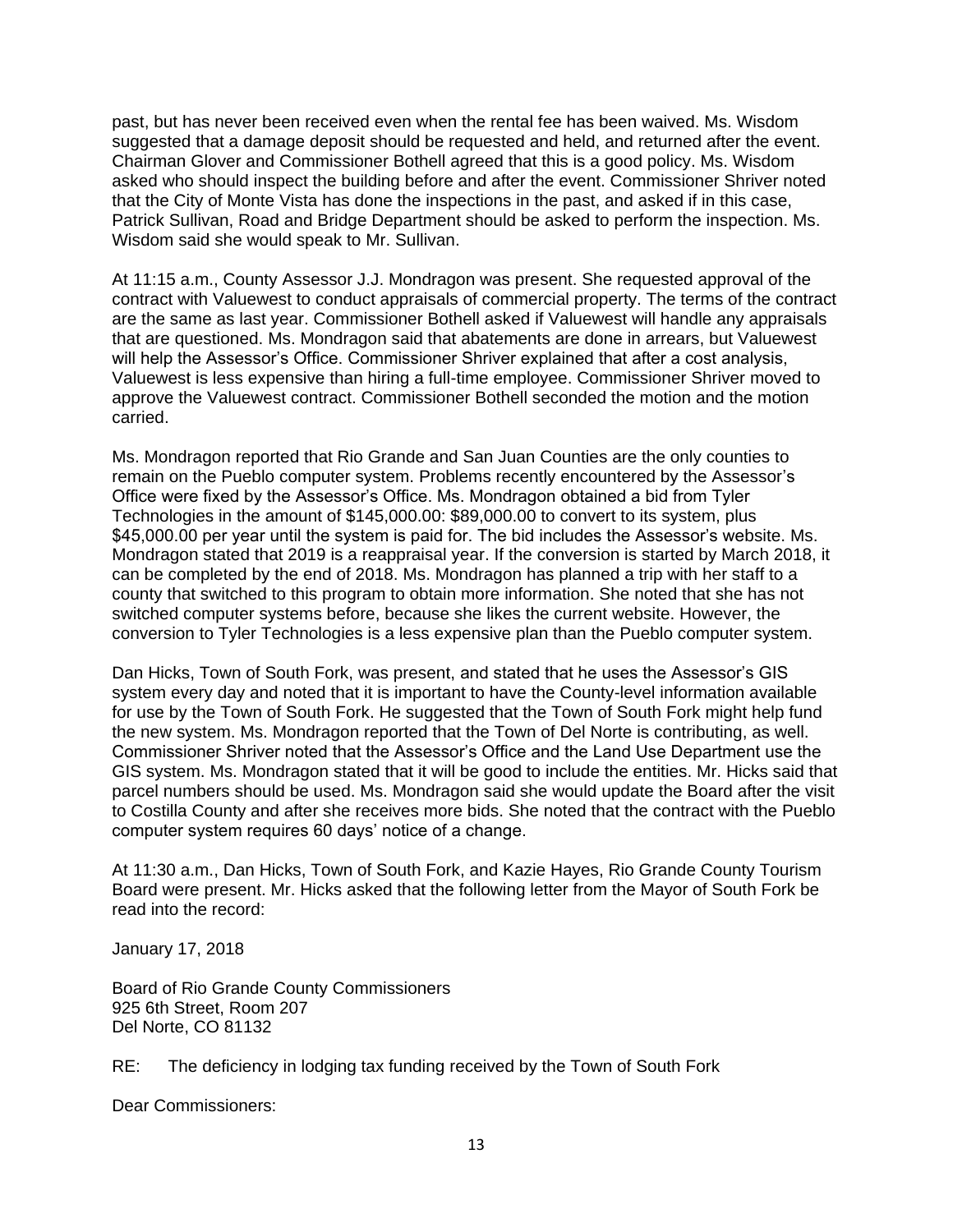The Town of South Fork, through its representatives, Dan Hicks Town Administrator and me as Mayor, have met with you on three separate occasions to communicate issues regarding the administration of the County lodging tax funds.

The Town of South Fork actively advertises and markets to tourists to visit and stay in the 81154 area. The Town relies on receiving funds from the County lodging tax fund for this advertising and since 2013 the town of South Fork has received less and less each year from the fund. It has been demonstrated that the majority of the County lodging tax funds are produced by hotels, lodges, RV Parks, and vacation rentals located in the South Fork area. It has also been shown to the Commissioners that per the Colorado State Statute 30-11-107.5, which governs the lodging tax, funds are to be spent for the purposes of advertising tourism in the area from which the funds were generated.

The Town of South Fork has shown that County designated representatives – that is, the Rio Grande Tourism Board, is not managing the lodging fund effectively nor in a manner required by the State Statute. Furthermore the Tourism Board has not been distributing all of the funds received which has resulted in a surplus balance greater than the amount of two year's budgeted disbursements. The management by the Tourism Board has resulted in the town of South Fork not receiving its rightful share of funds to advertise and market tourism for 81154.

At the meeting of 1/11/2018, it appeared that the Commissioners wished to resolve the issues through meeting in committee fashion with the members of Tourism Board to obtain a solution. We do not agree that this approach will result in a timely resolution and therefore choose not to participate.

Our recommendation is for the Commissioners to follow the suggestion made at one of our meetings, which was to pass the funds received from the lodging tax directly to the three Towns based on the source of funds. Specifically funds received from 81154 would be passed on to the Town of South Fork and likewise for Del Norte and Monte Vista. Moreover, the fund surplus should be distributed according to the source of those funds. Under this solution, the town of South Fork would certainly be willing to present and demonstrate to the Commissioners on a regular basis how the funds received are used to effectively advertise and market tourism in 81154. This arrangement would greatly simplify the overall process and also eliminate the need for a Tourism Board.

The town of South Fork Board of Trustees considers the insufficient funding received from the lodging tax fund as a very serious problem that at this point can be solely resolved by the County Commissioners. In that regard, last night the Town Board met in a Special Session and approved Resolution 18-06 to formalize the Town Board's position and respectfully requests that the County Commissioners promptly resolve this issue once and for all. Thank you for your time and attention.

#### Sincerely, Rodney Reed Mayor

Mr. Hicks explained that the Town of South Fork Board of Trustees met in special session on January 16, 2017. There were 30 attendees, some of whom collect lodging taxes. Mr. Hicks stated that the response to the resolution was 90 percent positive. He said the question-andanswer and discussion period lasted for one and a half hours. Mr. Hicks read the Resolution 18- 06 into the record: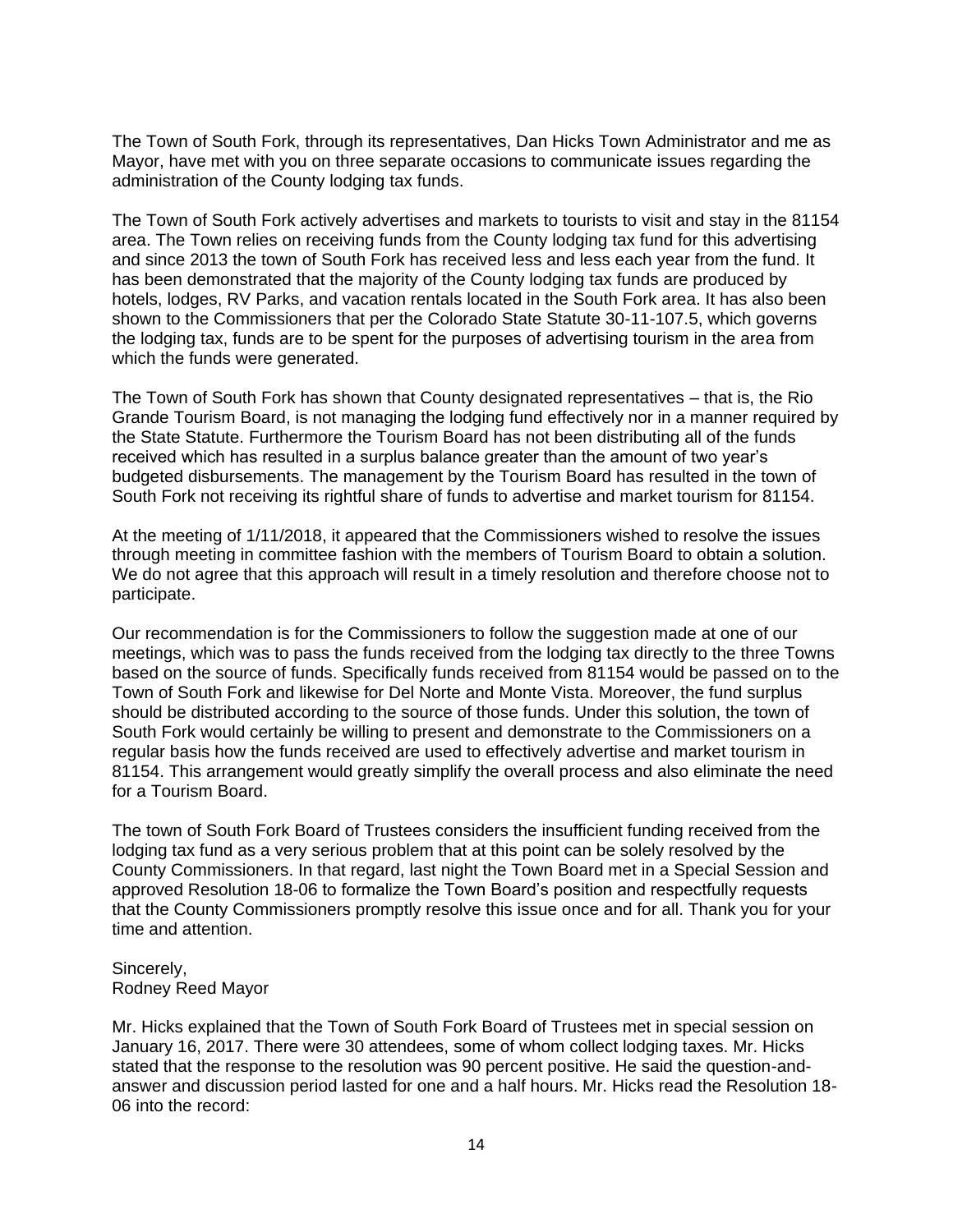TOWN OF SOUTH FORK RESOLUTION 18-06

A RESOLUTION OF THE BOARD OF TRUSTEES OF THE TOWN OF SOUTH FORK, REQUESTING REFORMATION OF THE DISTRIBUTION OF TOURISM FUNDS WHICH THE RIO GRANDE COUNTY COMMISSIONERS RECEIVE FROM THE TOURISM TAX COLLECTION PURSUANT TO CRS 30-11-107.5

WHEREAS, The Town of South Fork's primary revenue source is from Sales and Tourism Tax, which is heavily dependent on Tourists coming to the area and spending one or multiple nights of lodging; and

WHEREAS, The Town of South Fork has an active marketing and advertising program to attract Tourists to visit and stay in the unincorporated area and municipality known as the 81154 area zip code; and

WHEREAS, All visitors to 81154 who stay in commercial hotels, lodges, recreation vehicle parks, and vacation rental residences for less than 30 days pay a 1.9 % lodging tax under Colorado State Statute 30-11-107.5; and

WHEREAS, In accordance with State Statute 30-11-107.5 (4) (a), all revenue from this lodging tax (except that administrative portion payable to the Colorado Department of Revenue in accordance with CRS 30-11-107.5 (4) (b)), collected in Rio Grande County is consolidated in a Tourism Fund managed by the Rio Grande County Commissioners who have delegated management of the fund to the Rio Grande Tourism Board, which is appointed by, reports to the Rio Grande County Commissioners, and is organized under a set of Bylaws established in 2013; and

WHEREAS, State Statute 30-11-107.5 (4) (c) specifies that all funds collected from the lodging tax be used to advertise and market tourism for the benefit of the unincorporated area and municipality from which the lodging tax originated; and

WHEREAS, The Town of South relies primarily on funding from the Rio Grande Tourism Board to fund its tourism marketing and advertising activities to attract tourism to 81154, has an established Visitors Center, and is the primary marketing entity within the 81154 area to market and advertise tourism for the 81154 area; and

WHEREAS, The Town of South Fork received only an approximate 10% (\$16,400) of the total amount (\$162,087) of lodging tax collected from lodges within Rio Grande County in 2017 from the Rio Grande Tourism Board at the same time that funding from the Rio Grande Tourism Board to the Town of South Fork has been consistently reduced each year since 2013, while it is estimated that 70% to 75% of the \$162,087 of lodging tax funds received by Rio Grande County in 2017 originated from the 81154 area; and

WHEREAS, Based on The Town of South Fork's percentage of the funds received versus the source location of the funds since 2013, it appears to the Town Board of Trustees of The Town of South Fork that the Rio Grande Tourism Board has not followed the mandate of State Statute 30-11-107.5 requirement that the funds be spent to advertise and market tourism for the areas from which the lodging tax originated; and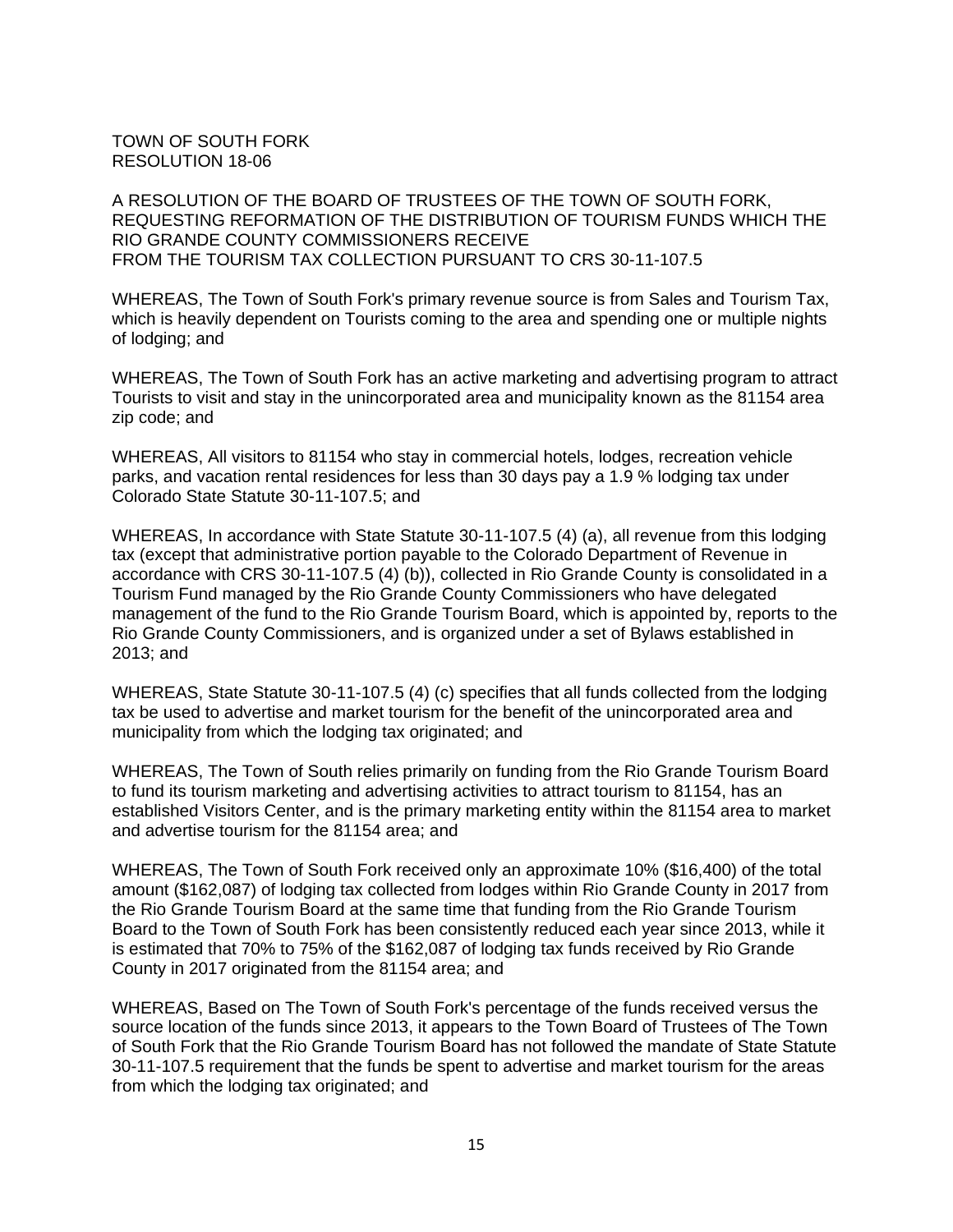WHEREAS, It further appears that the Tourism Board has a surplus fund balance of over \$200,000 which has not been timely distributed to the Town of South Fork in a manner specified by the State Statute, which fund surplus has grown to over 2 times such Board's annual budget of \$115,000 and has remained at such level of over \$200,000 for multiple recent years; and

WHEREAS, The Town of South Fork is aware that the Rio Grande Tourism Board spends funds from the lodging tax received from the 81154 area on marketing activities such as advertising and website designated "Rio Grande Country," in which Board members attend industry product shows, billboards, and funding events or businesses not related to the tourism industry; and

WHEREAS, The Town of South Fork believes that spending funds in this manner does not increase tourism or lodging in the 81154 area and results in a misuse of funds; and

WHEREAS, Currently there are 6 Tourism Board members while the Bylaws call for 9 (3 each from South Fork, Def Norte, and Monte Vista) while the referenced State Statute requires that the members of Tourism Board shall be appointed by The County Commissioners, that members be from the tourism industry from within the unincorporated area and municipality from which the lodging tax is collected-even though the Town of South Fork has no representatives on the Tourism Board; and

WHEREAS, It appears to the Board of Trustees that the Rio Grande Tourism Board follows lax financial and record keeping processes, and from the record of meeting minutes and financial reports, there is very little financial accountability and oversight; and

WHEREAS, The Town of South Fork Mayor and the Town Administrator have met on three occasions (November 30, 2017, December 20, 2017, and January 11, 2018) with the Rio Grande County Commissioners to make known the issues defined in this resolution as well as other related issues, while the South Fork representatives have also provided recommended solutions in the form of Tourism Board selection process, revised Tourism Board Bylaws, and revised Tourism Fund Budget; and

WHEREAS, After the three meetings it is apparent to the South Fork Board of Trustees' representatives that the Rio Grande County Commissioners have not taken the necessary actions within the appropriate timeframes to address these issues.

NOW THEREFORE, Be it Resolved by the Board of Trustees of the Town of South Fork, Colorado that the Rio Grande County Commissioners are hereby requested to immediately resolve the issues identified in this resolution and other issues brought forward by taking the following immediate action:

a. Distribute future Rio Grande Tourism Funds pro rata to each of the three incorporated areas of South Fork, Del Norte, and Monte Vista based on the zip code source of the funds — 81154, 81132, and 81144 respectively.

b. For the surplus fund balance; retain \$50,000 to pay any outstanding Tourism Board commitments and distribute the amount of surplus fund balance left after retainer to each of the three incorporated areas of South Fork, Del Norte, and Monte Vista based on a pro rata percentage of the source of funds received in 2017 — 81154, 81132, 81144 respectively.

c. Hereafter continue to dedicate tourism funds received to the Town of South Fork based upon the above-defined mandate of CRS30-11-107.5 and as suggested in the November 2017 meeting between the two entities.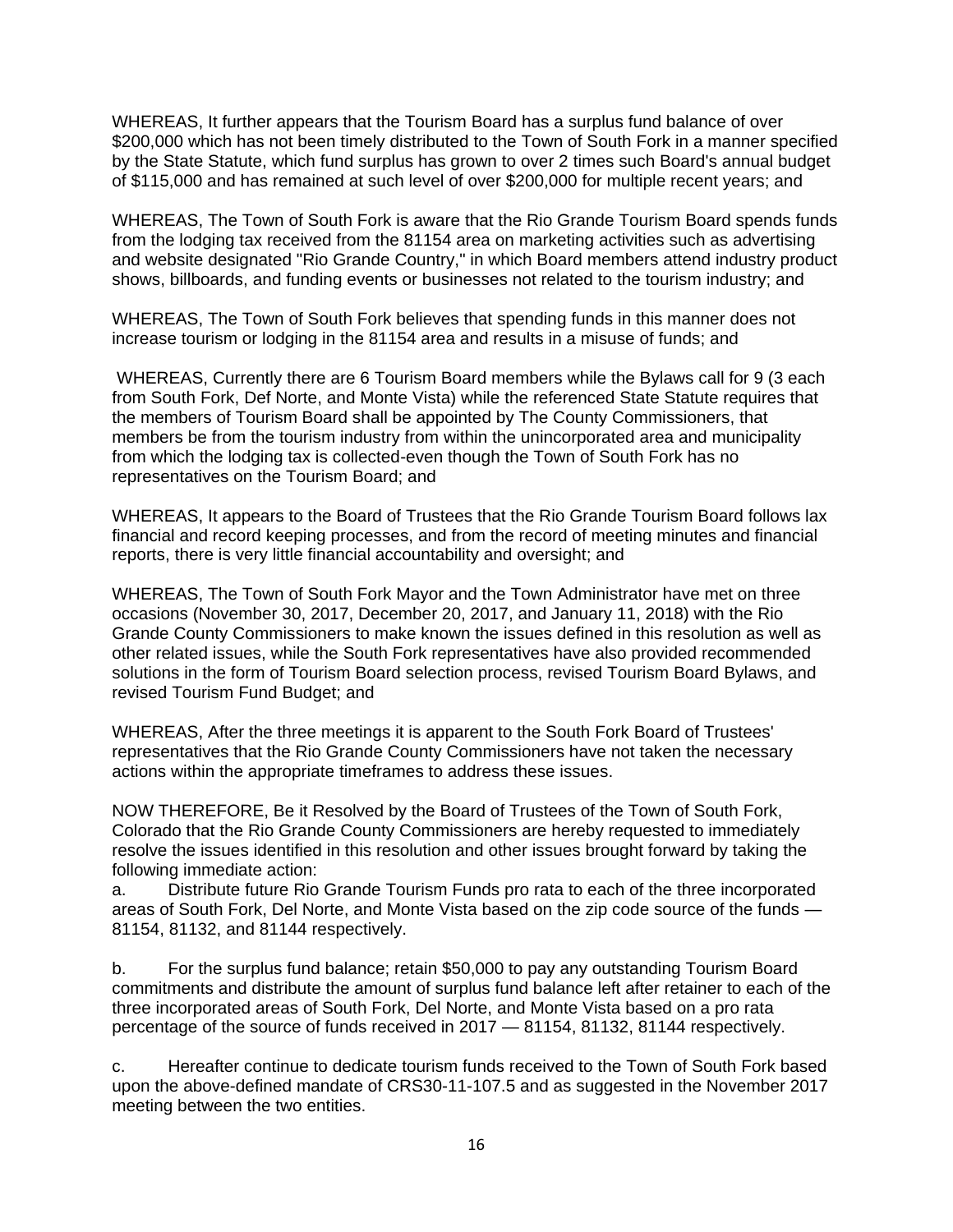d. Dissolve the Tourism Board and effect the distribution of funds through the offices of the Rio Grande County Administrator or County Treasurer.

Resolution 18-06 passed and adopted this 16th Day of January, 2018.

TOWN OF SOUTH FORK ATTEST

Rodney Reed, Mayor **Dan Hicks, Interim Town Clerk** 

INTRODUCED AS A RESOLUTION AT A SPECIAL SESSION OF THE BOARD OF TRUSTEES FOR THE TOWN OF SOUTH FORK, COLORADO, ON THE 16TH DAY OF JANUARY, 2018 AND DETERMINED BY ROLL CALL VOTE AS FOLLOWS:

| Mayor Reed              | Yes                   | <b>Trustee Steffens</b> | Yes |
|-------------------------|-----------------------|-------------------------|-----|
| Mayor Pro-Tem Spencer   | Yes                   | Trustee Slade           | Yes |
| <b>Trustee Phillips</b> | <b>Excused Absent</b> | <b>Trustee Stephens</b> | Yes |
| Trustee Helmstetler     | Yes                   |                         |     |
|                         |                       |                         |     |

Resolution 18-06 passes X /fails

Commissioner Bothell asked who the representatives to the Tourism Board are from South Fork. Chairman Glover said that Josephine Pierce represents South Fork. Commissioner Bothell asked if there should be three representatives from each town. Chairman Glover said there should be three, and noted that Ms. Pierce represents South Fork because of her position with the River Bend Lodge in South Fork. Commissioner Shriver recommended that the Board take the information from the Town of South Fork under advisement and conduct some research. Chairman Glover said there is a great deal to take into consideration. Commissioner Shriver added that the information should be researched with DOLA, as well. Chairman Glover agreed that the State should be involved and said that the information is now in the record.

Kazie Hayes suggested scheduling a meeting with the Tourism Board and noted that the Tourism Board has not had a chance to respond to the Town of South Fork's concerns. She stated that some facts are not true and can be proven. She said the Tourism Board would like to meet with the BOCC. Mr. Hicks stated that this problem has existed for many years and came to a head five years ago with regard to the surplus fund. Ms. Hayes said she talked with the BOCC five years ago; she now realizes that she did not know how the Tourism Board works. She said that if the Town of South Fork had talked with the Tourism Board at the time, the Town of South Fork could have been educated. Mr. Hicks responded that the Town of South Fork is very well educated and said that this is where the Town stands.

Chairman Glover stated that the BOCC needs to do its homework and make some telephone calls. Commissioner Shriver asked for approval to provide copies of the resolution and letter from the mayor of South Fork to the Tourism Board. Mr. Hicks said the information is public information. Commissioner Shriver suggested having Ms. Pierce distribute the information. Chairman Glover noted that it is difficult to find people to sit on the Tourism Board. Commissioner Bothell asked if the municipalities should provide applicants. Commissioner Shriver said a work session should be scheduled after the Tourism Board bylaws are reviewed. Chairman Glover agreed. Ms. Wisdom suggested scheduling the work session on January 31, 2018, and Commissioner Shriver suggested that representatives from Monte Vista, Del Norte, and South Fork be invited. Ms. Wisdom recommended that the BOCC meet first, and then schedule another meeting with the municipalities. Chairman Glover agreed. Ms. Wisdom said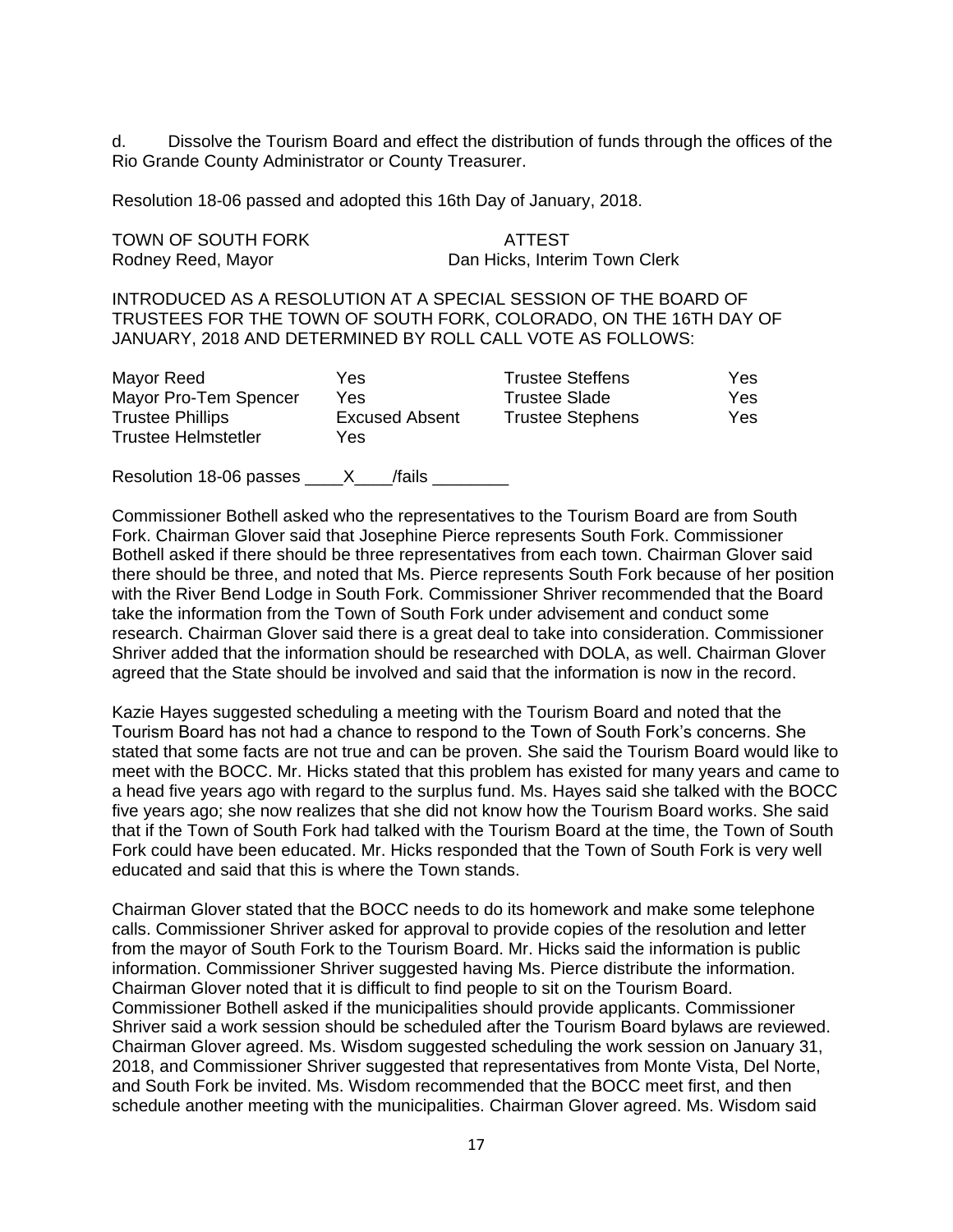the Tourism Board bylaws are posted on its website. Commissioner Bothell said that there have been marketing studies, and noted that people do not agree on these studies.

At 11:55 a.m., Ms. Wisdom presented a liquor license renewal application from the Rio Grande Club and Resort. She reported that County Clerk and Recorder Cindy Hill has no problems with the application and that the fees have been paid. Chairman Glover asked if the Sheriff's Office needs to approve the application. Ms. Wisdom said this is not necessary. Commissioner Shriver noted that the Sheriff has access to the BOCC agenda and said she assumes that any issues would be reported. Ms. Wisdom noted that the fishing club is included in the liquor license application. Commissioner Shriver moved to approve the renewal of the liquor license for the Rio Grande Club and Resort. Commissioner Bothell seconded the motion and the motion carried.

Ms. Wisdom reported that the Monte Vista Ambulance has requested a change in who conducts the annual inspections of its ambulances. She explained that Eric Schmidt from Colorado Springs currently inspects the ambulances, at a cost of \$250.00 per vehicle. Ms. Wisdom said that Monte Vista has requested that John Montano, Regional Emergency Medical and Trauma Advisory Council, conduct the inspections because he can do them at no charge. Ms. Wisdom also noted that Mr. Schmidt is an uninterested third party. Commissioner Bothell asked if the ambulance services from Del Norte and South Fork should be notified if Mr. Montano is chosen as the inspector. Ms. Wisdom said that they would be notified. Chairman Glover suggested that the Del Norte ambulance service be contacted to see if there are any objections. Commissioner Bothell moved to approve Mr. Montano as the ambulance inspector unless someone objects to the change. Commissioner Shriver seconded the motion and the motion carried.

At 12:05 p.m., the meeting was recessed.

At 1:05 p.m., the meeting reconvened.

Commissioner Shriver moved to approve the Department of Social Services vouchers. Commissioner Bothell seconded the motion and the motion carried.

The four new County policies were signed.

Ms. Wisdom presented for approval a small tract application related to the Summitville land exchange. She explained that a deed for a one-third interest needs to be received. She also said that estates own the other shares; one-half of one-third of the deeds are with County Attorney Bill Dunn. Approval on the application is needed so the Forest Service can move forward. Commissioner Bothell moved to approve the small tract application. Commissioner Shriver seconded the motion and the motion carried.

Commissioner Shriver asked if the County's harassment policy could be added to the next meeting agenda.

Ms. Wisdom reported that Chez Yund has leased property at the airport. She explained that he has a construction lease for the first year and then a 25-year lease. She requested a signature on this lease. The lease was signed.

Commissioner Shriver reported that a draft memo to County employees regarding personnel policies was distributed. She said that because of issues in Monte Vista, local governments will be under scrutiny during their audits. Commissioner Shriver felt there was no issue at the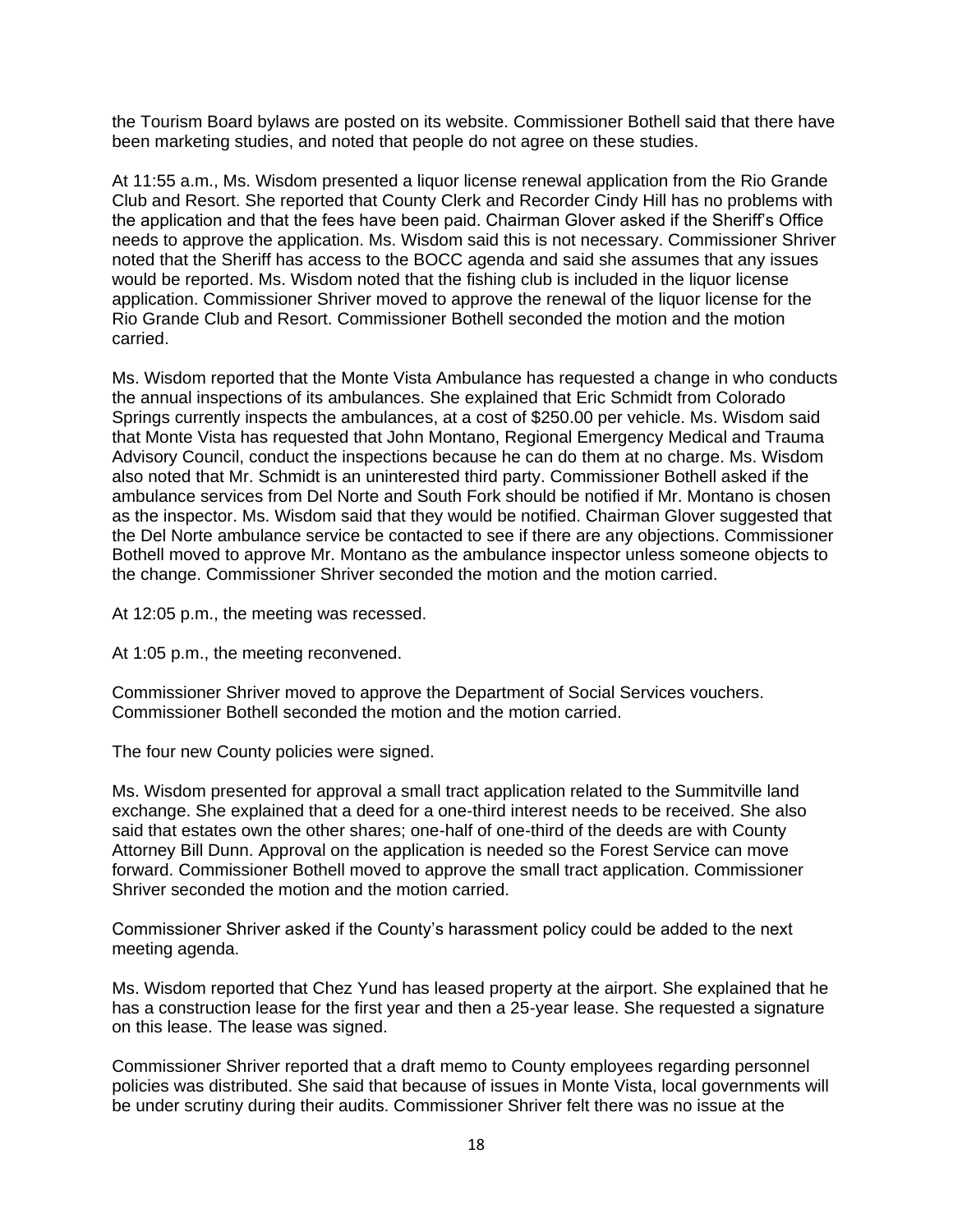County, but this was a good time to remind employees about County policies. Commissioner Bothell asked if the memo would be distributed to all County employees or to department heads. Commissioner Shriver said the memo should be distributed from the BOCC to department heads and that department heads can handle the memo with their staffs.

Commissioner Shriver reported that an email was sent to the Sheriff's Office regarding the work on County Road 13 and speeding on that road, along with supporting information from the traffic counter.

Commissioner Bothell reported that Kenny Behill called her. Farming Technology's property was broken into on New Year's Eve, and all the stolen property was returned by the first of January 3, 2018. Mr. Behill was very impressed with the Sheriff's Office, and especially impressed with Tyler Dean and Adam Fresquez. Cary Hoffman also sent his appreciation for a job well done. Commissioner Shriver indicated she had heard good things, as well, about the case from community members.

At 1:25 p.m., Ms. Wisdom reported that representatives from companies that responded to the request for proposal for the Underfunded Courthouse Grant will conduct a walk-through of the courthouse on Tuesday, January 23, 2018.

Ms. Wisdom asked when work sessions should be scheduled with the Tourism Board and the Del Norte school. Chairman Glover suggested that the Del Norte school work session be scheduled for January 31, 2018. He said this will help the school obtain grants, such as Secure Routes to School grants. He suggest discussing the paving of French Street, and San Francisco Street near the Mormon Church. Commissioner Bothell asked if the building reports on the school buildings had been found. Chairman Glover said he would ask Superintendent Chris Burr, and noted that the Board needs to make a decision on buildings in which the County might be interested.

Ms. Wisdom suggested scheduling the work session with the Del Norte school for 3:00 p.m., on January 31, 2018. She suggested changing the Board-only work session regarding the Tourism Board to January 23, 2018, at 1:00, contingent on receiving assistance from DOLA.

Jody Kern, Department of Social Services was present. Commissioner Bothell reported speaking to a County resident who is interested in the sewing project and the equipment. She said it would be good if this project was conducted in the County. Ms. Kern said that this would be the decision of the Board. Commissioner Bothell said that the interested party believes she can organize a group to manage the project. Commissioner Shriver suggested giving the interested party a date by which the decision should be made. Ms. Kern added that the equipment should not be moved and stored again, while the decision is pending. Commissioner Bothell suggest that the sewing project feasibility study be scanned for easy accessibility. Commissioner Shriver said that Trinidad State Junior College is considering job skills programs. Chairman Glover stated that this project needs to move forward. Commissioner Bothell asked if it is a problem if someone purchases the equipment for \$3,000.00. Chairman Glover said it would not be a problem. Ms. Kern suggested giving the interested party 30 days to decide; after that, the equipment can be sold. Commissioner Shriver suggested a deadline of February 28, 2018, and Ms. Kern suggested giving that date to Trinidad State, as well.

At 1:40 p.m., Ms. Kern asked if the Board wants to replace Ramona Archuleta on the San Luis Valley Community Action Agency and the San Luis Valley Workforce Center. Commissioner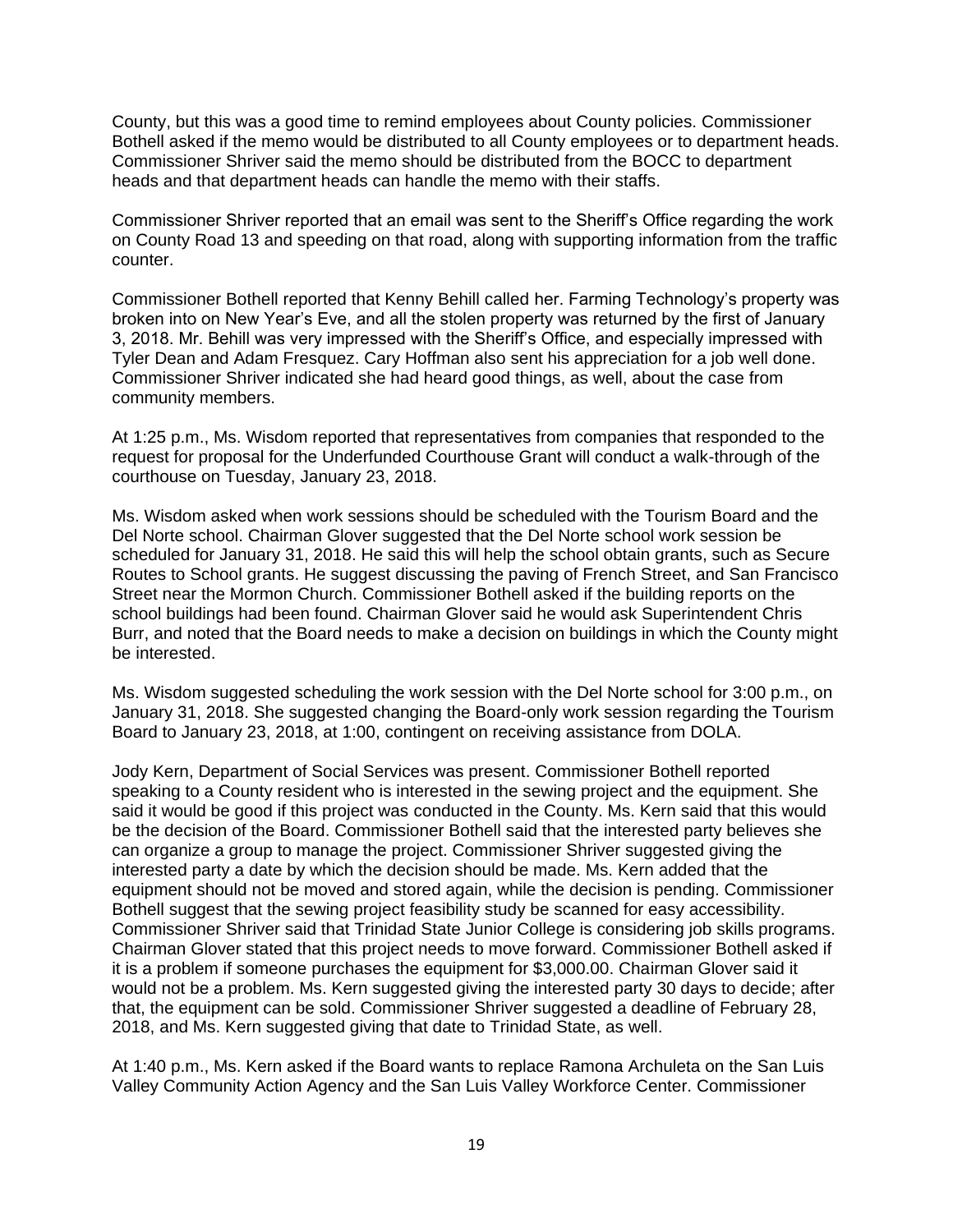Shriver suggested that this be delegated to Ms. Kern, and noted that the vacancies should be filled. Commissioner Shriver stated that backups are needed for various positions.

Ms. Kern reported that the County policies and procedures were reviewed by Mountain States in 2016. No new policies were adopted and no changes were made. Ms. Kern said that department heads and elected officials need to be educated about the County policies and procedures, and discussed some examples where policies are not followed or are not followed consistently. Commissioner Shriver noted that the binding on the policy book needs to be more conducive to changes being added or removed. Commissioner Shriver also said she is taking the lead on the revisions of the County policies and procedures and stated that this will take time and will be a team effort. Ms. Wisdom reported that she is working on policies that need to be incorporated into the book. Ms. Kern urged the Board to include attorney Ryan Dunn on any legal issues. Commissioner Bothell stated that there needs to be a way to manage the dates of changes made to the book, and suggested that each policy begin on a separate page. Ms. Kern suggested that the policy manual be posted on the County website, noting that no one reads the hard copy. Commissioner Bothell asked if the manual should be posted on the public site or on the employees-only site. The consensus of the Board was that it should be posted on the public site. Commissioner Shriver suggested that any legal issues be reviewed by both Ryan Dunn and County Attorney Bill Dunn.

Ms. Wisdom requested a list of issues that Ms. Kern has had to address. She also noted that the Administration Office needs copies of the Sheriff's Office policies and procedures. Ms. Kern noted that policies need to be consistent between departments, and said that purchasing is an issue where consistency is needed.

At 2:05 p.m., Commissioner Shriver moved to go into executive session for personnel matters. Commissioner Bothell seconded the motion and the motion carried.

At 2:45 p.m., Commissioner Shriver moved to come out of executive session. Commissioner Bothell seconded the motion and the motion carried. The board reviewed two requests for step increases for separate employees and approved both based on department head recommendations.

Commissioner Bothell moved to appoint Commissioner Shriver as the Rio Grande County representative to the County Health Pool, with Roni Wisdom and Kristy Dennis to be designated as correspondents. Chairman Glover seconded the motion and the motion carried.

At 3:00 p.m., Commissioner Bothell moved to adjourn the meeting. Commissioner Shriver seconded the motion and the motion carried. The meeting was adjourned.

\_\_\_\_\_\_\_\_\_\_\_\_\_\_\_\_\_\_\_\_\_\_\_\_\_\_\_\_\_\_\_\_\_\_\_\_\_\_\_\_\_\_\_\_\_\_\_\_\_\_\_\_\_\_\_\_\_\_\_\_\_\_\_\_\_\_\_\_\_\_

Attest:

Gene Glover, Chairman Mona Syring Chairman of the Board Clerk of the Board

COUNTY COMMISSIONERS' PROCEEDINGS

| State of Colorado    |    |
|----------------------|----|
|                      | SS |
| County of Rio Grande |    |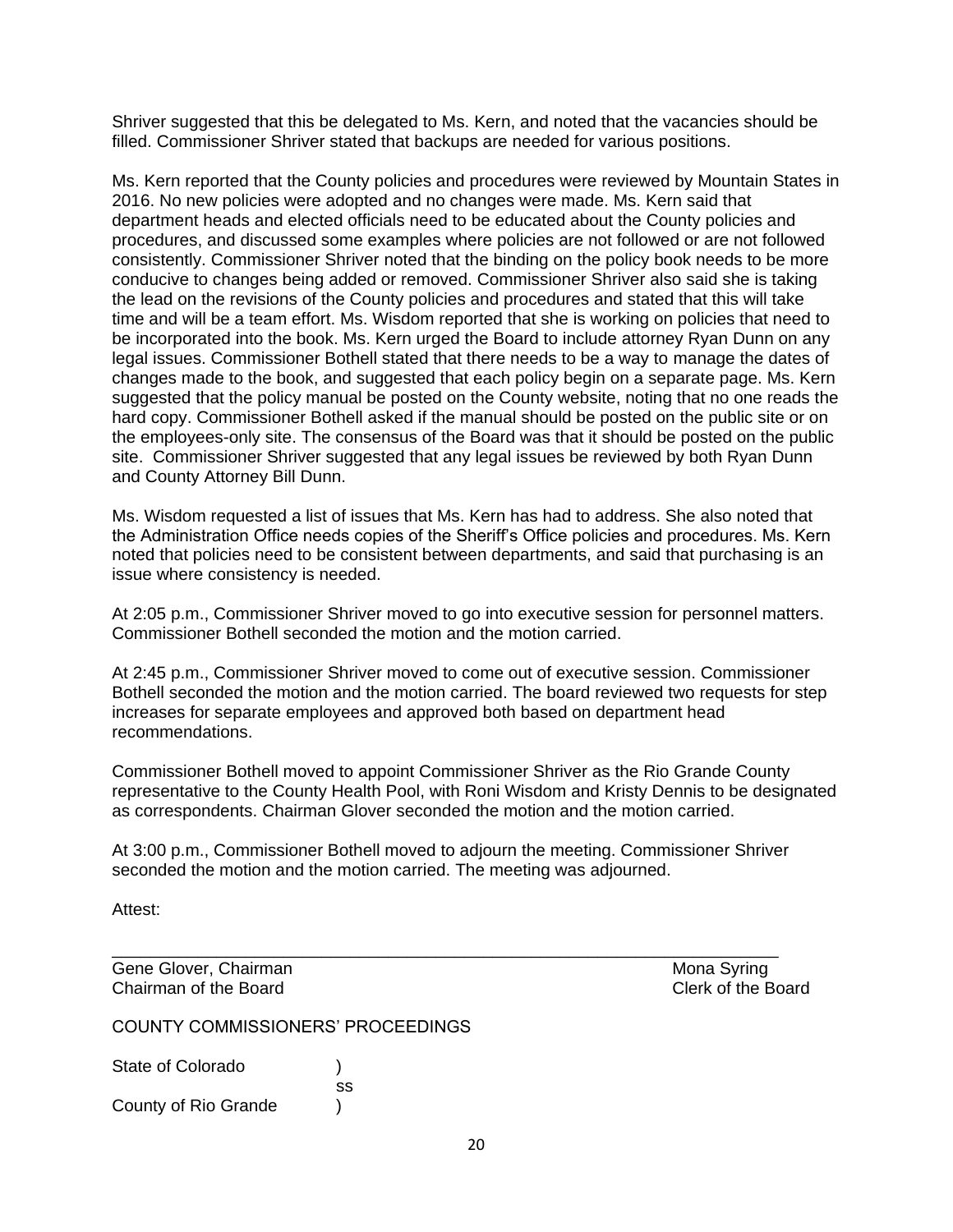The Board of Rio Grande County Commissioners met in regular session on Wednesday, January 31, 2018. Members present were Chairman Gene Glover, Commissioner Suzanne Bothell, Commissioner Karla Shriver, County Administrator Roni Wisdom, and Clerk of the Board Mona Syring.

At 9:00 a.m., Chairman Glover called the Board meeting to order and gave the opening prayer. The Pledge of Allegiance was said.

Commissioner Bothell moved to approve the agenda with the following changes: DSS and accounts payable vouchers were removed from the consent agenda; the tax abatement hearing with Sterling Property Tax Specialists, Inc. was cancelled, and the procedure for purchasing County vehicles was added. Commissioner Shriver seconded the motion and the motion carried.

Chairman Glover asked if there were any public comments and there were none.

Commissioner Shriver moved to approve the minutes from the January 17, 2018, meeting with changes. Commissioner Bothell seconded the motion and the motion carried.

There was no consent agenda.

At 9:07 a.m., County Treasurer Peggy Kern and Ian Romero and Sharon Spencer, Community Banks, were present to obtain signatures on the County's bank account signature cards. Ms. Kern explained that the two accounts held at Community Banks are the lodging fund and the conservation trust account. She also explained that Chairman Glover's signature was required on the signature card, along with County Clerk and Recorder Cindy Hill's updated information and the signatures of the Deputy Treasurer. Mr. Romero reported that there is a third account that is old and inactive, with a balance of \$1.00. This account was used in the past for electronic transfers of funds by former County Administrator Suzanne Benton. Commissioner Shriver moved to update the Community Banks signature cards. Commissioner Bothell seconded the motion and the motion carried. Chairman Glover and Ms. Hill signed the signature cards.

Ms. Kern stated that signature cards would be needed for accounts held at First Southwest Bank. Commissioner Shriver moved to amend her previous motion to include First Southwest Bank. Commissioner Bothell seconded the motion and the motion carried. Ms. Kern presented the First Southwest Bank signature card, which Chairman Glover signed.

At 9:16 a.m., the meeting was adjourned to the Board of the Department of Social Services.

At 9:34 a.m., the meeting reconvened. Emily Brown, Department of Public Health, was present to update the Board. Ms. Brown's first question was to ask who is paying for the Pueblo Chieftain newspaper. Ms. Kern explained that the Department of Social Services cancelled its subscription, but the newspaper continues to be delivered.

Ms. Brown reported that the Department of Public Health is working with Sargent and Monte Vista on AIM-XL, which is a comprehensive health and wellness planning process. She also reported that the Department will be soliciting feedback this spring on the regional Community Health Assessment, focusing on improving the staff and the school. Ms. Brown is serving on the committees for both Sargent and Monte Vista. She stated that the Town of Del Norte will apply for the assessment next year.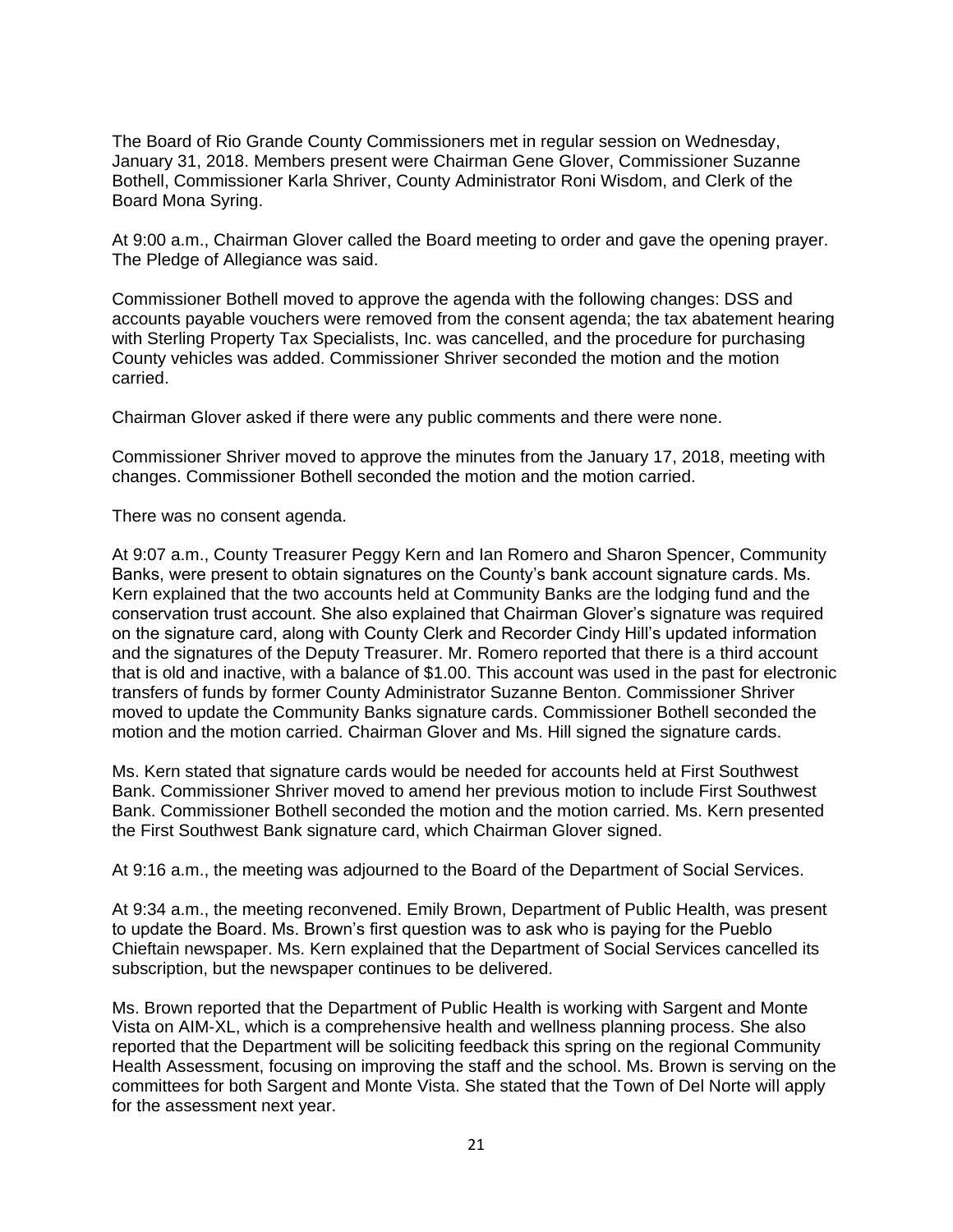Commissioner Shriver stated that it is time consuming to conduct separate health assessments because it affects capacity and resource management. She asked if the current assessment could be part of an assessment observation. Ms. Brown said this is a good idea. Commissioner Bothell asked if the same information is collected repeatedly, and Ms. Brown said it is, although the information comes from different perspectives. Ms. Brown said that she would discuss the possibility of a better assessment structure.

Ms. Brown distributed the San Luis Valley Influenza Update, dated January 26, 2018. There have been 56 influenza-related hospitalizations reported in the San Luis Valley, with 47 of these being influenza A cases (28 cases have not been subtyped). There have been 17 cases of H3, one case of H1N1, one case of H1N2v, and nine cases of influenza B (seven cases have not been subtyped, two are Yamagata lineage). Ms. Brown said this has been a bad season, and it peaked before Christmas. She the Department can track where the flu is in the Valley. Ms. Brown reported that the Valley had a novel strain of flu, which has been evaluated by the State. There was only one case, and increased testing has been conducted after its discovery.

Commissioner Bothell asked about the primary concerns of the Department of Public Health. Ms. Brown explained that the flu falls in the category of disease prevention, which is on the State list of Public Health objectives. She stated that the Department of Public Health tracks diseases that might be crossing County and State lines. This process is funded by the County.

Ms. Brown reported that she will be meeting with the hospital on February 2, 2018, regarding the Del Norte Health Fair, which will be held on Saturday, March 24, 2018. She will obtain other health fair dates at this meeting.

Ms. Brown reported that the University of Colorado/Anschutz project, IT MATTRS, which is being conducted in the Valley, is to help provide medical-assisted treatment for opioid addiction. The program is getting more medical providers to obtain training in this area; it also provides community education about the issue. Ms. Brown reported that 12 or 13 providers from Valley-Wide Health Systems are going through the training to provide methadone and Suboxone to patients. Ms. Brown explained that there is a stigma attached to methadone and it is difficult for patients to get the daily treatment. Suboxone is easier to use to treat the addiction.

Ms. Brown reported that there will be a meeting on Monday, February 5, 2018, to release the final IT MATTRS materials. Ms. Brown noted that the opioid-addicted population can include anyone. Ms. Wisdom asked if the doctors were trained. Ms. Brown explained that there is specific training for the use of these medications, and each doctor has a limit on the number of patients he or she can treat. Ms. Brown stated that there is a great deal of paper work associated with these treatments. She said that counseling and support also need to be provided to patients, because patients may have other issues beyond the addiction. Ms. Brown reported that Arlene Harms, Rio Grande Hospital, is working to determine how this program might work in other clinics. Ms. Wisdom reported that the United States Department of Agriculture is scheduled to be in the area soon to discuss opioids. Ms. Brown said that Nancy Molina, Communities that Care, will attend that meeting.

Ms. Brown reported that Alamosa County received a Law Enforcement Assisted Diversion grant, which will provide treatment for people, rather than sending them to jail. Ms. Brown stated that Alamosa County wants to expand this program, but noted that boards of county commissioners have not been approached yet. Commissioner Shriver said she has only seen an article in the newspaper.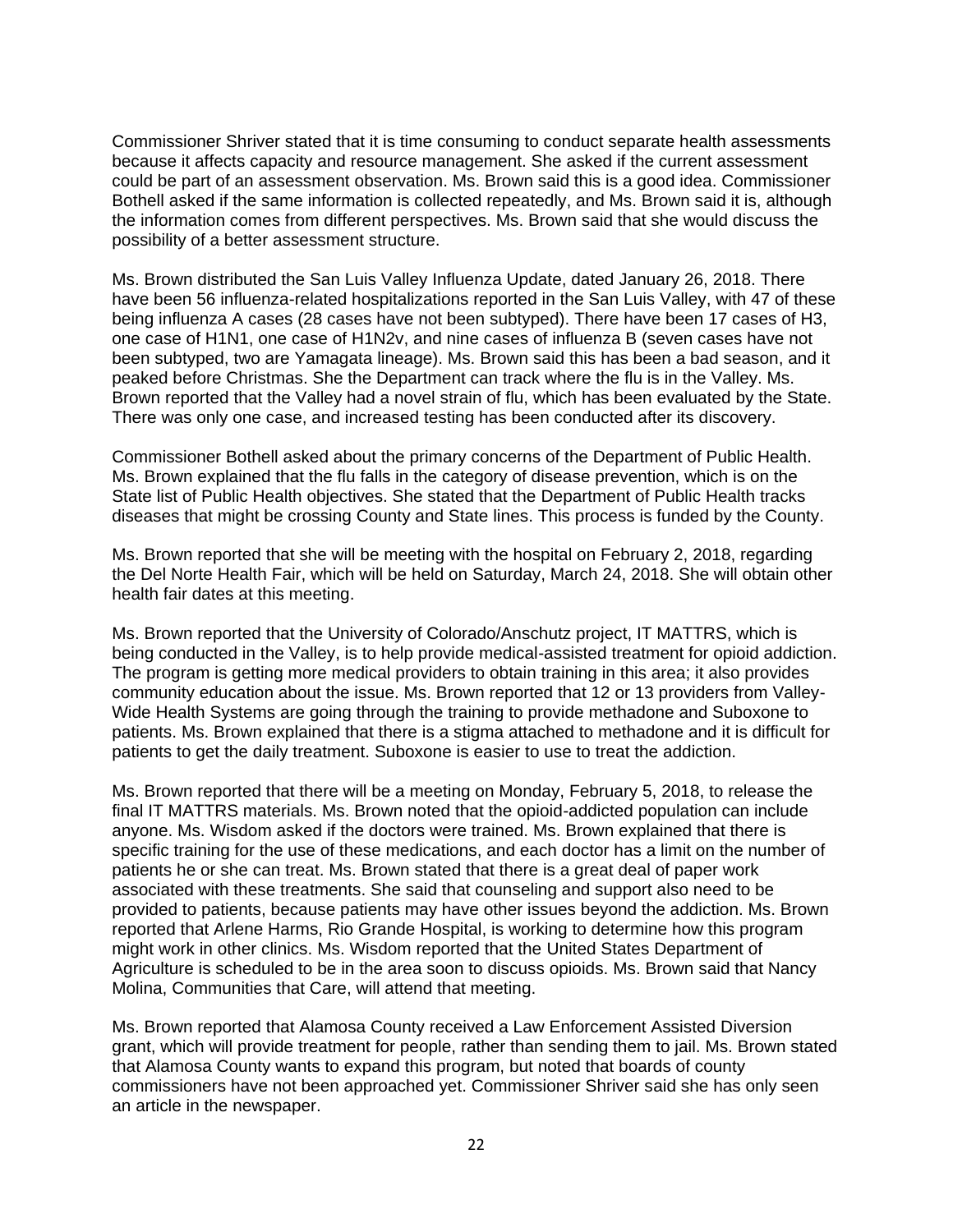Ms. Brown reported that medication disposal sites are being set up in South Fork and at the Rio Grande Clinic. With regard to needle disposal, more information is being sought. Ms. Brown will talk to CTSI regarding liability issues in terms of needle disposal. She said that the first step in setting up this program, which will include insulin needles, will be to draft a contract to manage costs. Drop-off sites will need to be established. Ms. Brown stated that the next option would be to provide a locked box. She said that there are no open needle drop-off sites in the Valley. She also stated that the Department could be overloaded with tracking and costs. Commissioner Bothell stated that she has heard that the Colorado State Patrol has a portable incinerator. Ms. Brown said that CSP no longer has this incinerator. Ms. Wisdom asked if the used needles can be incinerated in a crematorium for animals. Ms. Brown said that this is not an option because transporting medical waste is a problem. Commissioner Bothell asked if there was still an incinerator at the old hospital in Monte Vista (currently City Hall). Ms. Brown said she would check.

Ms. Brown explained that costs of this program are an issue, noting that the hospital is charged by weight. The cost per pick up might be \$50.00; the Department has budgeted \$5,000.00 to \$8,000.00 for this program. However, Ms. Brown said that she does not know how many needles would be dropped off. Ms. Brown is working on the costs.

Ms. Brown presented the Colorado State Innovation Model grant memorandum of understanding for approval. The MOU provides \$26,240.00 per year for Kimberly Bryant to manage the grant, and \$93,014.00 to San Luis Valley Behavioral Health. Ms. Brown explained that this is a regional grant run through the Department. Commissioner Shriver moved to approve the SIM grant MOU. Commissioner Bothell seconded the motion and the motion carried.

Ms. Brown presented Communities that Care contracts for Antonio Martinez and Kimberly Vialpando, who will assist Nancy Molina, at a cost of \$15.00 per hour, for 10 hours per week. Mr. Martinez and Ms. Vialpando are City of Monte Vista Recreation Department employees. Commissioner Bothell moved to approve the contracts. Commissioner Shriver seconded the motion and the motion carried.

Ms. Brown stated that she would like to hire someone to perform media work and to write grants for Communities that Care. She asked how the County's arrangement with Kristine Borchers was set up. Ms. Wisdom stated that Ms. Borchers was paid by the article.

Ms. Brown reported that license renewals were sent out the first of the year from Environmental Health. She said the Department is receiving more requests for permits for events in order to make sure that food vendors are safe. Additional staff may be needed during the summer.

Ms. Brown presented the San Luis Valley Public Health Partnership intergovernmental agreement. She explained that this is a five-year partnership to apply for grants and supply staff. There are no changes in this agreement. Commissioner Bothell moved to approve the agreement. Commissioner Shriver seconded the motion and the motion carried.

Ms. Brown reported that a funding think-tank will be held on February 7, 2018, hosted by the Colorado Department of Health and Environment. The discussion will include how to fund public health.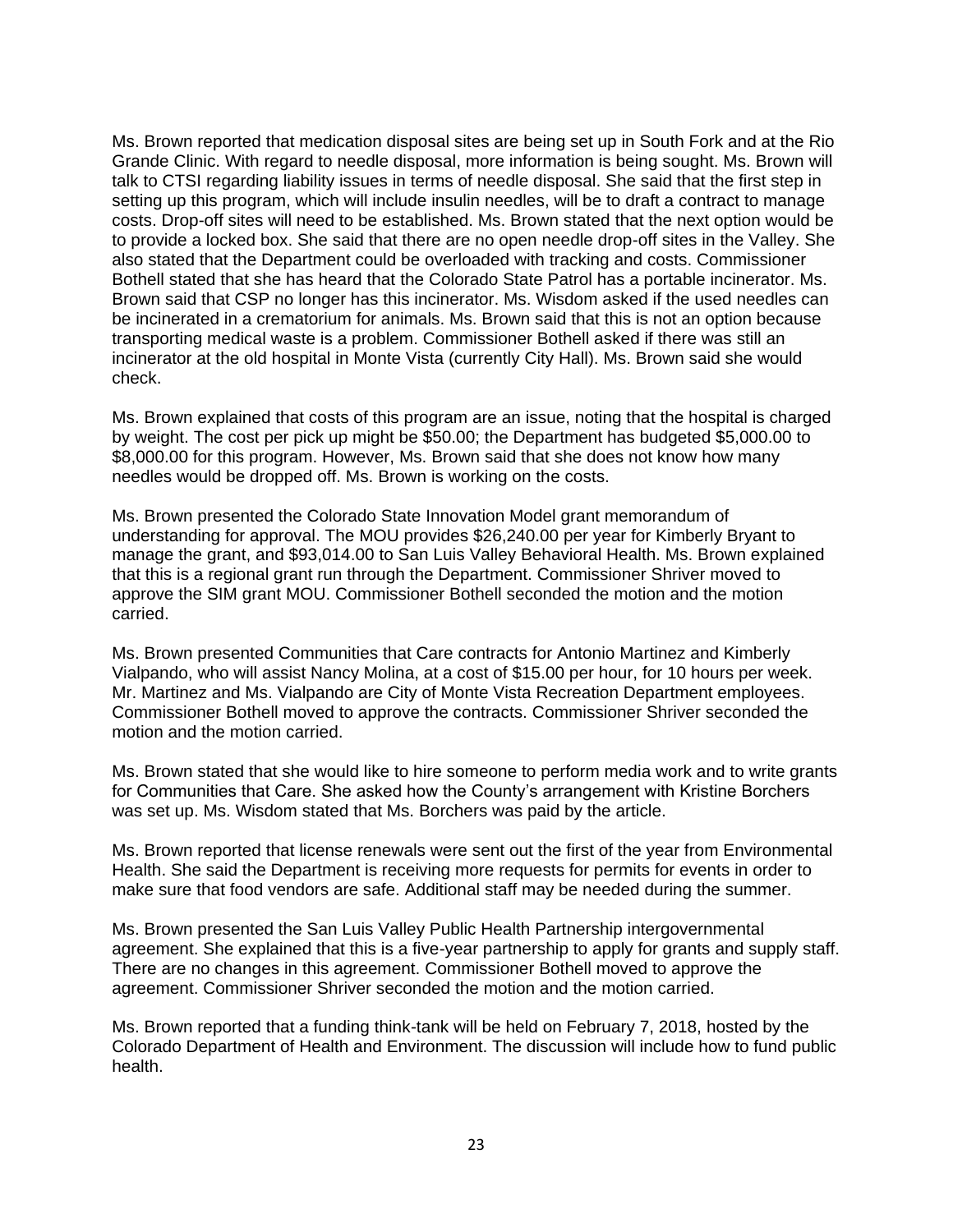Ms. Brown reported that there will be a Board of Health meeting on March 9, 2018. The meeting will include an on-site wastewater treatment system regulation hearing. Commissioner Shriver suggested also discussing joining opioid lawsuits.

At 10:10 a.m., Ms. Wisdom presented end-of-the-month accounts payable vouchers and January 2018 payroll. She explained that the email sent to the Board did not include the period 13 vouchers; these are included in the vouchers packet. Ms. Wisdom stated that the check to RL Banks will not be sent out until questions were answered regarding the due diligence. Commissioner Shriver moved to approve the end-of-the-month vouchers and January payroll. Commissioner Bothell seconded the motion and the motion carried.

#### **January 2018 Mid-Month Vouchers**

| <b>VENDOR</b>                           | <b>SERVICE</b>                                                  | <b>AMOUNT</b> |
|-----------------------------------------|-----------------------------------------------------------------|---------------|
| BLR/Business & Legal Resources,         |                                                                 |               |
| <b>LLC</b>                              | Fair Labor Standards Handbook                                   | \$536.99      |
| Britt L Jardon                          | International Sportsman Expo - Meal/ Booth/<br>Mileage/ Lodging | \$1,247.04    |
| Brown's Septic Svc Inc.                 | <b>Rental Portable Restroom</b>                                 | \$82.00       |
| Burris and Sons Bucking Bulls,          |                                                                 |               |
| <b>LLC</b>                              | <b>Bull Riding School/South Fork Rodeo</b>                      | \$1,900.00    |
| Business Solutions Leasing, Inc.        | <b>Business Solutions Leasing</b>                               | \$86.10       |
| <b>CARSE</b>                            | 2018 CARSE Membership Dues                                      | \$90.00       |
| Chavez Plumbing & Heating, LLC          | Labor Cleaned Sparkle                                           | \$156.00      |
| <b>Colorado Airport Operators</b>       |                                                                 |               |
| Association                             | Membership Fee                                                  | \$50.00       |
| <b>Colorado Counties</b>                | 2018 Capp Contribution                                          | \$2,835.68    |
| <b>Colorado Counties</b>                | 2018 Capp Contribution                                          | \$107,359.84  |
| Colorado Counties Inc.                  | <b>2018 Dues</b>                                                | \$13,500.00   |
| Colorado Counties Inc.                  | 2018 Public Land Dues                                           | \$958.00      |
| <b>Conduent Business Solutions, LLC</b> | <b>Support Software Maint</b>                                   | \$25.00       |
| County Worker's                         | 2018 CWCP Contributions                                         | \$146.00      |
| County Worker's                         | 2018 CWCP Contribution                                          | \$92,185.00   |
| David Yoder                             | Remodeling of Administrator Office                              | \$3,600.00    |
| Del Norte Auto Supply                   | Inv Cont-058011/Acct 7048                                       | \$1,232.13    |
| <b>District Attorney Office</b>         | 1st Portion of 2018 Budget                                      | \$19,666.67   |
| Dwight Freeman                          | Meeting and Miles                                               | \$63.50       |
| <b>Edifice Creative, LLC</b>            | Monthly Tourism Engine Use                                      | \$40.33       |
| Elevation Outdoors, LLC                 | 1/2 Page Ad in Elevation Outdoors                               | \$770.00      |
| Endpoint DiRECt, Inc.                   | Postage-Tax Notices                                             | \$3,800.00    |
| ESRI, Inc.                              | Arc GIS Desktop Annual Land Use                                 | \$400.00      |
| <b>Fuentes Auto Glass</b>               | 4 Windshields Installed                                         | \$950.00      |
| Grover Hathorn                          | Miles and Meeting                                               | \$63.50       |
| Ken's Service Center                    | Inv Cont-49129/Acc RGSO                                         | \$2,719.39    |
| Master Print & Web Design, Inc.         | Search Engine Optimization                                      | \$100.00      |
| MDS Waste & Recycle, Inc.               | January 2018                                                    | \$143.00      |
| Miles Partnership, LLP                  | Colorado Tourism Office State Vacation Guide                    | \$7,472.00    |
| Mobile Record Shredders, LLC            | Inv Date 12282017 Mobile Shredder                               | \$24.00       |
| Monte Glass Shop                        | <b>Windshield Labor Rate</b>                                    | \$444.11      |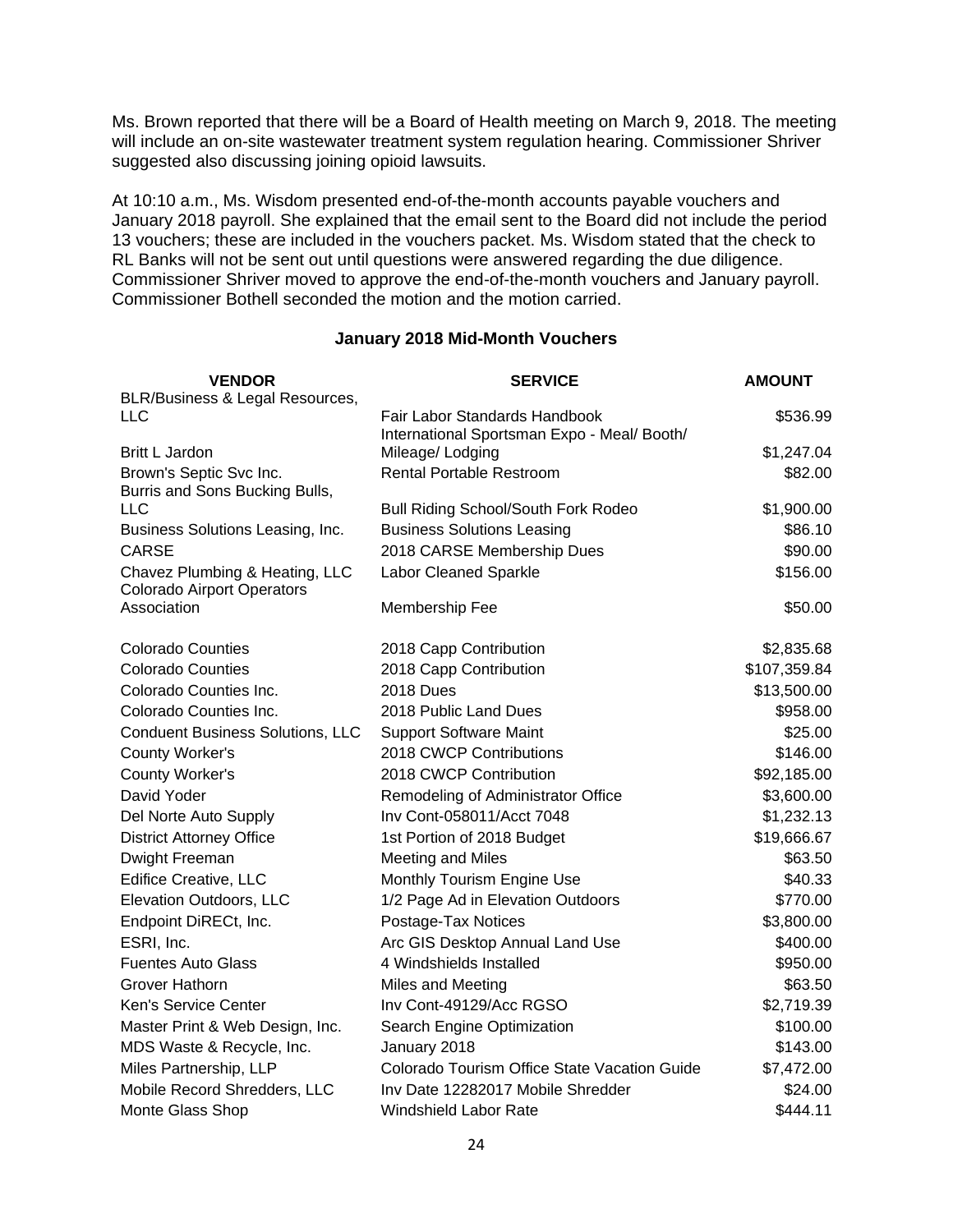| Monte Vista Cooperative        | Propane Rental Tank                                                        | \$165.88     |
|--------------------------------|----------------------------------------------------------------------------|--------------|
| Pitney Bowes, Inc.             | Account #47385703                                                          | \$5,000.00   |
| Rio Grande Canal Water         | 2018 Annual Assessment                                                     | \$3,600.00   |
| S & S Distribution, Inc.       | Water                                                                      | \$40.00      |
| San Luis Valley TV Inc.        | 1st Quarter of 2018                                                        | \$1,450.00   |
| South Fork Water And           | 54.00 X 4                                                                  | \$216.00     |
| Thyssenkrupp Elevator          | <b>Elevator Contract</b><br>Leak in Apod & Temp Install Parts From Bull    | \$821.44     |
| Torres Plumbing & Heating, LLC | Pen for Apod                                                               | \$427.50     |
| <b>Total Office Solutions</b>  | <b>Capital Expenditures</b>                                                | \$926.69     |
| <b>Total Office Solutions</b>  | <b>Capital Expenditures</b>                                                | \$386.97     |
| Tracker Software Corp. Inc.    | Pubworks Support & Service for Year 2018                                   | \$1,798.00   |
| <b>Upper Rio Grande EDC</b>    | URF EDC Economic Development Program                                       | \$15,000.00  |
| <b>Valley Courier</b>          | Ad for Jail                                                                | \$310.25     |
| Valley Lock and Security, Inc. | Quarterly Monitoring 2017                                                  | \$105.00     |
| <b>Valley Publishing</b>       | <b>Seeks Engineering Services</b>                                          | \$12.00      |
| Valuewest, Inc.                | <b>Commercial Reappraisal Pmt</b>                                          | \$3,000.00   |
| Waste Management-              | Waste Management                                                           | \$220.82     |
| Wesley O'Rourke                | Miles and Meeting                                                          | \$63.50      |
| <b>WSB Computer Services</b>   | <b>Gsuite Basic Yearly</b><br>Airport Liability Insurance/Nicholas Davies, | \$3,700.00   |
| Lockton Companies, LLC         | Cpcu, Caip/Old Republic Aerospace                                          | \$1,490.00   |
| TOTAL                          |                                                                            | \$301,380.33 |

# **January 2018 End-of-Month Vouchers**

| <b>VENDOR</b>                    | <b>SERVICE</b>                                                                  | <b>AMOUNT</b> |
|----------------------------------|---------------------------------------------------------------------------------|---------------|
| A&M Windows and Doors, LLC       | Aluminum Flashing at Museum                                                     | \$1,400.00    |
| Alamosa Co Nursing Svc           | <b>Environmental Health Services 2018</b><br>Tst Placement and Read - TB Case - | \$6,234.00    |
| Alamosa Co Nursing Svc           | Am1/9/18                                                                        | \$15.00       |
| Alamosa Co Nursing Svc           | <b>SLV BOCC Dues</b>                                                            | \$400.00      |
| Alamosa County                   | January Rent/ Copies                                                            | \$326.62      |
| Alta Fuels, LLC                  | Acct# 1935                                                                      | \$14,233.40   |
| Alta Fuels, LLC                  | Acct# 1935                                                                      | \$2,315.73    |
| Bryan Christensen                | Mileage and Board Stipend                                                       | \$60.35       |
| Business Solutions Leasing, Inc. | Lease Agreement 101-1260978-000                                                 | \$86.10       |
| CenturyLink                      | Acct# 72809885                                                                  | \$0.12        |
| CenturyLink                      | 7198524781                                                                      | \$414.79      |
| CenturyLink                      | 7196573454                                                                      | \$59.32       |
| CenturyLink                      | 7198735588                                                                      | \$52.56       |
| Chris Ortiz                      | Mileage 613                                                                     | \$275.85      |
| Ciello Powered by SLVREC         | Acct#7000758500                                                                 | \$97.75       |
| Ciello Powered by SLVREC         | Acct# 7000751300                                                                | \$580.94      |
| Ciello Powered by SLVREC         | Acct# 7000751200                                                                | \$526.17      |
| Ciello Powered by SLVREC         | Acct#7000708800                                                                 | \$59.95       |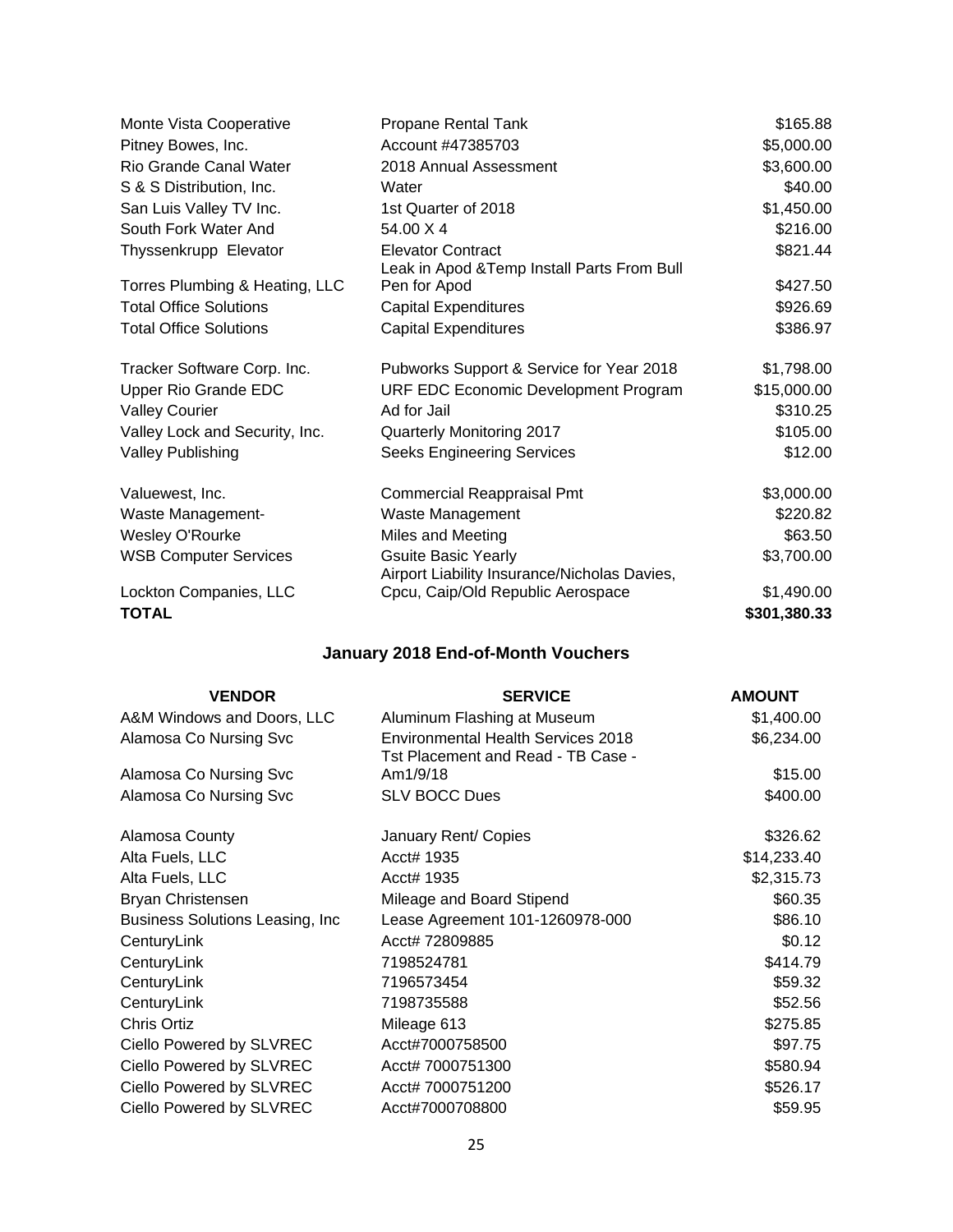| Co Children's Immunization                                    |                                                                         |              |
|---------------------------------------------------------------|-------------------------------------------------------------------------|--------------|
| Coalition                                                     | Registration for Training for Paul                                      | \$160.00     |
| <b>Colo County Treasurer's</b>                                | <b>Annual Dues</b>                                                      | \$400.00     |
| Colo Public Trustee Assoc                                     | <b>Annual Dues</b>                                                      | \$200.00     |
| Colorado Crushing, Inc                                        | Base and Asphalt                                                        | \$192,500.00 |
| <b>Conduent Business Solutions, LLC</b>                       | <b>Monthly Comp Services</b>                                            | \$2,624.96   |
| <b>Conduent Business Solutions, LLC</b>                       | <b>Track Search</b>                                                     | \$25.00      |
| Cynthia Ford                                                  | Mileage and Supplies                                                    | \$368.47     |
| Cynthia Ford                                                  | <b>Coordinator Salary</b><br>Mileage and General Operating Supplies     | \$1,650.00   |
| Cynthia Ford                                                  | Workplan                                                                | \$475.55     |
| Cynthia Ford                                                  | <b>Coordinator Salary</b>                                               | \$960.00     |
| David Yoder                                                   | Remodeling of Administrator Office                                      | \$1,189.50   |
| David Yoder                                                   | Shelving in File Room<br>59 X 41 1/2 Double Crank Out Low Argon         | \$600.00     |
| David Yoder                                                   | Window and Labor                                                        | \$925.00     |
| Del Norte Auto Supply                                         | A34 - Rear Main Seal                                                    | \$37.31      |
| Dianne Koshak                                                 | Mileage                                                                 | \$87.30      |
| DiRECt TV                                                     | Acct# 045235405                                                         | \$170.98     |
| <b>Dixie Diltz</b>                                            | Miles to Meeting                                                        | \$22.50      |
| Doug Cooper                                                   | Miles and Board Stipend                                                 | \$52.07      |
|                                                               | Cust# 925/Replacement Board and Battery                                 |              |
| Eaton Sales & Services, LLC                                   | for Tank Overfill Alarm Control Box                                     | \$151.68     |
| <b>Emily Brown</b>                                            | Mileage                                                                 | \$182.69     |
| <b>First Bankcard</b>                                         | International Sportsmen/Denver<br>Acct#4804079969931595/2016 Shsg Proj1 | \$189.40     |
| <b>First Bankcard</b>                                         | Line3/M&A Line2                                                         | \$9,455.23   |
| Gobins, Inc.                                                  | Acct# 21609                                                             | \$33.59      |
| Gobins, Inc.                                                  | Maintenance for Copier                                                  | \$459.38     |
| Gobins, Inc.                                                  | Cust# 1359-01/Acct# 13756                                               | \$116.02     |
| Gobins, Inc                                                   | Acct# 21611                                                             | \$33.08      |
| Gobins, Inc.                                                  | Cust# 13756                                                             | \$182.93     |
| <b>Great America Financial</b>                                | Agreement# 02510709470000                                               | \$349.13     |
| <b>Great America Financial</b>                                | Lease Agreement#0150875950000                                           | \$452.00     |
| <b>Great America Financial</b>                                | Agreement# 0160939369000                                                | \$136.17     |
| Haynie's Inc.                                                 | Reparis/Tools/Shop/ Sign                                                | \$904.24     |
| <b>Ida Salazar</b>                                            | Mileage                                                                 | \$288.00     |
| Industrial & Farm Supply<br>International Assoc. of Assessing | Dust Plug/Dust Cap                                                      | \$22.94      |
| Off.                                                          | Membership                                                              | \$125.00     |
| Jack Rudder                                                   | Dues                                                                    | \$55.00      |
| Jack Rudder                                                   | <b>Motel for Training</b>                                               | \$240.00     |
| <b>James Clare</b>                                            | Mileage and Board Stipend                                               | \$52.25      |
| Jean Borrego                                                  | <b>Travel to Meetings</b>                                               | \$222.30     |
| Jean Borrego                                                  | <b>Coordinator Salary</b>                                               | \$5,000.00   |
| Jean Borrego                                                  | Verizon                                                                 | \$128.50     |
| Ken's Service Center                                          | Vehicle Repair/Maintenance                                              | \$91.64      |
| Lenco West, Inc                                               | O Ring, Grinding Wheel, Hydraulics                                      | \$59.54      |
| Leroy A Romero                                                | Monthly Cleaning                                                        | \$150.00     |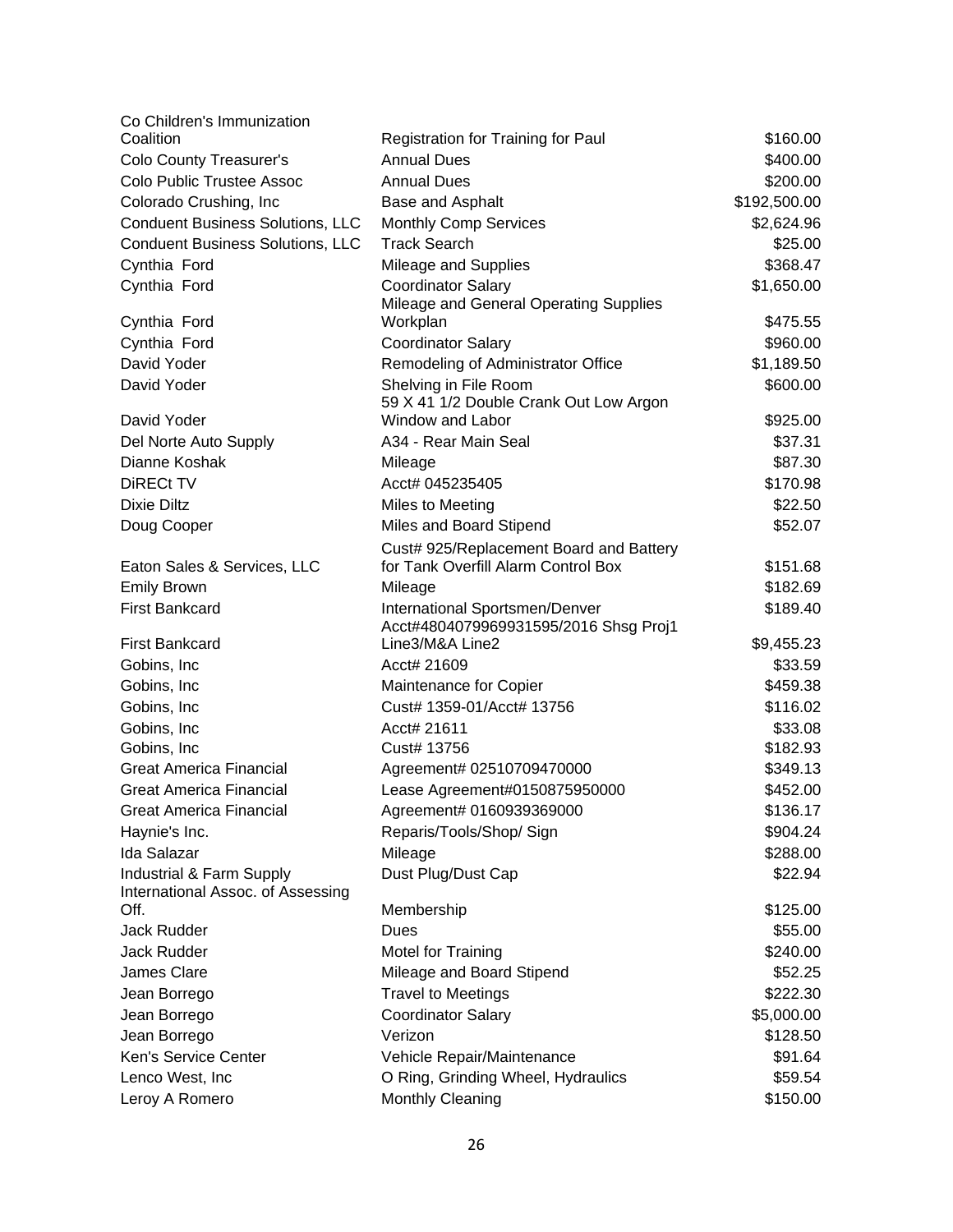| <b>Mark Mueller</b>            | Mileage and Board Stipend                                                                                                         | \$56.30      |
|--------------------------------|-----------------------------------------------------------------------------------------------------------------------------------|--------------|
| Marshall&Swift/Boeckh, LLC     | Software & Books                                                                                                                  | \$744.20     |
| <b>Matco Tools</b>             | <b>Circuit Tester</b>                                                                                                             | \$59.40      |
| Meadow Gold Dairies, Inc       | Inv Cont 810000210                                                                                                                | \$384.54     |
| Mike Schaefer                  | Mileage and Board Stipend                                                                                                         | \$56.30      |
| Monte Vista Cooperative        | Inv Cont - 72890 74181/Acct# 4531231                                                                                              | \$269.37     |
| Nancy Molina                   | Mileage and Per Diem                                                                                                              | \$73.09      |
| Parts Plus of New Mexico, Inc  | Acct# 13016/Hub Pilot                                                                                                             | \$132.93     |
| <b>Paul Wertz</b>              | Mileage                                                                                                                           | \$53.55      |
| Peggy J Kern                   | Mileage                                                                                                                           | \$9.00       |
| Pro Com                        | Pre-Employment                                                                                                                    | \$37.00      |
| Pro Com                        | Annual Fee                                                                                                                        | \$44.00      |
| R.L. Banks & Associates, Inc.  | Denver and Rio Grande Study                                                                                                       | \$8,336.52   |
| Rock Water Management, LLC     | January Rent                                                                                                                      | \$450.00     |
| Rogers Family Mortuary, Inc    | Transport                                                                                                                         | \$700.00     |
| S & S Distribution, Inc.       | <b>Water Delivery</b>                                                                                                             | \$31.00      |
| S & S Distribution, Inc.       | Water                                                                                                                             | \$33.40      |
| <b>Shamrock Foods Company</b>  | Inv Cont - 10769222/Acct# 86268                                                                                                   | \$1,687.42   |
|                                | Travel Software - Travax/Year Renewal for                                                                                         |              |
| Shoreland                      | 2018                                                                                                                              | \$975.00     |
| SLV Auto Repair, LLC           | A-34 Transmission                                                                                                                 | \$3,620.75   |
| <b>SLV Hazardous Substance</b> | 2018 Award (Request for \$1900)                                                                                                   | \$1,185.00   |
| <b>SLV REC</b>                 | Sf-4699010705/Dn-759843705                                                                                                        | \$185.00     |
| <b>SLV REC</b>                 | Acct# 4705001905                                                                                                                  | \$97.00      |
| <b>Staples Business</b>        | <b>Office Supplies</b>                                                                                                            | \$260.77     |
| Tom Haefeli                    | Mileage and Board Stipend                                                                                                         | \$66.20      |
| <b>Top Value</b>               | <b>MSHA Training</b>                                                                                                              | \$49.70      |
| <b>Total Office Solutions</b>  | Inv Cont - 0297168                                                                                                                | \$203.86     |
| <b>Total Office Solutions</b>  | Account 13756                                                                                                                     | \$183.58     |
| Town and Country               | 2018 Dodge Caravan 152358                                                                                                         | \$23,578.99  |
| Valuewest, Inc                 | <b>Commercial Reappraisal Pmt</b><br>Inv Cont- P03R0144751, Po3C056626,<br>Po3C0456699, Po3C0456700,<br>S03W0836664, S03W0836849, | \$3,000.00   |
| Wagner Equipment               | Pooc2031307, Pooc2031308, Po3C0456790                                                                                             | \$6,572.36   |
| Wex Bank                       | Acct# 040600819102-5                                                                                                              | \$370.93     |
| William F. Dunn                | <b>Legal Fees</b>                                                                                                                 | \$700.34     |
| <b>WSB Computer Services</b>   | Maintenance Agreement                                                                                                             | \$2,500.00   |
| <b>WSB Computer Services</b>   | Apc Backup Battery                                                                                                                | \$114.60     |
| <b>TOTAL</b>                   |                                                                                                                                   | \$305,490.10 |

# **January 2018 Payroll**

| <b>County General:</b>  | \$206,372.11             |
|-------------------------|--------------------------|
| Road and Bridge:        | \$79,317.83              |
| <b>Social Services:</b> | \$119,959.72             |
| Airport:                | \$1,061.99               |
| <b>Weed District:</b>   | 3,677.38<br>$\mathbb{S}$ |
| <b>Public Health:</b>   | \$19,806.77              |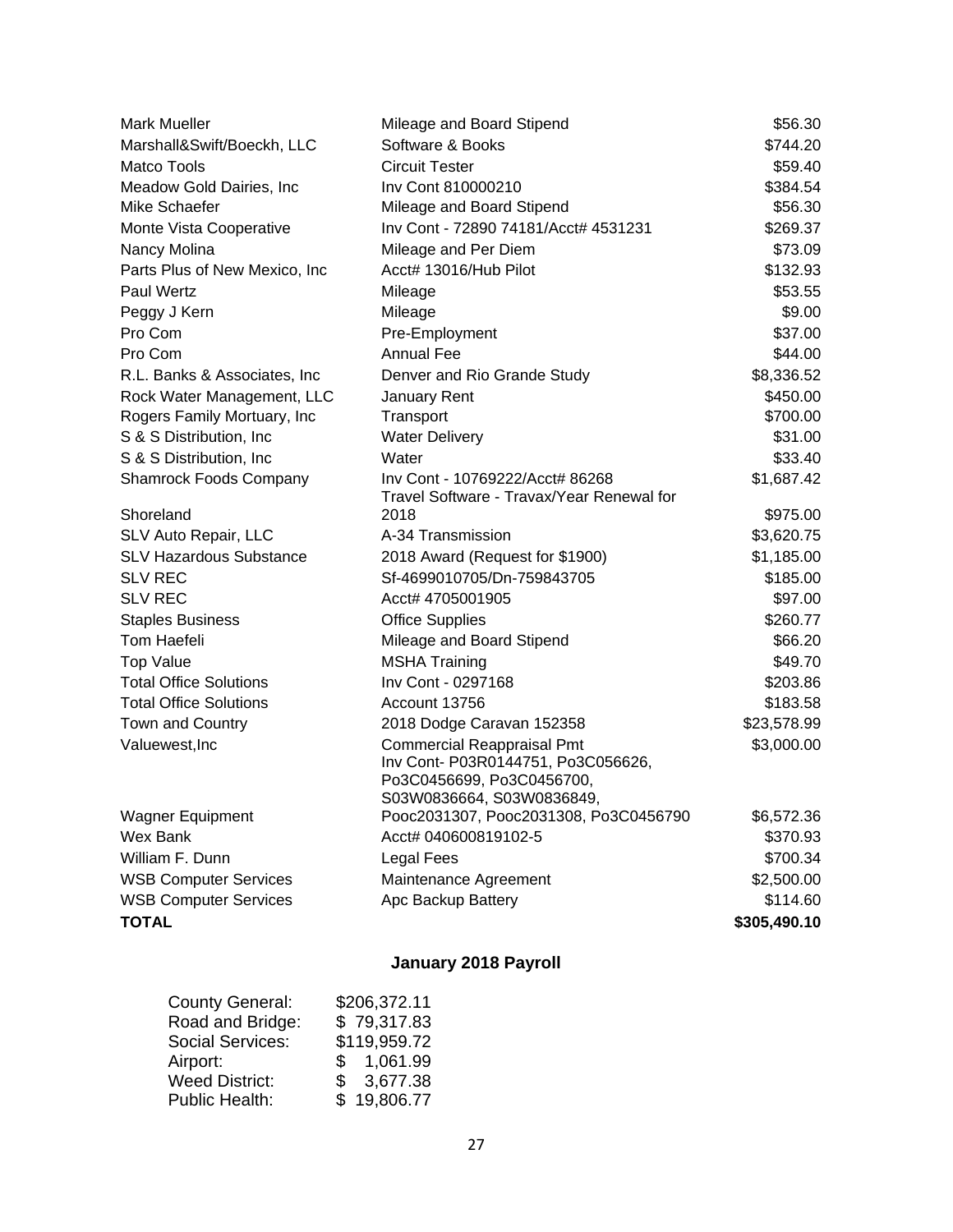**TOTAL: \$430,195.80**

Ms. Wisdom reported that federal wires will go out on February 1, 2018. County Treasurer Peggy Kern stated that sales tax will be distributed on February 1, 2018, as well.

Ms. Wisdom showed the Board a new County map provided by Pete Magee.

Ms. Wisdom presented a letter from the County to Congress regarding electronic logging devices. Commissioner Shriver moved to sign the letter because the County's economic base is dependent on trucking. Commissioner Bothell seconded the motion and the motion carried. The letter was signed.

Ms. Wisdom presented the Archuleta County/Rio Grande County prisoner housing agreement. The cost to house Archuleta County prisoners in the Rio Grande County jail is \$54.00 per day per prisoner. Commissioner Bothell moved to sign the agreement. Commissioner Shriver seconded the motion, stating that she is not opposed to the agreement. She asked if the cost per day per prisoner covers expenses. Commissioner Bothell stated that the Department of Corrections pays the same amount. Commissioner Shriver asked if the cost should be \$118.00 per prisoner per day, as that is a current bill being proposed at the State legislature. Commissioner Bothell stated that she researched the costs and determined that \$54.00 is the appropriate amount. Ms. Wisdom suggested that more discussion is needed, noting that the lease payment on the jail should be included as part of the costs. Commissioner Shriver stated that all costs should be covered. She asked how long a prisoner from Archuleta County could be held in Rio Grande County. Ms. Wisdom said a prisoner could be held for a year. Commissioner Shriver recommended that an in-depth evaluation be conducted by the Sheriff's Office.

At 10:32 a.m., County Clerk and Recorder Cindy Hill, County Treasurer Peggy Kern, and County Assessor J.J. Mondragon were present to discuss a salary increase for elected officials. Commissioner Bothell explained that a cost of living raise will be given to elected officials every two years; there are two raises in a four-year term. But the raises are not actually given until the official is re-elected. Commissioner Shriver stated that the argument is that the County budget precludes the raises from moving forward. She said that in the past she felt the other elected officials deserved a raise, but all elected officials' raises are tied together. The BOCC could not be separated from other elected officials. The last time a raise was offered, the Board at the time felt it was self-serving to increase the Commissioners' salaries. Commissioner Shriver acknowledged that the other elected officials are falling behind in what they make.

Ms. Hill asked if this is a new bill or if this is an explanation of the last bill. Commissioner Bothell explained that a bill could be run for specific counties. Commissioner Shriver added that the legislature needs to know as soon as possible, so that the County could be considered. She explained that Rio Grande County is class 4, and this year it can choose to raise salaries 10, 20, or 30 percent. Ms. Hill clarified that this is not a new law, but is part of the previous bill. Commissioner Shriver stated that counties that did not participate in the increases in 2016, now have the opportunity to participate. She said that Costilla, Conejos, Saguache, Mineral, and Chaffee Counties are now looking at participating in this 2018 bill. She added that Alamosa County may apply for an additional 30 percent increase.

A memo from Eric Bergman, CCI Policy Director, explained the salary adjustments and cost of living adjustments. The memo states that the issue is complicated because of a State statute preventing an elected official from receiving raises while in office.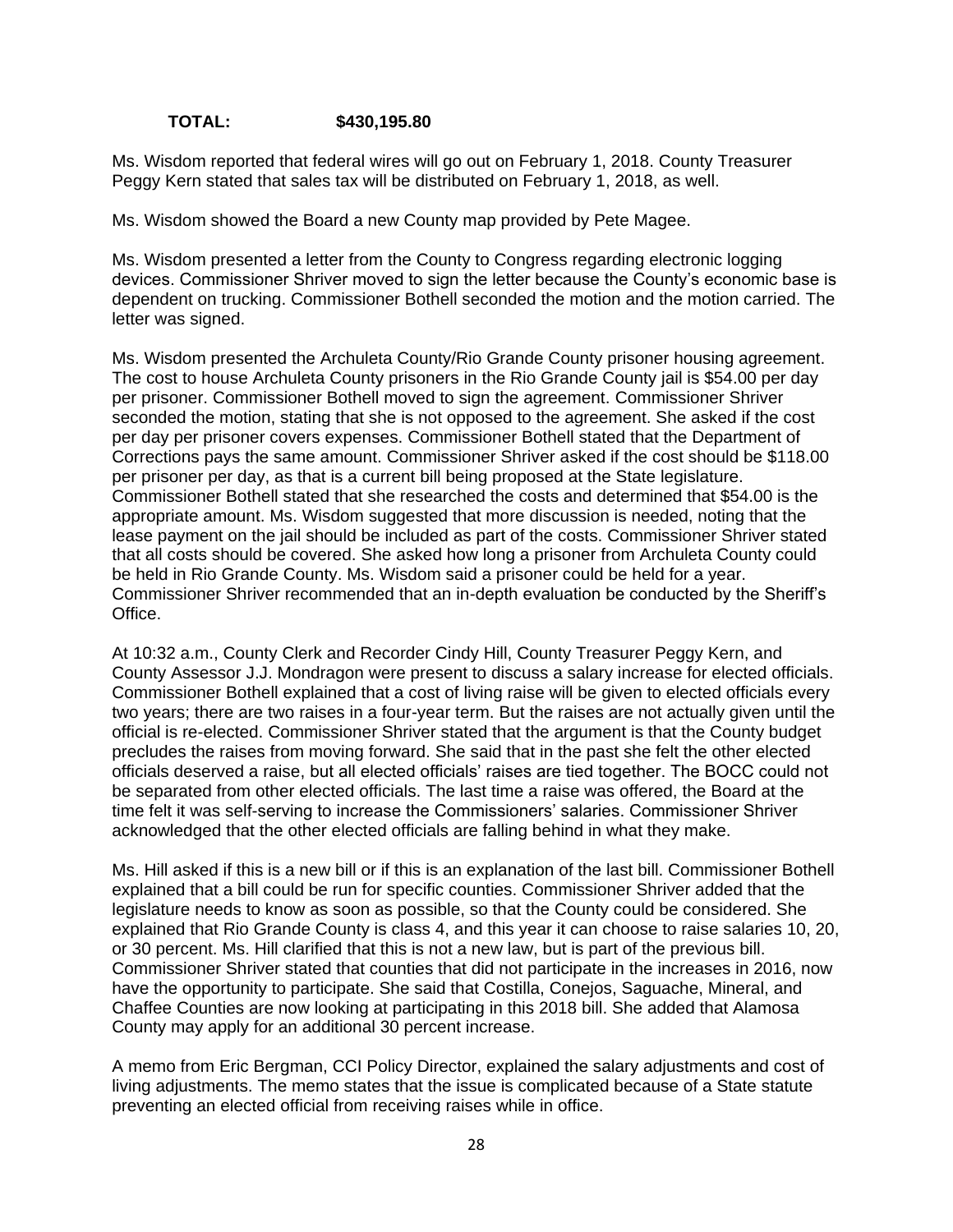#### Salary Adjustments

County commissioners…sworn in in January 2017 will receive a raise ranging from 0 percent to 30 percent, depending on what subcategory the county was put in through last year's HB16-1367. Counties in subcategory D will receive no raise next year; counties in subcategory C will receive 10 percent raises; counties in subcategory B will receive 20 percent increases; and counties in subcategory A (the statutory default established in SB 288) will receive 30 percent increases. Commissioners who are currently in office but are not up for election this November will not receive a raise next January. They must wait until their next term for their salary increase to kick in, pursuant to the language in the state constitution.

#### Cost of Living Adjustments

In order to establish regular, incremental salary adjustments going forward, SB 288 also contained a provision to make periodic salary adjustments for county elected officials based on the consumer price index (CPI) for Denver-Boulder-Greeley. These CPI adjustments re determined by Legislative Council staff and will be made beginning in late 2017 (and every two years thereafter), meaning that county commissioners elected this fall will not see a CPI adjustment until January 2021 (assuming they are reelected). Commissioners (and the other county elected officials) elected in 2018 will receive both a salary adjustment (of 0 percent to 30 percent) and a CPI adjustment when they are sworn in January of 2019, but will not receive any additional CPI adjustments unless they are reelected in 2022 (again, owing to the constitutional prohibition on getting a raise while in office).

Ms. Kern stated that it is good that this issue is being addressed. She said that County employees should not have to spend their last working years with no salary increase. She also said that salaries should be controlled locally, but that it is important that the legislature set State-wide salaries. Ms. Kern said she wished that elected officials had the same opportunities for salary increases as County employees have. She said her take-home pay has been less over the last 10 years due to increased withholding and health insurance costs. She also said that she wants to make sure that future elected officials have it better.

Ms. Kern said that it would better to have the legislature set base salaries and then leave control to the individual counties. However, since this is not an option, she said it is important that the percentage increase for elected officials' salaries that is chosen is sustainable for the next few years. Ms. Hill added that there is a great deal of misunderstanding about how the increases will be given. She stated that the increases do not go into effect until after the election. She said that the County Clerk's Association worked hard to obtain a salary increase for elected officials. Ms. Kern stated that people do not like elected officials. Yet, elected officials have huge responsibilities and are compensated at lower levels.

Ms. Hill stated that a 10 percent increase was agreed on in 2016, then the BOCC decided it would not accept a salary increase. Other elected officials had to read about this decision in the BOCC minutes. She noted that the increase would have allowed Commissioners Bothell and Glover to receive the increase. Commissioner Shriver explained that the decision was made at the time the annual budget was being drafted and the numbers did not look good. Ms. Mondragon said that elected officials should have been told about the decision, rather than reading the decision in the BOCC minutes. Ms. Kern noted that the increase would not have gone into effect until now. Commissioner Shriver acknowledged that the decision could have been handled better and the issue can be rectified with the decision made today.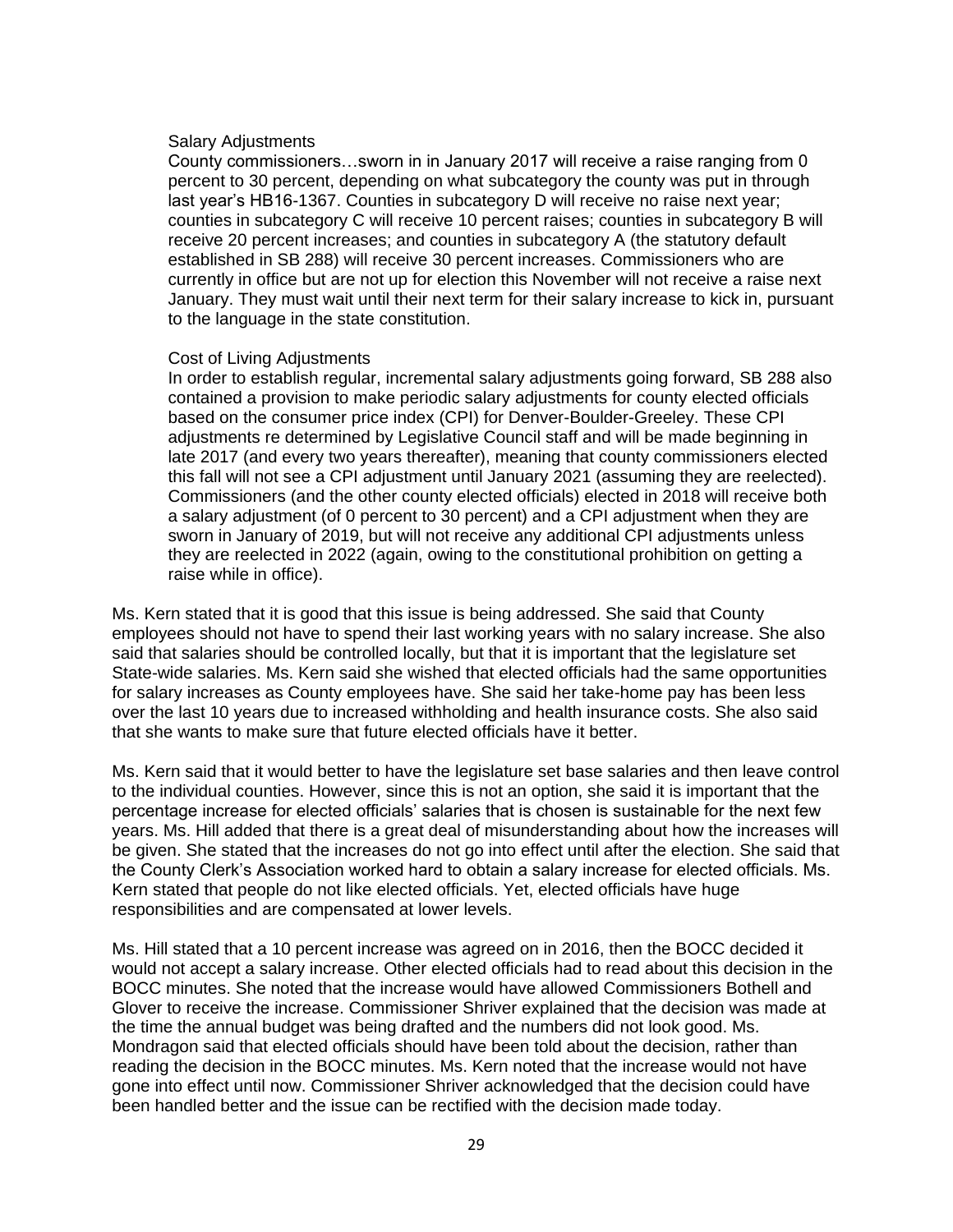Ms. Hill said she is glad to have the salary, but noted that her take-home pay is less because of health insurance costs. Ms. Kern said that the question with this bill is the cost of living increase and the overall increase. She stated again that the State should set base salaries and then the salaries should be managed by the counties. Commissioner Shriver suggested that Ms. Kern testify before the legislature.

Commissioner Bothell stated that she did not want the perception that elected officials are getting more. Ms. Kern said that it is not right that a new elected official will receive 10 to 30 percent more in salary on his or her first day, than the person who left the position. Commissioner Shriver stated that the new model is confusing.

Ms. Hill recommended that the 10 percent increase is the most conservative and would be the best solution. Chairman Glover said that there has been no increase since 2010, and asked how far behind the elected officials' salaries are. He said the County needs to get to a place where it is best for its future. Ms. Hill clarified that the law went into effect for those elected in 2008, but that was only for one commissioner. The rest of the elected officials got their raises in 2010. Ms. Kern recommended that the County not "play catch-up" for new people. Commissioner Bothell asked how long it would be before the raises could be given. Ms. Kern stated that the amount of the increase is less important than the fact that there is an increase. She noted that Rio Grande County will never be the same as larger counties. Ms. Hill said it would be a major change to change the way elected officials' salaries are managed to conform to Ms. Kern's recommendation.

Ms. Hill asked the Board to clarify the question being asked. Commissioner Shriver stated that the question is whether or not Rio Grande County wants to participate in this bill and at what level the elected officials' salaries should be increased. She reported that Saguache County is moving to the second highest salary increase. Ms. Hill said the County needs to be realistic about its resources. Commissioner Bothell reported that a level B increase would cost \$105,997.00 overall; the highest level increase would cost \$147,069.00. She noted that there is currently a cost of living increase every time an elected official is elected. She explained that the numbers are based on the Consumer Price Index for Denver, Boulder, and Greeley. Commissioner Shriver said there was not much time to make the original decision and that it was confusing. Ms. Hill stated that the original bill allowed counties to go back to the legislature to change their original decisions.

Commissioner Shriver asked if the elected officials and the Board want to participate in the bill. Ms. Wisdom stated that elected officials are the County's leaders and the County needs to be able to attract the best candidates. She said that low salaries will not attract candidates with appropriate skills. She said that the salary increase would cost the County more money, but recommended that the Board seriously consider the question. She noted that increases have been given to other employees, and that this is an opportunity for elected officials' salaries to reach the level where they should be. Ms. Wisdom recommended a level B increase.

Commissioner Bothell stated that the minimum wage requirements means that all employees receive an increase. She said there is a disparity in pay for top employees. Ms. Wisdom cautioned about the fact that there will be "blow back" regarding the increases during the election. Ms. Hill stated that the other side of the question is that people see the salaries of the elected officials and decide to run for office based on elected officials' salaries. She noted that the minimum requirements for serving in office do not make sense, based on the responsibilities associated with each job. Ms. Kern stated that the elected officials in Rio Grande County are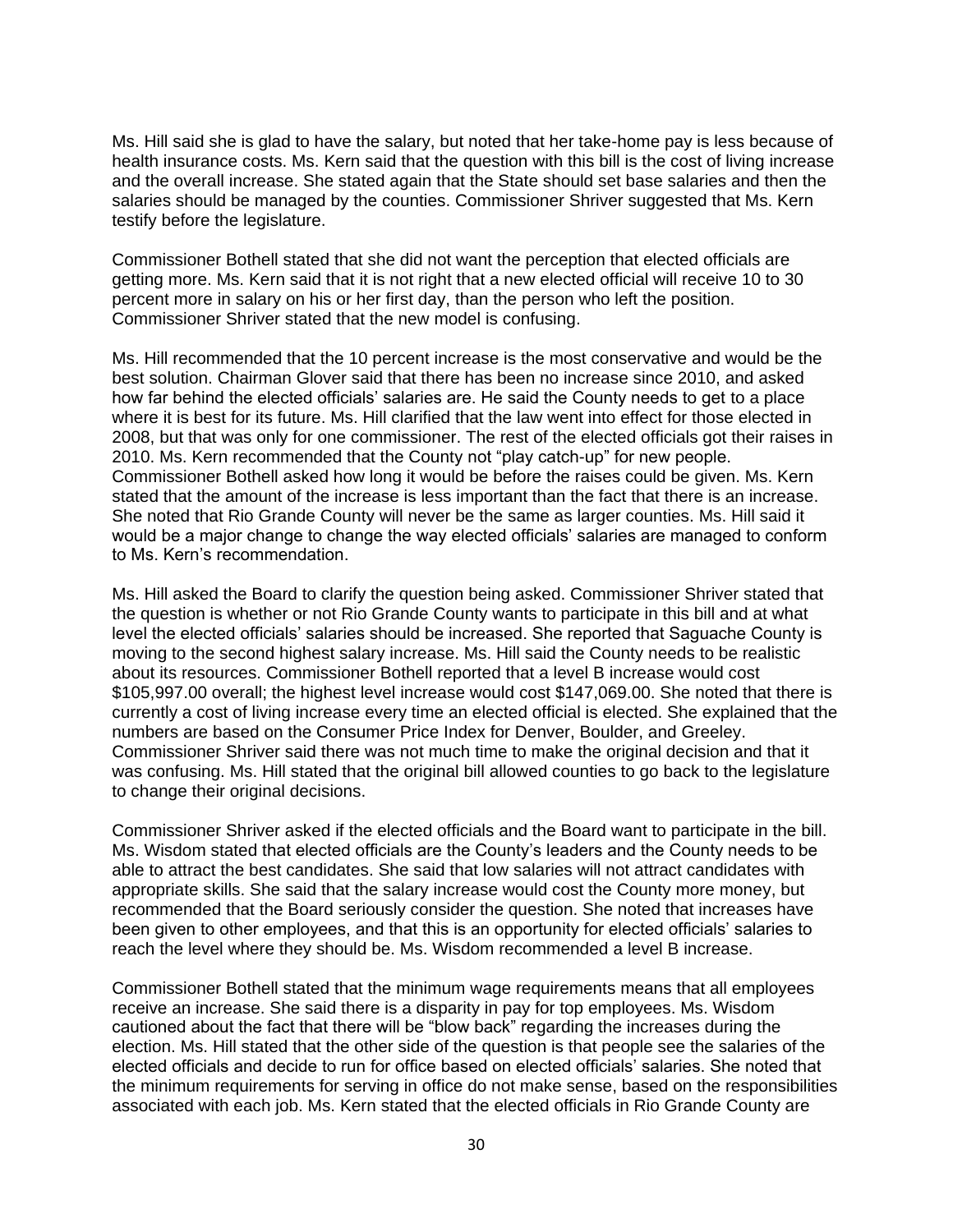working, rather than being "ornaments," as they are in some other counties. Ms. Mondragon stated that people are not being nice about current tax assessments.

Ms. Hill stated that she would like to have a raise, and asked if the County could sustain it. Ms. Kern recommended erring on the conservative side, and Ms. Hill agreed. Commissioner Bothell stated that the level B raise would cost \$105,000.00 and recommended that this be the requested increase. Commissioner Shriver asked if the consensus is to put in for the bill. Commissioner Bothell asked at what level the increase should be. The consensus of those present was to put in for the bill. Ms. Mondragon said she was happy with the BOCC, and asked if the County could handle the level B increase. Ms. Wisdom explained that the County would have to eliminate some other expenses in order to afford the increase. Commissioner Bothell stated that the level C increase would cost \$77,900.00 overall. The consensus of the elected officials was to seek approval of the level C salary increase (10 percent) in the 2018 salary bill.

Commissioner Bothell expressed concern about the elected officials' deputies' salaries being close to the in-command salaries. Ms. Kern stated that this can be managed by using the wage and pay scale. Commissioner Bothell expressed concern that the opportunity to increase elected officials' salaries will not happen again. Ms. Mondragon stated that the level C increase is best; she said she wants to keep her employees and resources.

Commissioner Shriver moved that the County submit its name for inclusion in adjusted bill SB-18-288, and participate at level C. Commissioner Bothell seconded the motion and the motion carried. Commissioner Shriver abstained from voting because it is a conflict of interest. Commissioner Bothell and Chairman Glover voted "aye," and the motion carried.

At 11:25 a.m., County Assessor J.J. Mondragon was present to update the Board. She reported that there would be no tax abatement hearing with Sterling Property Tax Specialists, Inc., which represents Bank Midwest NA. An agreement with Sterling was reached based on the advice of Valuewest. The County and Sterling agreed to the valuation from 2013-2014, in the amount of \$5,922.60 plus interest (the County asked that the interest be waived but the request was denied). Ms. Mondragon explained that there was no question about the settlement, because the 2017-18 values are lower. Commissioner Shriver moved to approve the settlement. Commissioner Bothell seconded the motion and the motion carried.

Commissioner Bothell told Ms. Mondragon that pictometry is not worth it. Ms. Mondragon said the Assessor's Office does not have the funds for this.

At 11:30 a.m. Ms. Wisdom presented a resolution supporting the reauthorization of the Colorado 2018 lottery, which funds GOCO. Commissioner Shriver moved to approve the resolution. Commissioner Bothell seconded the motion and the motion carried. Book 589 Page 1353

Ms. Wisdom reported that Deputy Brandon Heredia could be available to conduct VIN inspections on his days off, if he is interested. She said that the fee schedule and rate for this work will be discussed with County Clerk and Recorder Cindy Hill, and will be done in the next week or so. Commissioner Shriver reported that Ms. Wisdom is now responsible for the administration of courthouse security (the Sheriff does not supervise courthouse security staff). Commissioner Bothell noted that Deputy Heredia may not be able to conduct VIN inspections in uniform or while he is at work. Ms. Wisdom said that he would be hired as a 1099 employee and paid with a separate check. Commissioner Shriver recommended that Ms. Wisdom work with Ms. Hill on these details.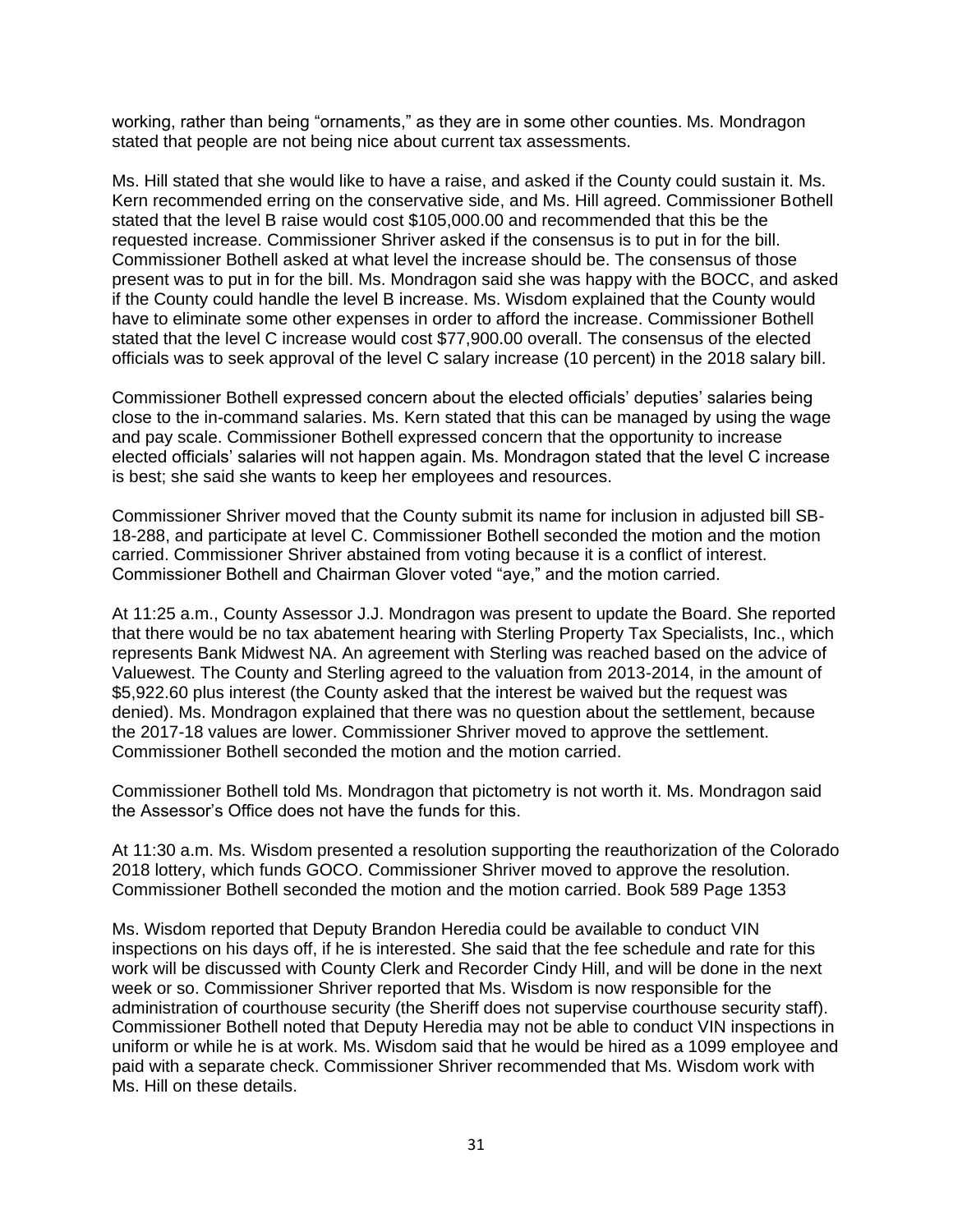Ms. Wisdom reported that a water pipe broke at the Rio Grande Museum on Thursday, January 25, 2018. CTSI has been notified and the insurance adjuster has visited. Ms. Wisdom reported that the carpet needs to be cleaned and dehumidified. She stated that everyone did a great job moving the flooded items. The Road and Bridge Department took items to its shop to dry. The insurance adjuster recommended that the items be sorted in terms of which can be repaired and which are ruined beyond saving. Photos need to be taken and the value of items needs to be established. Commissioner Bothell asked how quickly this has to be done, and Ms. Wisdom said it should be complete in the next two weeks. Ms. Wisdom asked if someone could be hired to do the evaluations. She asked if a work session about this is needed. Commissioner Shriver noted that the items in the Museum are County property and recommended that the BOCC help where possible. Several names were suggested to provide assistance in conducting the evaluations. Ms. Wisdom stated that a point person is needed for this project because she cannot take it on herself. Chairman Glover suggested contacting the people to help and setting up a schedule. Ms. Wisdom reported that she has the name of a restorer and that Museum Director Louise Colville probably has others.

Chairman Glover reported that another problem discovered because of the flooding is ants. Commissioner Shriver suggested discussing this issue in depth later in the meeting. Ms. Wisdom stated that the process needs to begin now. Shelving possibilities were discussed, as was possible tile damage. Chairman Glover said damage could be evaluated after the tile is warm and dry. The Board discussed replacing the tile, if necessary.

Ms. Wisdom reported that the harassment policy has not been worked on. The consensus of the Board was to table the policy for the time being. Ms. Wisdom reported that the procedure to purchase County vehicles has been developed so that all future purchases are handled appropriately and consistently.

Ms. Wisdom reported receiving a 404 application from the Army Corps of Engineers to construct the riverfront park in Del Norte. Concerns need to be submitted by February 9, 2018. Commissioner Shriver noted that the County purchased rock for the river bed in 2016.

Ms. Wisdom presented a letter from Action 22, which is attempting to start again. There is a trip scheduled for February 1 through 2, 2018, to the legislature to conduct discussions with elected and appointed officials. Ms. Wisdom noted that the County has joined Action 22 in the past. The dues are \$750.00 per year. Commissioner Shriver stated that the County joined Certified Development Finance Association rather than Action 22 for 2018.

Ms. Wisdom reported that the San Luis Valley Hazardous Substance Board billed the County in the amount of \$1,900.00 for hazmat services. The 2018 County budget allotted \$1,185.00 for these services. Commissioner Bothell stated that the Board is a cooperative Valley effort to help clean up hazardous spills. She asked if the Board should approve paying the difference in the invoice amount and the budgeted amount. Commissioner Bothell moved to approve paying the \$1,900.00 invoice. Commissioner Shriver seconded the motion and the motion carried.

Commissioner Shriver reported that according the information from the San Luis Valley Commissioners Association, \$18 million is spent on law enforcement in the Valley. She suggested that subcommittees be set up to discuss jails, recruitment and retention, drug thefts, working with the District Attorney, etc. She stated that the Board might want to talk with Sheriff Brian Norton. Ms. Wisdom asked how many inmates who keep coming back to jail are homeless. She asked how homelessness affects inmates. She stated that a Chicago hospital is paying rent for its "frequent flyers," and asked if there was a way to find homes and resources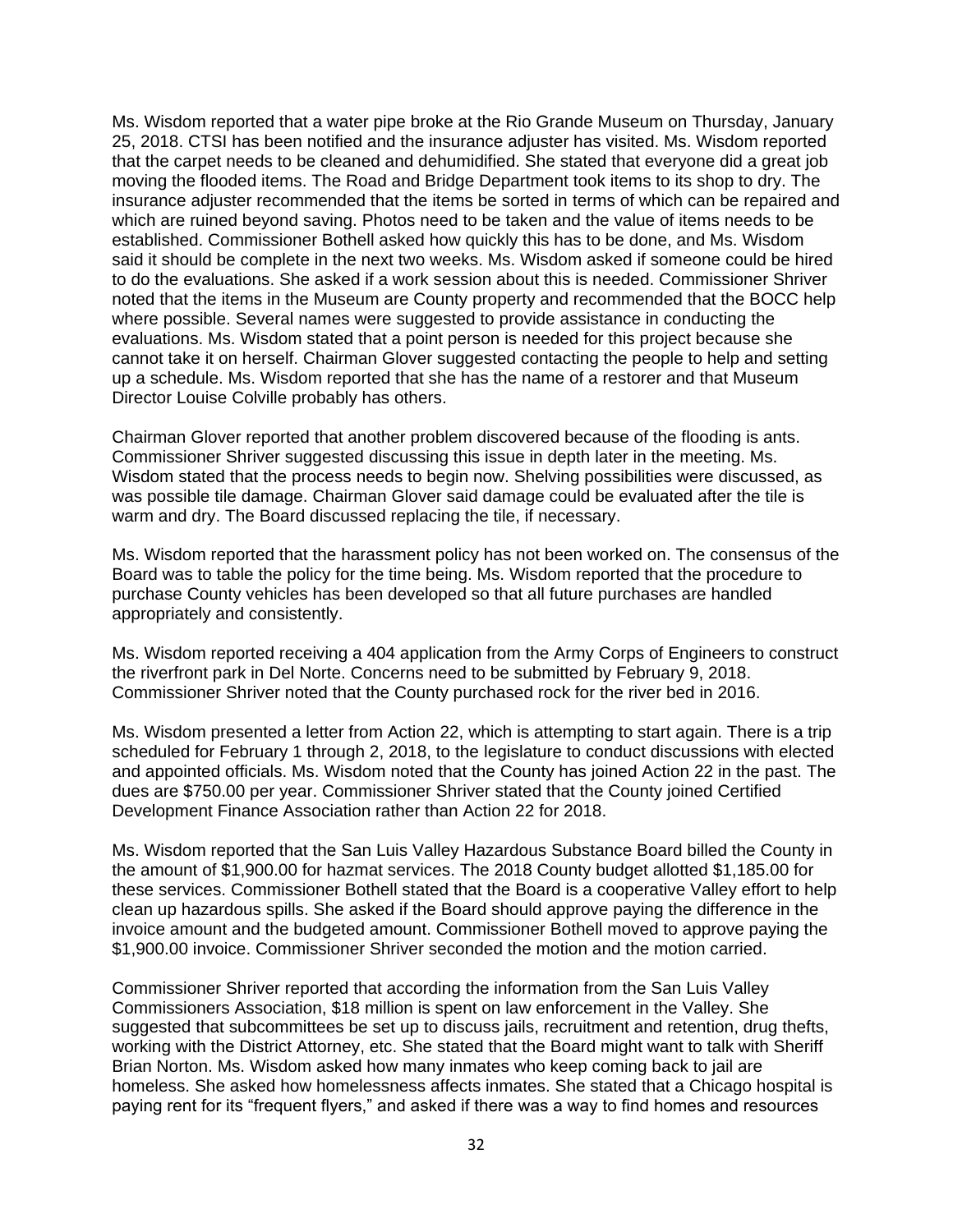for homeless inmates. Commissioner Shriver suggested talking with La Puente. Chairman Glover noted that the big problem is in Denver, and said that there needs to be a program in which everyone can participate. He said the subcommittee idea is a good one. Commissioner Shriver suggested including Commissioner Bothell and Sheriff Norton, because they missed the discussion at the SLV Commissioners Association meeting.

At 12:01 p.m., Commissioner Bothell moved to adjourn for lunch. Commissioner Shriver seconded the motion and the motion carried. The meeting was adjourned.

At 1:34 p.m., the meeting reconvened. Dixie Diltz, Land Use Department, and Sam Wickey were present to discuss an amendment in zoning. Ms. Diltz explained that the application requests a change in the zoning of five acres of property at 8962 South County Road 3 East, Monte Vista, from rural residential to agricultural estate. She said there will also be a conditional use request to operate a workshop. The zoning change application was published in the Monte Vista Journal on December 13, 2017. Neighbors were notified on December 4, 2017. No comments were received. Ms. Diltz reported that this property is surrounded by agricultural ranch and agricultural estate property. She stated that the five acres in question could, by definition in the Rio Grande code book, be zoned as either rural residential or agricultural estate. Ms. Diltz reported that the Planning and Zoning Commission approved the change in zoning in order to unify the area. Commissioner Shriver moved to approve the change in zoning on five acres from rural residential to agricultural estate. Commissioner Bothell seconded the motion and the motion carried. Book 589 Page 912

Ms. Diltz presented the conditional use application from Mr. Wickey to construct a workshop to build countertops and shower floors. The area that the conditional use will occupy is 300 feet by 150 feet. Ms. Diltz reported that the Planning and Zoning Commission approved the application with the contingency that a legal survey be conducted.

Ms. Diltz reported that the application was published in the newspaper on December 13, 2017, and neighbors were notified on December 4, 2017. No comments were received. Ms. Diltz stated that the Planning and Zoning Commission reviewed the production operation and how waste will be removed. She stated that an increase in traffic will be minimal and there will be no trucks. The materials are delivered by UPS, and the final product can be transported in a pickup. Commissioner Bothell moved to approve the conditional use permit. Commissioner Shriver seconded the motion and the motion carried.

Mr. Wickey reported that countertops will be made from cultured granite and cultured marble. Ms. Diltz said that Mr. Wickey should provide the land improvement survey as soon as possible, so that it can be recorded in the Clerk and Recorder's Office. She also noted that the workshop will not be able to be sold separately.

At 1:45 p.m., Dixie Diltz, Land Use Department, and Wayne and Sharon Nash were present to discuss an exempt division of land. Ms. Diltz reported that the Nashes want to divide 2.027 acres from 200 acres. The property is located at 8934 West County Road 7 North, in Del Norte. The Nashes have lived on this property since 1979. Ms. Diltz reported that neighbors were notified on December 13, 2017. She said that publication in the newspaper was not required. On January 4, 2018, Keith Shuett reviewed the application in the Land Use Office. He had no comments for or against the application. Ms. Diltz said that there were no other comments.

Ms. Diltz reported that the Planning and Zoning Commission approved the application with the condition that a legal survey be conducted and that the survey dedicates the easement on the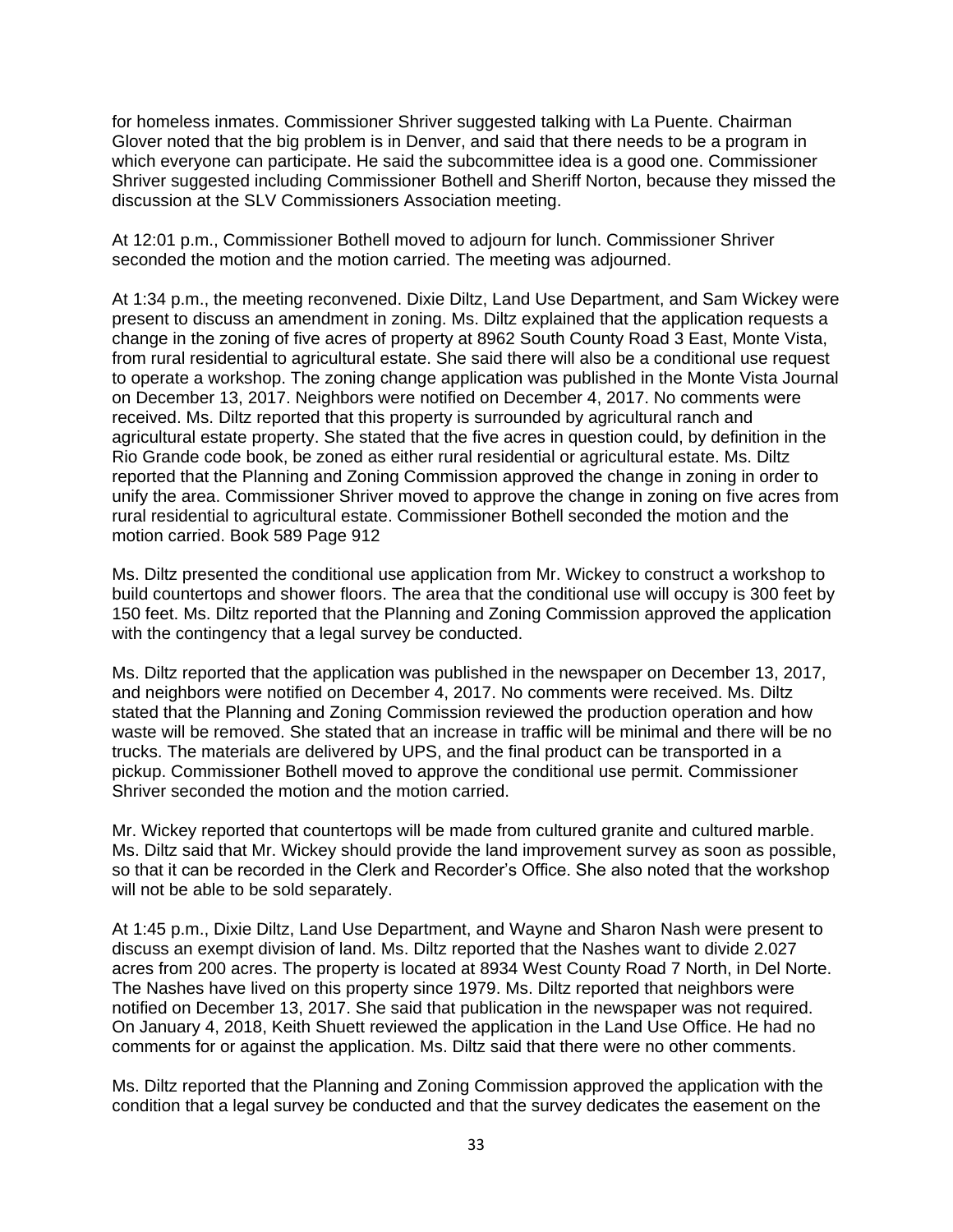driveway for other residents. Ms. Diltz has discussed this with the surveyor, and will make certain that the easement is shown on the survey. Commissioner Shriver asked if this would be a one-time division of land. Ms. Diltz said it would be, noting that the divided property could be rejoined with the larger property at a later date if the owners wish. Ms. Diltz asked that the survey be submitted as soon as possible in order to get it recorded. Commissioner Shriver moved to approve the exempt division of land with the contingencies. Commissioner Bothell seconded the motion and the motion carried. Book Page

At 1:55 p.m., Commissioner Bothell reported that a bus route is being planned that will run from Alamosa to Pueblo. The Bustang Bus Service has requested suggestions for the best stops along the route. She also asked if an intergovernmental agreement is required. She said there will be meetings about the bus service on February 8, 13, and 23, 2018, and noted that a stop in Monte Vista would be nice. The Board agreed to meet on February 23, 2018, at 1:30 p.m., in the Commissioners' chambers; Commissioner Bothell will respond.

At 2:05 p.m., the discussion about the Museum continued. Commissioner Shriver and Commissioner Bothell agreed that Ms. Colville be asked about who could help with evaluations and valuations of items. Ms. Wisdom stressed that this process must start immediately. She also asked how much Ms. Colville could participate after her surgery. Commissioner Shriver said she would call Ms. Colville.

Commissioner Shriver said that a plumber is needed because the Maintenance Department said that the main water line broke. She reported that Patrick Sullivan, Road and Bridge Department, believed that the pipe broke because it flexed when the Town of Del Norte turned off the water. Chairman Glover asked why the water line was run above the electrical board. He said this should be inspected before the wall is closed. He asked if the computer was ruined. Ms. Wisdom said that the computer's outlet was bad, according to WSB Computer Services. She said new surge protectors are needed. Chairman Glover suggested that the electrical line be rerouted and the outlets in the front of the Museum be redone. He said that extension cords should not be used. Commissioner Shriver agreed that the electrical system at the Museum is not good and noted that the outlets are spread out; more are needed down the hall.

Commissioner Bothell suggested replacing copper pipes with Pex pipe because it flexes better and lasts longer. Chairman Glover said that a plumber needs to be hired, and Ms. Wisdom asked if bids would be required. Chairman Glover and Commissioner Shriver agreed that bids would be needed. Chairman Glover suggested having the plumbers (Aardvark, Jaho, Vendola, and Hussman) meet at the Museum. He asked if the pipe was leaking on the back wall.

Office Assistant Bobbie Hatton joined the meeting to report that the Museum Assistant was stopped by someone who heard the alarm at the Museum and reported it to the Sheriff after it did not stop. There was no response from the Sheriff. Because the internet was down due to the flood, Valley Lock and Security was also not notified until today. The day after the flood, a repair person went to the Museum to install a window and heard the alarm. Ms. Wisdom asked how the information about the flood was sent to Ms. Colville's telephone, and noted that the system needs to be reviewed. Commissioner Bothell asked if the Museum has a land line. Ms. Wisdom said that a protocol for who should be called in an emergency should be established.

Commissioner Shriver reported that the Board continues to discuss the possibility of hiring a handyman for various repairs. She suggested that a request for proposal might be needed.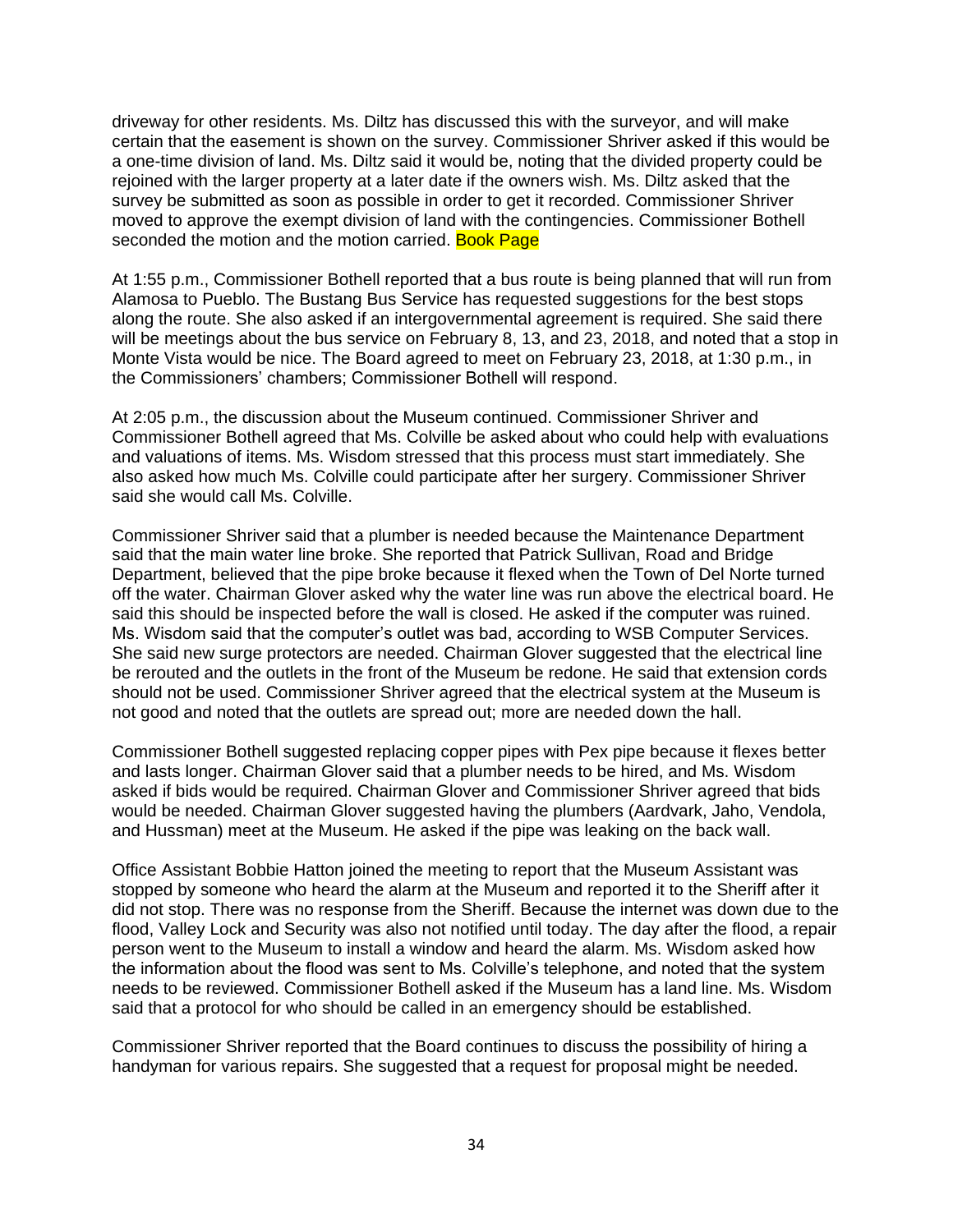The Board placed a call to Hart of the Valley, owned by Lewis and Melissa Hart. Commissioner Shriver asked Ms. Hart about Mr. Hart's contract with the Monte Vista Co-op, and also asked if Mr. Hart is interested in this type of work. Ms. Hart reported that as Mr. Hart worked for the Coop, the scope of work increased and became too much because it overtook his other jobs. Commissioner Shriver said that the County has needs for occasional carpentry and plumbing jobs. Commissioner Bothell added that painting is sometimes needed. Ms. Wisdom said that faucets need to be replaced at the jail occasionally. Commissioner Shriver estimated that work would be needed one to two days per month, and Ms. Wisdom added that the arrangement would be an on-call arrangement. Ms. Hart asked what the salary would be, and Chairman Glover stated that no salary has been discussed yet. Chairman Glover said it might be on a per job basis, with no contract. Commissioner Shriver suggested an hourly rate plus mileage. Ms. Hart stated that Mr. Hart charges \$80.00 per hour, from the time he leaves his home, arrives at the job, and returns home. Commissioner Shriver clarified that there is no trip charge. Ms. Hart said the charges are combined, and noted that Mr. Hart has the tools to complete any job. Ms. Hart asked who would purchase supplies in the case of an emergency. Chairman Glover said he is not opposed to Mr. Hart purchasing materials and invoicing the County for them. Ms. Hart asked if the County has accounts with various suppliers. Chairman Glover said it would be easier for Mr. Hart to buy supplies, and Ms. Hart said that Mr. Hart can state that the purchase is tax exempt. Ms. Wisdom explained that the County pays its invoices twice per month. Commissioner Shriver suggested setting up a structure so that calls to Mr. Hart are made by one person.

Ms. Hart stressed that Mr. Hart cannot work for the County five days per week. Commissioner Shriver asked if the Board can draft a contract with Mr. Hart or if other bids should be sought. Chairman Glover suggested drafting a contract with a flat fee rate. Ms. Hart said she would talk with Mr. Hart and speak with the Board on Monday, February 5, 2018. Commissioner Shriver asked if Hart of the Valley carries liability insurance and Ms. Hart said it does. Ms. Hart will speak to the insurance company. Commissioner Shriver will draft the contract.

At 3:00 p.m., Patrick Sullivan, Road and Bridge Department, Mark Ulrich, Kevin Larimore, Bob Munsey, Tony Dinger, Bernadette Martinez, Annette Archuleta, Lawrence Gallegos, and Ramona Dordon, Town of Del Norte, and Chris Burr and Angie Velasquez, Del Norte School, were present to discuss the new school. Chairman Glover stated that the paving of French Street is a concern.

Mr. Burr reported that NV5 Construction Company is planning the new school, which will be built on the current football field and the area behind it. There will be two entrances, the main one being on French Street and the secondary one being on Frisco Creek Drive. Needs for turn lanes and the Del Norte Fire Department are being determined. There is no official design at this time. Mr. Burr said the design will be complete in mid-March. Commissioner Shriver asked if the traffic count around the school will change. Mr. Burr said that traffic will move from the center of town to French Street, and noted that there is not much traffic on Oak Street or 11th Street, now. There may be a slight increase.

Mr. Ulrich asked if it is a concern that the fire department will be so close to the school. Mr. Burr said that he will speak to the fire department, which will use French Street to access Highway 160 to get out of town.

Commissioner Bothell asked if there is a significant cost to create entrances off the roads. She also asked if these costs were included in the grant. Mr. Burr said the entrance is not a significant cost and it is included in the grant. The French Street entrance will be a higher cost.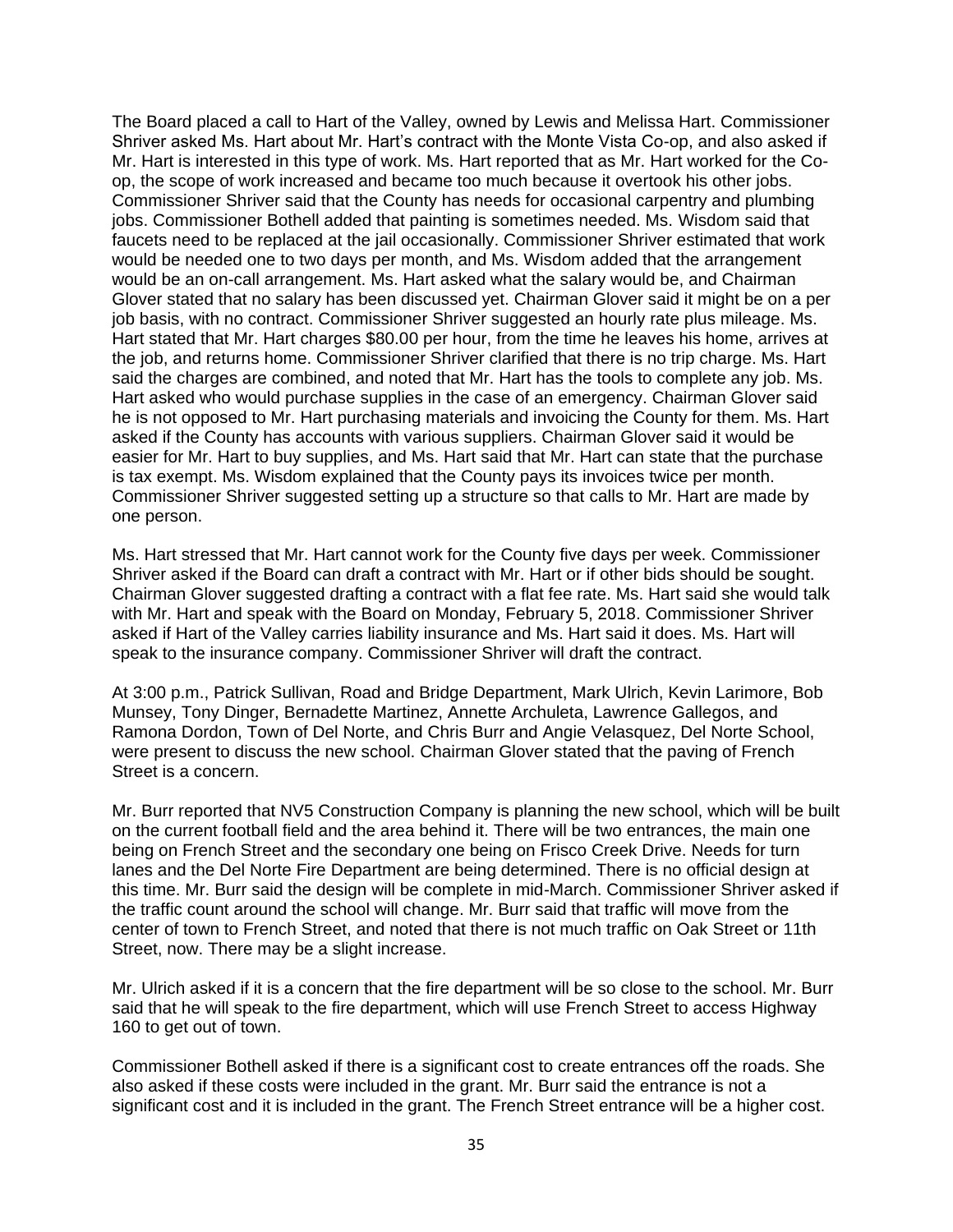Mr. Sullivan stated that the main improvements to streets will be completed by the Town of Del Norte, and asked what is in the grant process to change the scope of the street. Mr. Burr explained that funds for the beautification of the school and the road are included in the grant. Chairman Glover asked if the school would apply for a Secure Routes to School grant. Mr. Burr said the school will apply in the next grant cycle. The maximum amount this grant will award is \$350,000.00. Mr. Burr said an estimate for costs of the sidewalks will be needed. He said that the entrance will be directly across from the football field.

Commissioner Shriver asked if all the school property will be within the city limits. She also asked if any land would have to be annexed. Mr. Burr said that the entire property would be annexed by the Town of Del Norte. Commissioner Bothell asked if Frisco Creek Drive would be paved and if this cost is included in the grant. Mr. Burr said that Frisco Creek Drive is not planned to be paved, even with the secondary entrance being placed on that street. However, Mr. Burr said he would like to see this street paved. Mr. Sullivan stated that Frisco Creek Drive is within the jurisdiction of the town. Ms. Martinez asked how many entrances there would be, and Mr. Burr reiterated that one entrance would be on French Street and one would be on Frisco Creek Drive. Ms. Martinez stated that French Street will need to be widened with the turn lane. Mr. Larimore added that a traffic study, including foot traffic, will help determine what is needed. Mr. Burr noted that students are bussed to High Valley Community Center.

Mr. Dinger asked where the transportation building would be located. Mr. Burr said it would stay in its current location. Ms. Martinez asked if the bus loop would be gated when not in use. Mr. Burr said there would be signs stating "For Bus Traffic Only." He added that there is no advantage for parents to use that area. Commissioner Bothell asked if the school area would be fenced, and Mr. Burr said only the back of the school would be fenced.

Commissioner Shriver asked how the County can assist in the process of building the school. Mr. Burr said the school's footprint will stay the same as what is shown on the map he distributed, although there will be some changes. He said that the biggest concern is what will happen to French Street, noting that the load the street will bear during construction will not help the street. He said there needs to be a plan for what the school and the County can do together, and he said that the Del Norte Fire Department needs to be included, as well. Mr. Burr reported that the fire department is obtaining some grants, and asked if some of these funds can be used to pave French Street. He also asked if a sidewalk could be built to Highway 160 and to  $6<sup>th</sup>$ Street. Mr. Burr said he would do all he can to obtain additional funds. He stated he wants to work together to improve French Street and possibly pave Frisco Creek Drive.

Mr. Burr showed a map of the property, which includes a community park (the school maintains the grass in the park) and a walking track, which is not well maintained. Mr. Burr said the walking track will be extended. He noted there might be an opportunity to apply for a GOCO grant for fencing and beautification of the drainage area. He said it might be possible to pave Frisco Creek Drive to the site of the bonfire.

Concern was expressed that the traffic and the number of student will increase on French Street and there are no sidewalks. Mr. Burr agreed and said that many students are bussed to school now, including students who live in town.

Ms. Martinez asked if there was a large enough easement to accommodate turn lanes and sidewalks. Mr. Burr said the easements are owned by the school and there should be enough room for sidewalks. Commissioner Shriver asked if students bike to school, and Mr. Burr said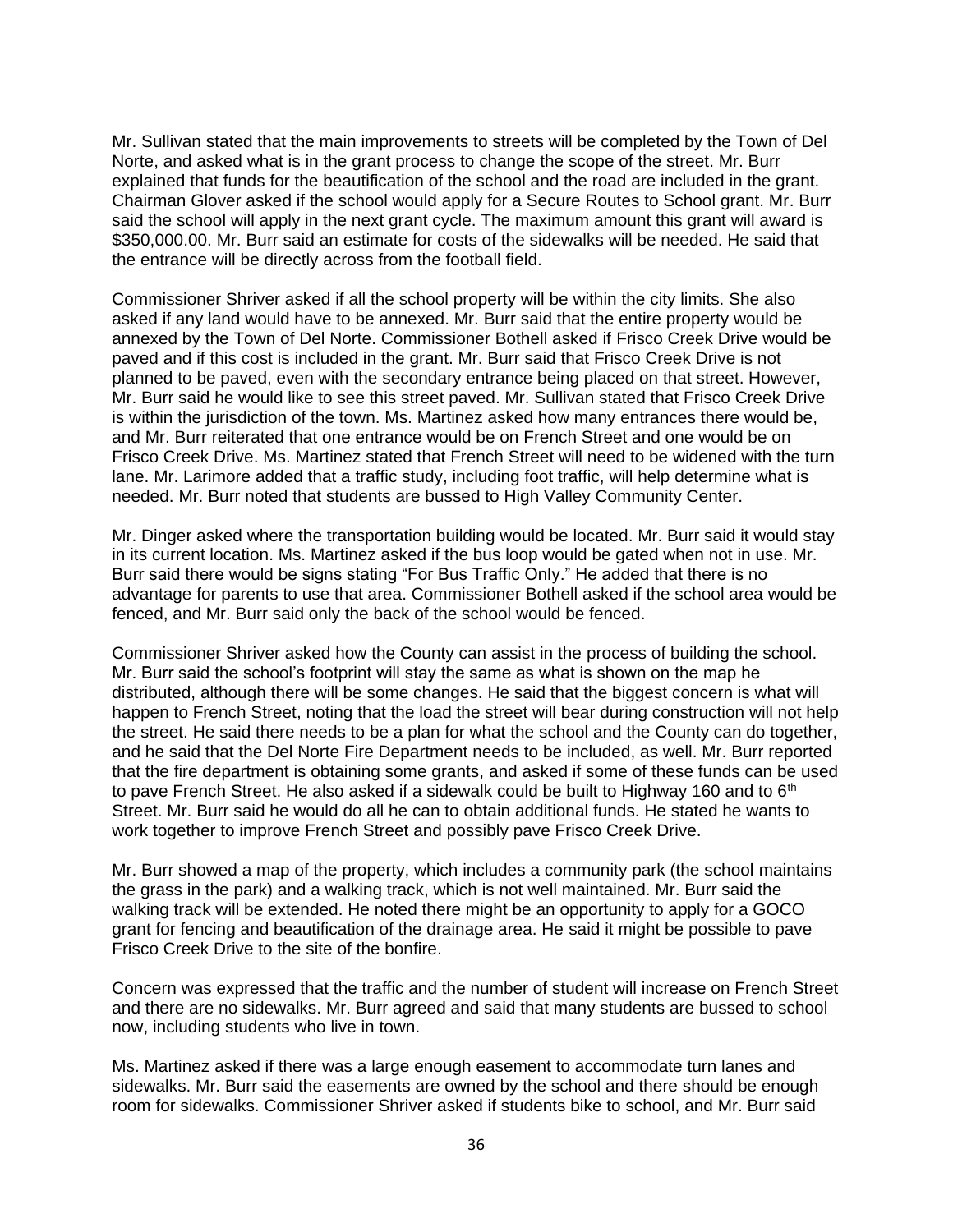that not many do. Commissioner Shriver stated that there might be more bicycles on Frisco Creek Drive.

Mr. Sullivan reported that a traffic study was done on County Road 13 above French Street. He said that the town needs to evaluate if a turn lane is needed. Mr. Burr said that traffic would be highest at 8:00 a.m., and at 4:00 P.m. The school has been planned so that the most traffic will be in the 7<sup>th</sup> through 12<sup>th</sup> grade area. The intention is to keep the Frisco Creek Drive entrance gated so that people are forced to use the French Street entrance. Mr. Burr stated that there are options for secondary parking, based on the way people park for big events.

Ms. Archuleta asked when the Secure Routes to School grant cycle is. Mr. Burr explained that it is in May, adding that the GOCO and Tiger grant cycles are in May as well. He said there are several grants to pursue. Commissioner Shriver suggested that SLVGO be considered as a partner. Mr. Burr said that the County or Town needs to produce the grants and that the school will be attached.

Mr. Larimore stated that the estimated cost for curbs, gutters, and sidewalks would be \$750,000.00. Mr. Burr said that \$1.5 million will allow for a storm drain. Mr. Burr stated that the school has no impact on the storm drain.

Mr. Burr asked for additional conversation regarding paving French Street. Mr. Sullivan noted that the street is not included in the County's maintenance agreement; a joint venture could be considered. Mr. Larimore said that the sewer drain needs to be replaced from Yucca Court to Highway 160. Mr. Sullivan suggested completing this project now since the area will be torn up during construction.

Mr. Burr stated that the BEST grant is good. He explained that the size of the school and the number of students it can accommodate were agreed on, and said that every dollar of the grant will be used somewhere. If the funds are not spent on the school, they will be spent on the students. He said the school needs to partner with the County and the Town to help with other projects. Commissioner Shriver suggested scheduling a conversation between the County and the contractors.

Chairman Glover said the project needs to go forward, and added that he would like to see sidewalks built from Highway 160 to the school. Mr. Larimore said that a traffic study will be a good first step. Chairman Glover said it will be important to keep all parties informed.

Mr. Burr outlined the following schedule:

| The final design meeting with the community: | Mid-March    |
|----------------------------------------------|--------------|
| The final price of the school:               | End of April |
| Dirt work, concrete pad:                     | Late June    |
| Roof construction:                           | Winter       |

Mr. Burr reported that the design of the school will change, particularly with regard to the gym.

With regard to entities acquiring the old school buildings, Mr. Burr reported the following:

• Headstart will probably take the Mesa building and refurbish it, but there has not been a commitment, yet.